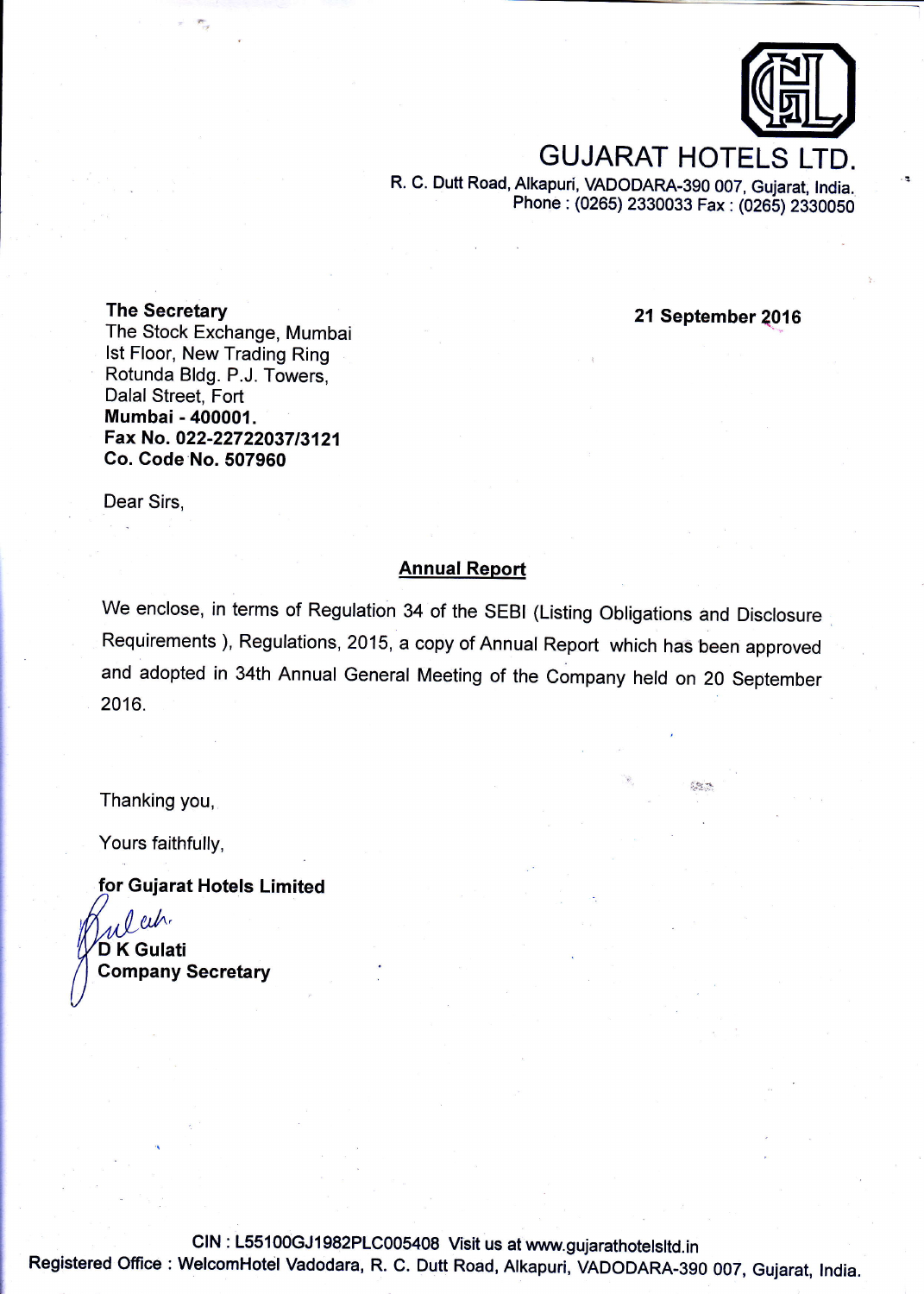

## **CONTENTS**

| Board of Directors & Committees                                                 | $\overline{2}$ |
|---------------------------------------------------------------------------------|----------------|
| Notice of Annual General Meeting                                                | $\mathbf{3}$   |
| <b>Your Directors</b>                                                           | 8              |
| Report of the Board of Directors & Management<br><b>Discussion and Analysis</b> | 11             |
| Annexures:                                                                      |                |
| <b>Remuneration Policy</b>                                                      | 18             |
| Secretarial Audit Report                                                        | 19             |
| Form AOC - 2                                                                    | 21             |
| Report on Corporate Governance                                                  | 22             |
| Shareholder Information                                                         | 27             |
| <b>Extract of Annual Return</b>                                                 | 32             |
| Information u/s 197(12) of the Companies Act, 2013                              | 40             |
| CEO & CFO Compliance Certificate                                                | 41             |
| <b>Balance Sheet</b>                                                            | 42             |
| <b>Statement of Profit and Loss</b>                                             | 43             |
| <b>Cash Flow Statement</b>                                                      | 44             |
| Notes to the Financial Statements                                               | 45             |
| Auditor's Report                                                                | 56             |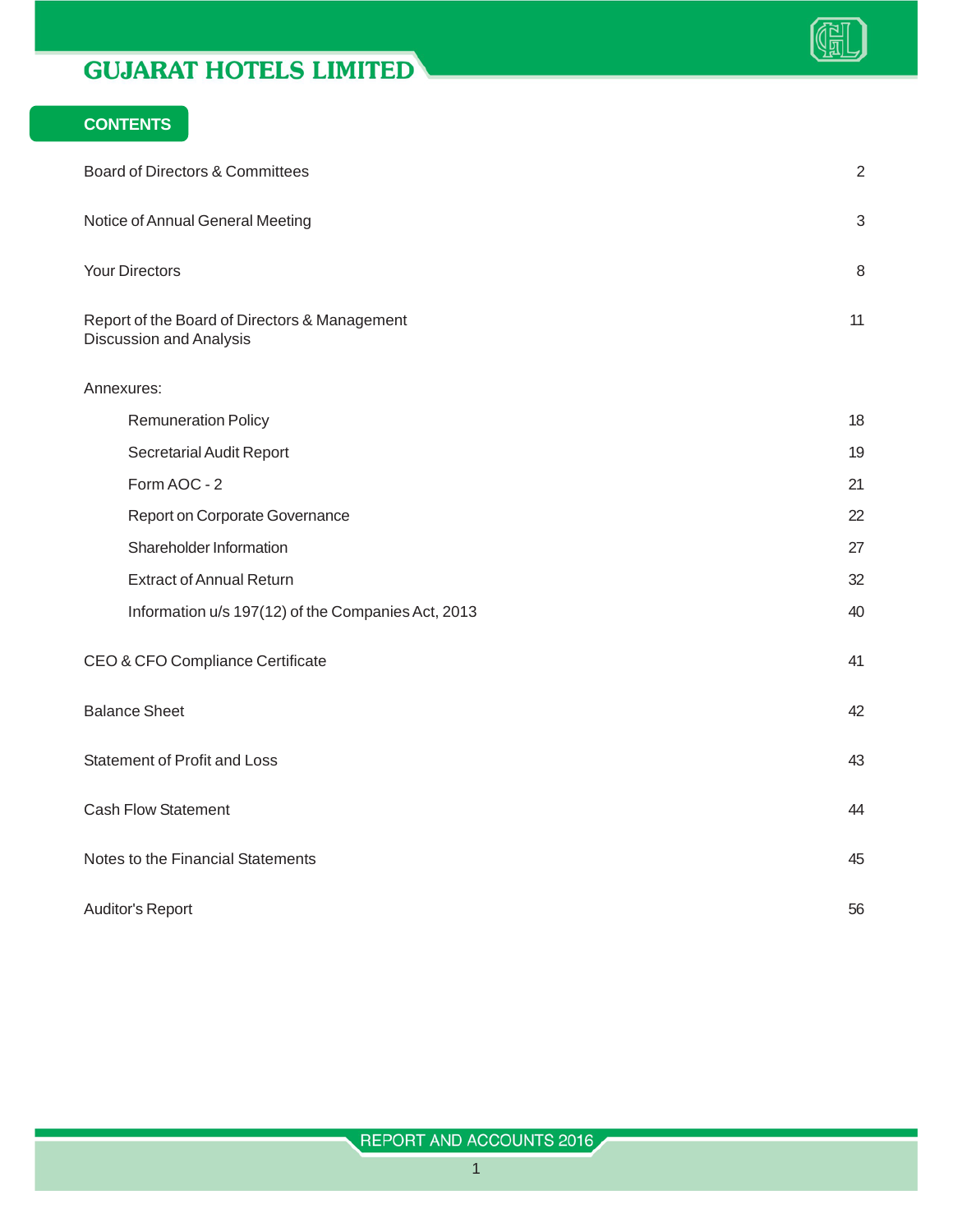

#### **BOARD OF DIRECTORS & COMMITTEES**

#### **Chairman and Non-Executive Director Non-Executive Directors**

Nakul Anand **Nakul Anand 2008** Nakul Anand Devkanya Roy Choudhury Cheruvettolil Kochukoshy Koshy Rohitbhai Chinubhai Mehta Mahalinga Narayanan Jagdish Singh

#### **BOARD COMMITTEES**

#### **Audit Committee Nominations and Stakeholders**

# **Remuneration Committee Relationship Committee**

C K Koshy Member N Anand J Singh Member M Narayanan R Singh **Invitee** J Singh Representative of lnvitee DK Gulati Secretary

|   | Слашнан |
|---|---------|
|   | Member  |
|   | Member  |
| n | Member  |
|   | Member  |
|   |         |

| R C Mehta   | Chairman | C K Koshy | Chairman | J Singh       | Chairman  |
|-------------|----------|-----------|----------|---------------|-----------|
| C K Koshy   | Member   | N Anand   | Member   | D R Choudhury | Member    |
| M Narayanan | Member   | R C Mehta | Member   | D K Gulati    | Secretary |

D K Gulati Secretary

Statutory Auditors

R C Dutt Road, Alkapuri Chartered Accountants F-65,1st Floor Vadodara - 390 007 Vadodara Vadodara Channel Area, Phase - 1, Tel : 0265-233 0033 New Delhi 110 020 Website: www.gujarathotelsltd.in E-mail ID: ghlinvestors@yahoo.co.in

## **Chief Executive Officer Chief Financial Officer Company Secretary** Muckth Dograa **Notal State Communist Property** Rohan Singh **Deepak Kumar Gulati**

## **Registered Office Auditors Registrars and Share Transfer Agents**

WelcomHotel Vadodara **Messrs Talati & Talati MCS Share Transfer Agent Limited** MCS Share Transfer Agent Limited CIN : L55100GJ1982PLC005408 Tel : 011-41406149-52, 011-41609386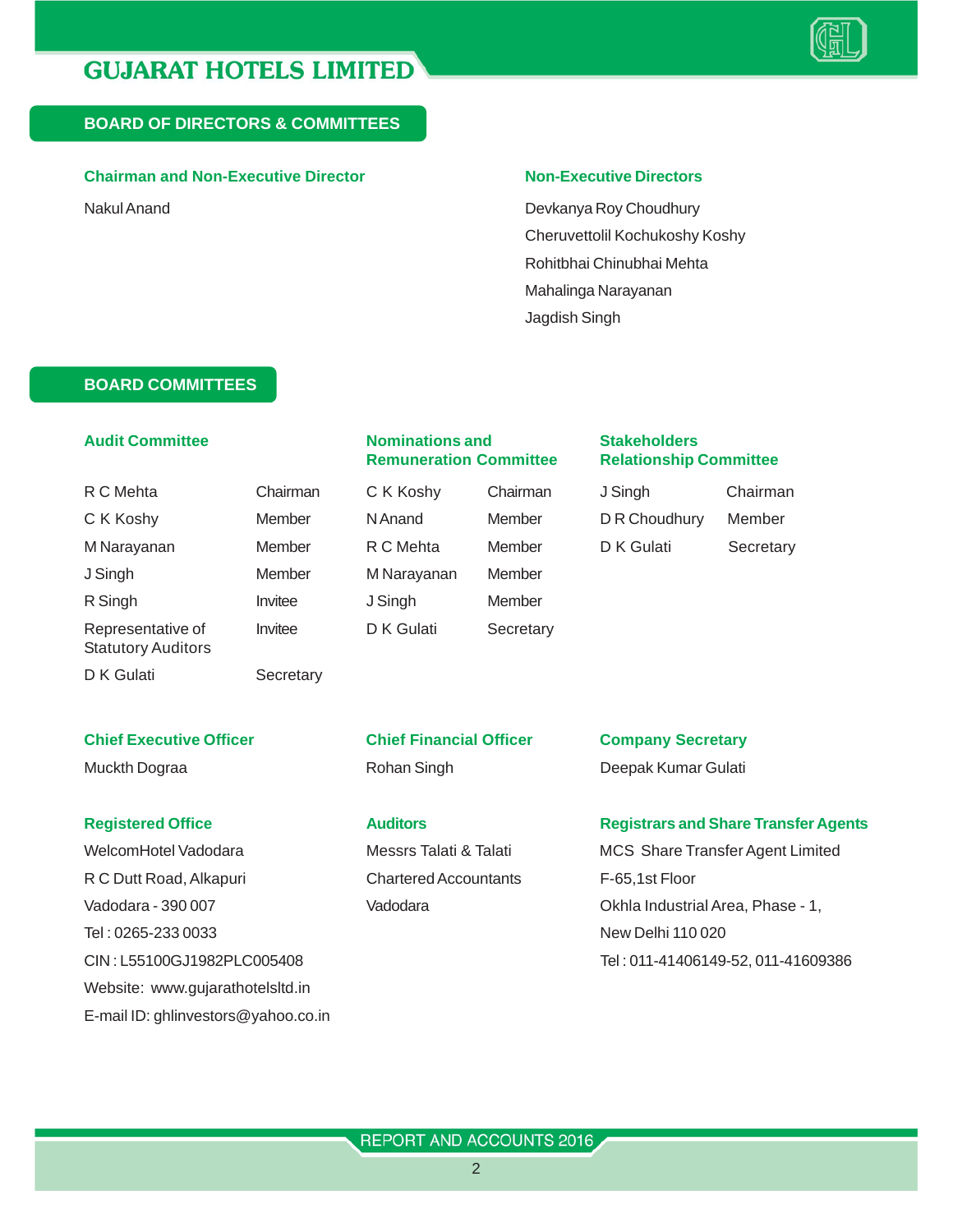



**CIN : L55100GJ1982PLC005408 Registered office : WelcomHotel Vadodara, R C Dutt Road, Alkapuri, Vadodara-390 007** Tel.: 026 5233 0033 **•** E-mail : ghlinvestors@yahoo.co.in **•** Website : www.gujarathotelsltd.in

**GUJARAT HOTELS LIMITED**

**NOTICE IS HEREBY GIVEN** that the Thirty Fourth Annual General Meeting of the Members of Gujarat Hotels Limited will be held at the Registered Office of the Company at WelcomHotel Vadodara, R C Dutt Road, Alkapuri, Vadodara – 390 007 on Tuesday, the 20th day of September, 2016, at 11:00 a.m. for the transaction of the following businesses:-

#### **ORDINARY BUSINESS**

- 1. To consider and adopt the Financial Statements of the Company for the financial year ended 31st March, 2016, and the Reports of the Board of Directors and the Auditors.
- 2. To declare dividend for the financial year ended 31st March, 2016.
- 3. To appoint a Director in place of Ms Devkanya Roy Choudhury (DIN: 07066556), who retires by rotation and, being eligible, offers herself for re-election.
- 4. To consider and, if thought fit, to pass the following resolution as an Ordinary Resolution:-

"Resolved that, in accordance with the provisions of Sections 139 and 142 of the Companies Act, 2013, or any amendment thereto or modification thereof, the appointment of Messrs Talati & Talati, Chartered Accountants (Registration No. 110758W), as the Auditors of the Company from the conclusion of this Annual General Meeting till the conclusion of the Thirty Fifth Annual General Meeting be and is hereby ratified, and remuneration of  $\bar{\tau}$  30,000/- to Messrs Talati & Talati to conduct the audit for the financial year 2016-17 plus service tax as applicable, and reimbursement of out-ofpocket expenses incurred, be and is hereby approved."

#### **SPECIAL BUSINESS**

5. To consider and, if thought fit, to pass the following resolution as an Ordinary Resolution:-

"Resolved that, in accordance with the provisions of the Companies Act, 2013, or any amendment thereto or modification thereof, Mr Jagdish Singh (DIN: 00042258) be and is hereby appointed a Non-Executive Director of the Company whose period of office shall be liable to determination by retirement of directors by rotation."

The Register of Members of the Company will remain closed from Saturday, 10th September, 2016 to Tuesday, 20th September, 2016, both days inclusive. Share Transfers received in order at the Company's Registrars and Share Transfer Agents, Messrs MCS Share Transfer Agent Limited, F-65, 1st Floor, Okhla Industrial Area, Phase-I, New Delhi-110 020 by 5.30 p.m. on Friday, 9th September, 2016 will be processed for payment of dividend, if declared, to the transferees or to their mandatees and the dividend, if declared, will be paid on Wednesday, 28th September, 2016 to those Members entitled thereto and whose names will appear on the Register of Members of the Company on 20th September, 2016 or to their mandatees, subject however to the provisions of Section 126 of the Companies Act, 2013, or any amendment thereto or modification thereof. In respect of dematerialised shares, the dividend will be paid on the basis of beneficial ownership as on 9th September, 2016, as per details to be furnished by National Securities Depository Limited (NSDL) and Central Depository Services (India) Limited (CDSL) for this purpose.

> By Order of the Board Gujarat Hotels Limited

Place : New Delhi D K Gulati Date: 11th August, 2016 Company Secretary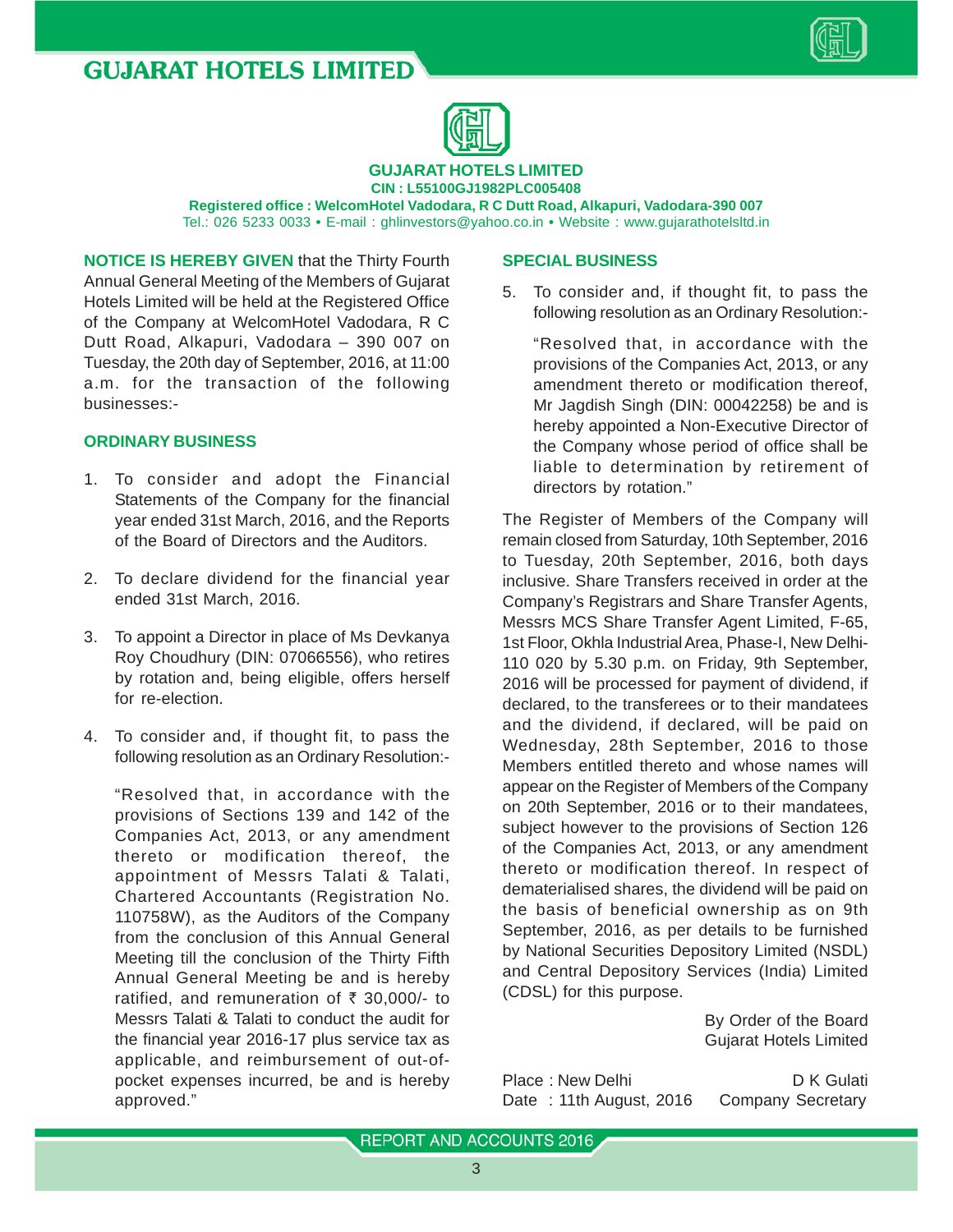

#### **NOTICE OF 34TH ANNUAL GENERAL MEETING**

#### **NOTES:**

- **1. A Member entitled to attend and vote at the Annual General Meeting ('AGM') may appoint a proxy to attend and vote on his behalf. A proxy need not be a Member of the Company.** Proxies, in order to be effective, must be received at the Registered Office of the Company not less than forty-eight hours before the commencement of the AGM i.e. by 11:00 a.m. on 18th September, 2016.
- 2. Corporate Members are required to send to the Registered Office of the Company a certified copy of the Board Resolution, pursuant to Section 113 of the Companies Act, 2013 ('the Act'), authorising their representatives to attend and vote at the AGM.
- 3. Explanatory Statement, pursuant to Section 102 of the Act, relating to the Special Business to be transacted at this AGM, is annexed.
- 4. In terms of Section 108 of the Act read with Rule 20 of the Companies (Management and Administration) Rules, 2014, the Resolutions placed at this AGM will be transacted through remote e-voting (facility to cast vote from a place other than the venue of the AGM) for which purpose the Board of Directors of the Company ('the Board') have engaged the services of CDSL.

The facility for voting through ballot paper will be available at the AGM venue for those Members who do not cast their votes by remote e-voting prior to the AGM. Members, who cast their votes by remote e-voting, may attend the meeting but will not be entitled to cast their votes once again. The Board has appointed Mr. Suresh Kabra (Membership No.: A9711), Partner, Samdani Kabra & Associates, Company Secretaries, as the Scrutinizer to scrutinize the process of remote e-voting and voting through ballot paper at the AGM venue.

5. Voting rights will be reckoned on the paid-up value of shares registered in the name of the Members on **13th September, 2016 (cut-off** **date)**. Only those Members whose names are recorded in the Register of Members of the Company or in the Register of Beneficial Owners maintained by the Depositories as on the cut-off date will be entitled to cast their votes by remote e-voting or voting through ballot paper at the AGM venue. A person who is not a Member on the cut-off date should accordingly treat this Notice as for information purposes only.

6. Unclaimed dividend for the financial year ended 31st March, 2009 will be due for transfer to the Investor Education and Protection Fund of the Central Government ('IEPF') on 3rd September, 2016, pursuant to the provisions of Section 205A of the Companies Act, 1956 / Section 124 of the Companies Act, 2013, once notified. In respect of the said unclaimed dividend, it will not be possible to entertain claims received by the Company after 31st August, 2016.

Details of unclaimed dividend in respect of the financial year ended 31st March, 2009 and up to and including the financial year ended 31st March, 2015 are available on the Company's website **www.gujarathotelsltd.in** under the section 'Investor Relations'.

Members who have not encashed their dividend warrant(s) for the financial year ended 31st March, 2009 or any subsequent financial year(s), are requested to lodge their claims with the Company.

- 7. Members who wish to update or register their e-mail addresses with the Company or with the Depositories may use the Form for updation / registration which can be downloaded from the Company's website www.gujarathotelsltd.in under the section 'Investor Relations'.
- 8. Members are required to bring their admission slips to the AGM. Duplicate admission slips or copies of the Report and Accounts will not be made available at the AGM venue.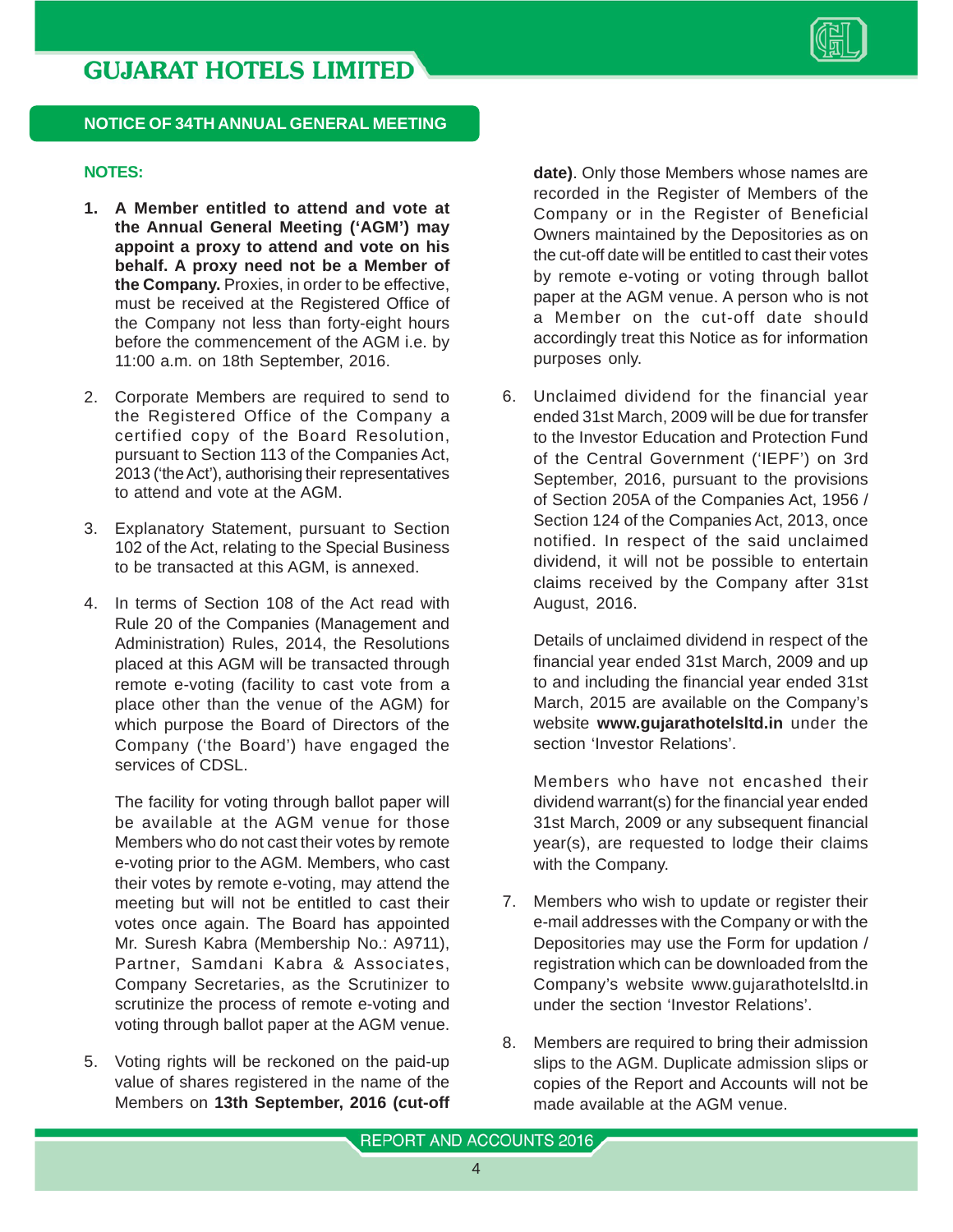

#### **NOTICE OF 34TH ANNUAL GENERAL MEETING**

- 9. Members may visit the Company's website to view the Financial Statements or access information pertaining to the Company. Queries, if any, should be sent atleast 10 days before the AGM to the Company Secretary at the Registered Office of the Company.
- 10. The procedure with respect to remote evoting is provided below:
	- (i) **The period for remote e-voting begins on Friday, 16th September, 2016 at 9.00 a.m. and ends on Monday, 19th September, 2016 at 5.00 p.m. During this period, Members of the Company, holding shares either in certificate form or in dematerialised form, as on the cut - off date i.e. 13th September, 2016, may cast their votes electronically. The e-voting module shall be disabled by CDSL for voting thereafter.**
	- (ii) The Members should log on to the evoting website **www.evotingindia.com**.
	- (iii) Click on **'Members'.**
	- (iv) Now enter your user ID as under:
		- (a) For CDSL: 16 digits beneficiary ID,
		- (b) For NSDL: 8 character DP ID followed by 8 digit Client ID,
		- (c) Members holding shares in certificate form should enter Folio Number registered with the Company.
	- (v) Thereafter enter the image verification code as displayed and Click on **'Login'**.
	- (vi) If you are holding shares in dematerialised form and had logged on to www.evotingindia.com and casted your vote earlier for any company, then your existing user ID and password are to be used. If you have forgotten the password then enter user ID and the image verification code and click on forgot password & enter the details as prompted by the system.
	- (vii) If you are a first time user, follow the steps given below:
- PAN | Enter your 10 digit alpha-numeric PAN issued by Income Tax Department (Applicable to shareholders holding shares in both certificate form and dematerialised form).
	- Members who have not updated their PAN with the Company / Depository Participant are requested to use first two letters of their name in CAPITAL letters and the 8 digits of the sequence number in the PAN field as provided in the Admission Slip or on email.
- In case the sequence number is less than 8 digits, enter the applicable number of 0s before the number and after the first two characters of the name, e.g. if your name is Ramesh Kumar with sequence number 1, then enter RA00000001 in the PAN field. Dividend Enter the Dividend Bank Details or

Bank  $\vert$  Date of Birth (in dd/mm/yyyy format) Details  $\vert$  as recorded in your demat account  $OR$  or in the Company records in order Date of  $\begin{bmatrix} 16 & \text{login.} \\ \text{If both } t \end{bmatrix}$ Birth If both the details are not recorded with the Depository or Company,

- please enter your user ID in the Dividend Bank details field as mentioned in instruction (iv).
	- (viii) After entering these details appropriately, click on **'Submit'**.
	- (ix) Members holding shares in certificate form will then reach directly to the Company selection screen. The above details can be used by them only for remote e-voting on the resolutions contained in this Notice.
	- (x) Members holding shares in dematerialised form will then reach 'Password Creation' menu wherein they are required to mandatorily change their login password in the new password field. Kindly note that this password can be used for voting for resolutions of any other company on which you are eligible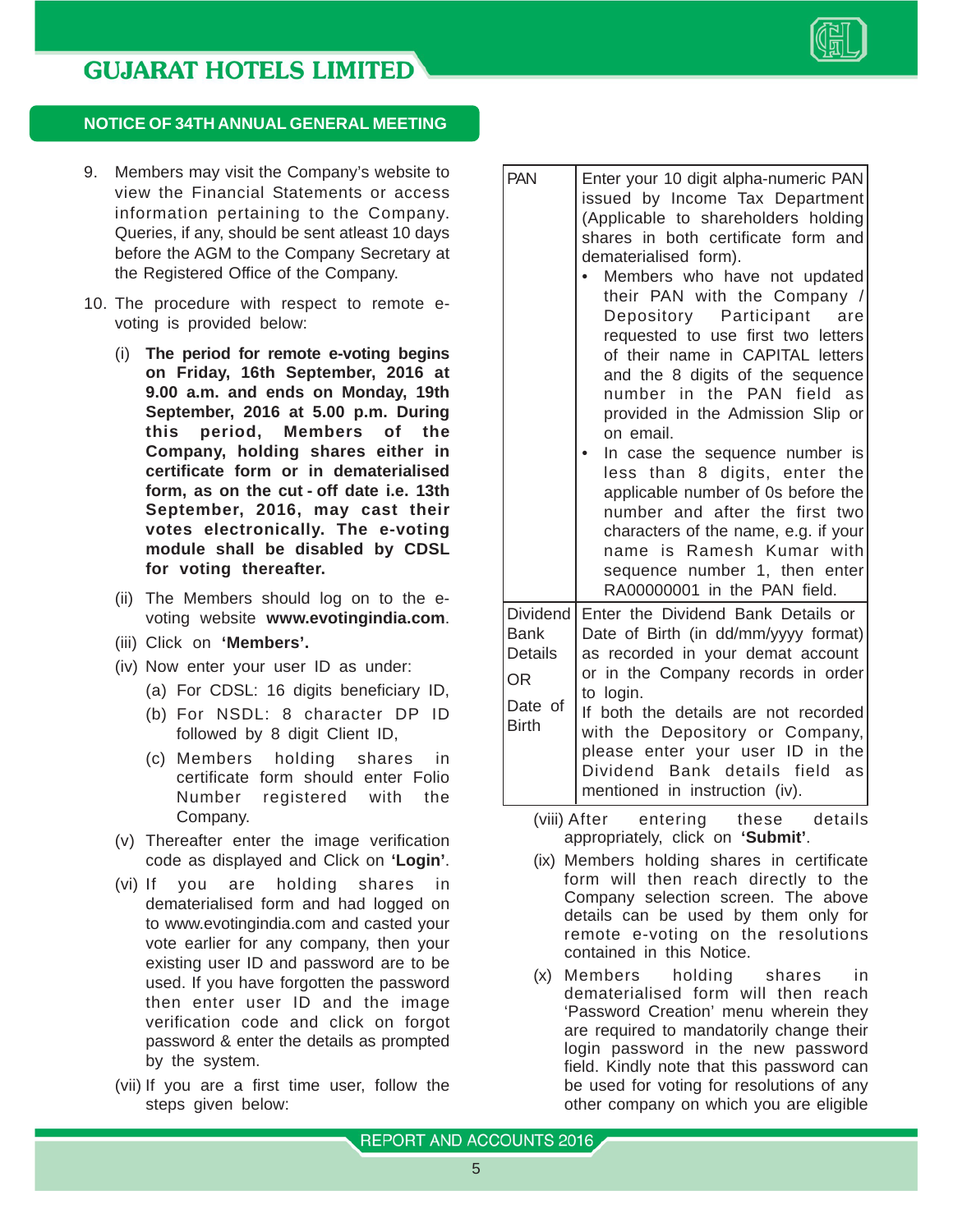

to vote, provided that company opts for e-voting through CDSL platform. It is strongly recommended not to share your password with any other person and take utmost care to keep your password confidential.

- (xi) Now select the 'Company Name' on which you choose to vote.
- (xii) On the voting page, you will see **'Resolution Description'** and against the same the option **'Yes / No'** for voting. Select the option Yes or No as desired. The option 'Yes' implies that you assent to the Resolution and option 'No' implies that you dissent to the Resolution.
- (xiii) Click on the **'Resolutions File Link'** if you wish to view the entire Resolution details.
- (xiv) After selecting the Resolution you have decided to vote on, click on **'Submit'**. A confirmation box will be displayed. If you wish to confirm your vote, click on **'Ok'**, else to change your vote, click on **'Cancel'** and accordingly modify your vote.
- (xv) Once you **'Confirm'** your vote on the Resolution, you will not be allowed to modify your vote.
- (xvi) You can also take a print of the votes cast by clicking on **'Click here to print'** option on the Voting page.
- (xvii) Members can also cast their vote using CDSL's mobile app 'CDSL m-Voting' available for Android, Apple and Windows based mobiles. This app can be downloaded from Google Play Store, App Store and the Windows Phone Store respectively. Please follow the instructions as prompted by the mobile app while voting on your mobile.
- (xviii) **Note for Non–Individual Shareholders and Custodians**
	- Non-Individual shareholders (i.e. other than Individuals, HUF, NRI etc.) and custodians are required to log on to www.evotingindia.com and

register themselves as Corporates.

- A scanned copy of the Registration Form bearing the stamp and sign of the entity should be emailed to helpdesk.evoting@cdslindia.com.
- After receiving the login details a Compliance User should be created using the admin login and password. The Compliance User would be able to link the account(s) for which they wish to vote on.
- The list of accounts linked in the login should be mailed to helpdesk.evoting@cdslindia.com and on approval of the accounts they would be able to cast their vote.
- A scanned copy of the Board Resolution and Power of Attorney (POA) which they have issued in favour of the Custodian, if any, should be uploaded in PDF format in the system for the Scrutinizer to verify the same.
- (xix) Those who become Members of the Company after despatch of the Notice but on or before **13th September, 2016 (cut-off date)** may follow the steps from Sl. Nos. (ii) to (xviii) mentioned above for casting of vote.
- (xx) In case you have any queries or issues regarding e-voting, you may refer to the Frequently Asked Questions and e-voting manual available at www.evotingindia.com, under help section or write an email to helpdesk.evoting@cdslindia.com or at telephone no. 18002005533. You may also address your queries / grievances relating to remote e-voting or voting at the meeting to Mr D K Gulati, the Compliance Officer of the Company at e-mail ID **ghlinvestors@yahoo.co.in.**
- (xxi) **General Information**
	- (a) There will be one vote for every Client ID No. / Registered Folio No. irrespective of the number of joint holders.

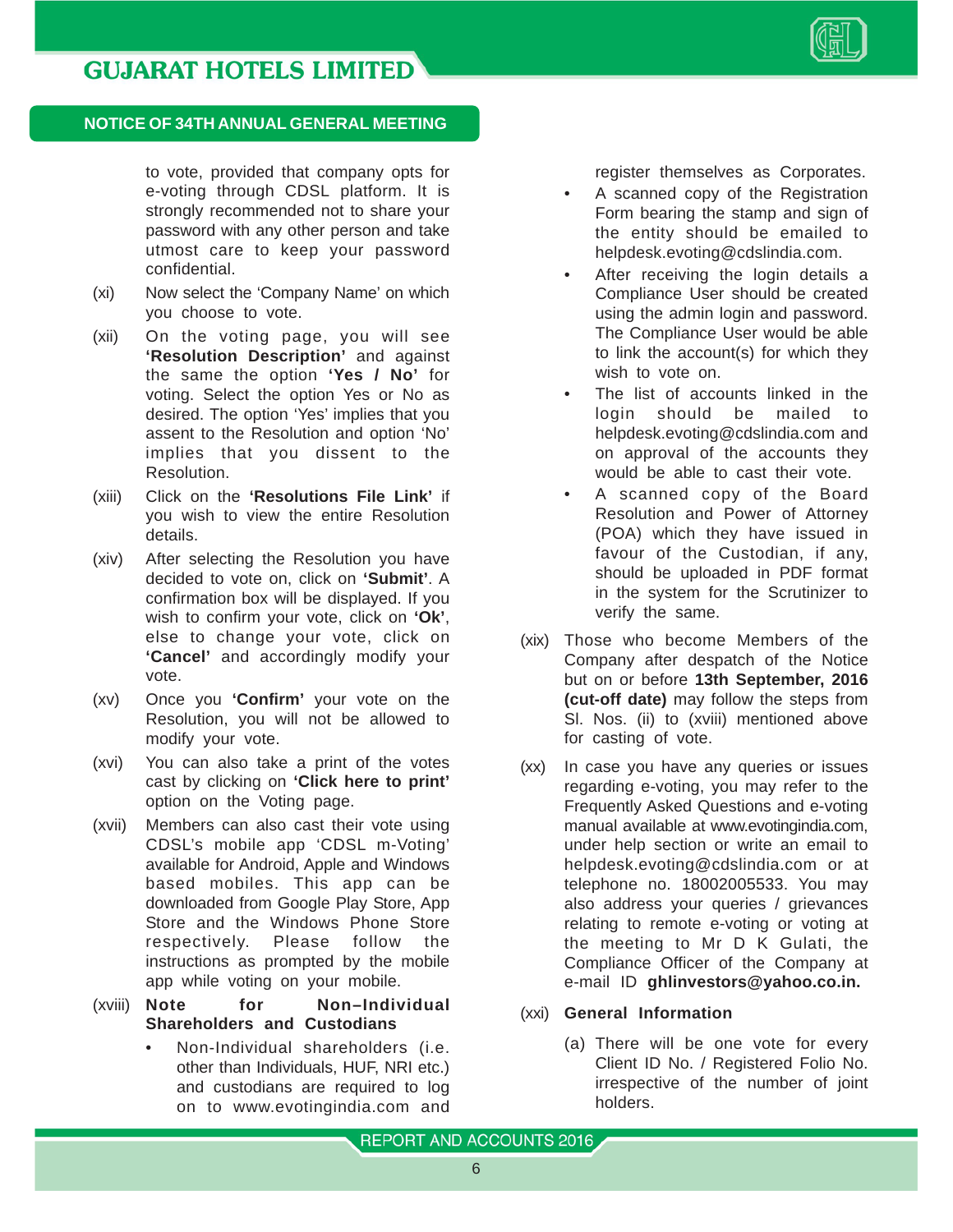

#### **NOTICE OF 34TH ANNUAL GENERAL MEETING**

**(b) The Results of voting will be declared within 48 hours from the conclusion of the AGM and the Resolutions will be deemed to be passed on the date of the AGM, subject to receipt of requisite number of votes.** The declared Results, alongwith the Scrutinizer's Report, will be available forthwith on the Company's website **www.gujarathotelsltd.in** under the section 'Investor Relations' and on the website of CDSL; such Results will also be forwarded to BSE Limited.

#### **EXPLANATORY STATEMENT**

Annexed to the Notice convening the Thirty Fourth Annual General Meeting to be held on Tuesday, 20th September, 2016.

#### **Item 5**

The Board of Directors of the Company ('the Board') at the meeting held on 16th April, 2016, on the recommendation of the Nominations and Remuneration Committee, have approved appointment of Mr Jagdish Singh as an Additional Director of the Company with effect from 16th April, 2016. In terms of Section 161(1) of the Companies Act, 2013 ('the Act') Mr Singh will vacate office at this Annual General Meeting. Notice under Section 160 of the Act proposing the appointment of Mr Singh has been received. Requisite consent, pursuant to Section 152 of the Act, has been filed by Mr Singh.

Mr Singh is not in receipt of any remuneration from the Company. Mr Singh does not hold any share in the Company in his individual capacity or on a beneficial basis for any other person. Additional information in respect of Mr Singh, pursuant to the Securities and Exchange Board of India (Listing Obligations and Disclosure Requirements) Regulations, 2015 and the Secretarial Standard on General Meetings, is appearing in the Report and Accounts under the section 'Your Directors'.

Mr Singh and his relatives are interested in this Resolution. None of the other Directors and Key Managerial Personnel of the Company, or their relatives, is interested in this Resolution. Mr Singh is not related to any of the Directors or Key Managerial Personnel of the Company.

The Board recommends this Resolution for your approval.

> By Order of the Board Gujarat Hotels Limited

Place : New Delhi D K Gulati Date: 11th August, 2016 Company Secretary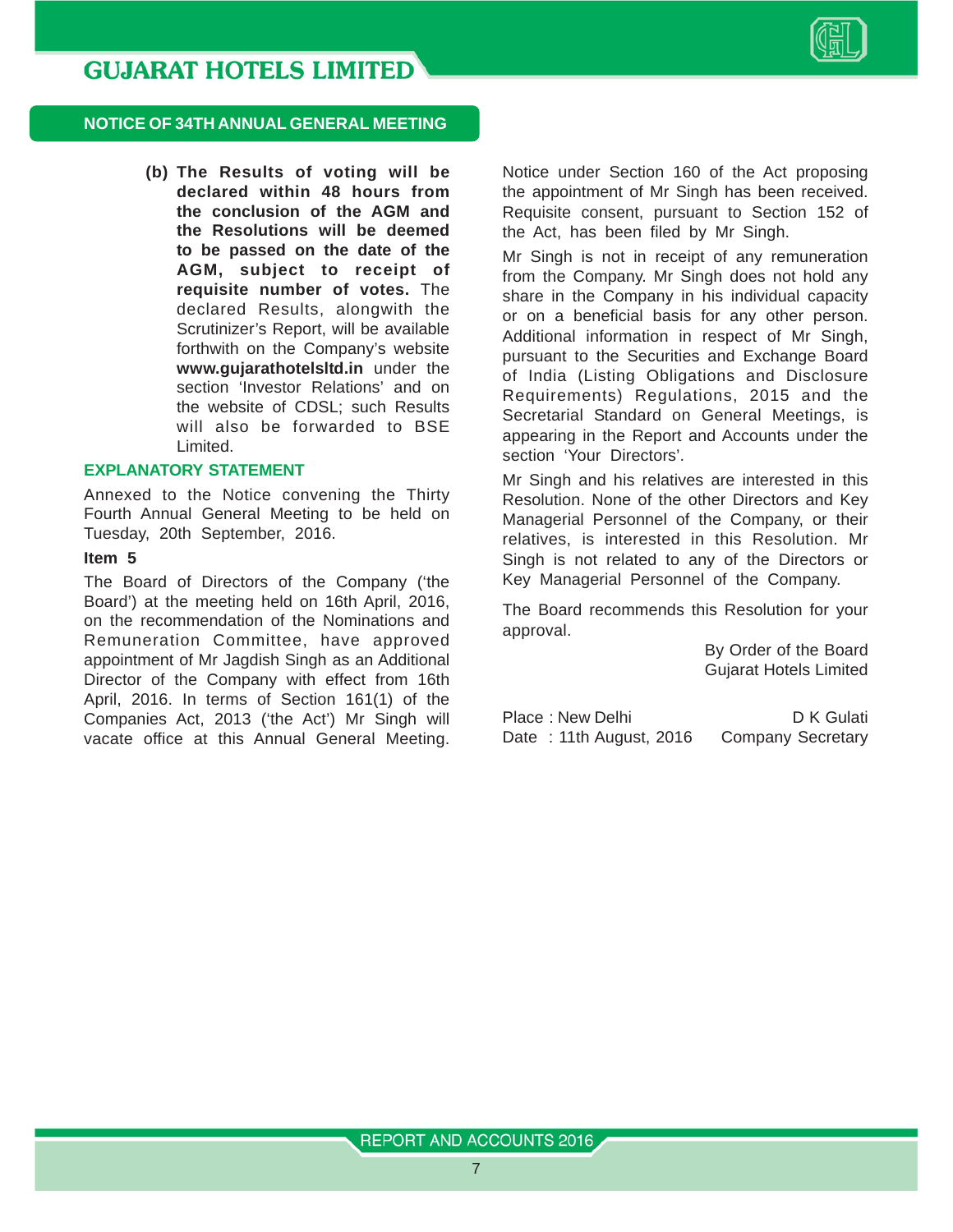#### **YOUR DIRECTORS**

#### **N Anand**

Nakul Anand (59), DIN: 00022279, a Non-Executive Director of the Company since 10th March, 1998, was appointed the Chairman of the Company effective 21st March, 2009. He is an Executive Director on the Board of ITC Limited and holds responsibility for the Hospitality, Travel & Tourism and Lifestyle Retailing businesses of ITC. An Economics Honours graduate from Delhi University with an AMP degree from Bond University, Australia, he joined ITC Hotels' Management Training Programme in 1978 and also served as the Managing Director of erstwhile ITC Hotels Limited during the period 2003-05.

In a career that spans close to four decades, Anand has been acknowledged in the hotels and tourism industry for his vision and commitment. Leveraging the significant learning of sustainable excellence within ITC, he led the team at ITC Hotels to pioneer the concept of 'Responsible Luxury' in the hospitality industry, securing LEED Platinum certifications for all ITC super premium luxury hotels, making it the 'Greenest Luxury Hotel Chain in the world'. He has formulated value-based strategies to create a unique quality control model. His dynamic leadership and passion for the business is recognised and acknowledged by his peers. He is the Chairman of the Federation of Associations in Indian Tourism & Hospitality. Anand is also a past President of the Hotel Association of India and Chairman of the CII National Tourism Committee.

#### **Other Directorships**

| <b>Name of the Company</b>            | <b>Position</b>                |
|---------------------------------------|--------------------------------|
| International Travel House<br>Limited | <b>Chairman &amp; Director</b> |
| Landbase India Limited                | Chairman & Director            |
| <b>Fortune Park Hotels</b><br>Limited | Chairman & Director            |
| Sriniyasa Resorts Limited             | Vice Chairman<br>& Director    |
| <b>ITC Limited</b>                    | Executive Director             |
| <b>Bay Islands Hotels Limited</b>     | Director                       |
| Maharaja Heritage Resorts<br>Limited  | Director                       |

| Name of the<br><b>Company</b>                   | <b>Committee</b>                                     | Position |
|-------------------------------------------------|------------------------------------------------------|----------|
| Fortune Park<br>Hotels Limited                  | <b>CSR</b><br>Committee                              | Chairman |
| Srinivasa<br>Resorts Limited                    | Nominations<br>&<br>Remuneration<br>Committee        | Chairman |
| International<br><b>Travel House</b><br>Limited | <b>Nominations</b><br>&<br>Remuneration<br>Committee | Member   |
| Landbase India<br>Limited                       | <b>Nominations</b><br>&<br>Remuneration<br>Committee | Member   |

#### **Committee Membership of other Companies**

#### **C K Koshy**

Cheruvettolil Kochukoshy Koshy (71), DIN: 01478704, was appointed as an Independent Non-Executive Director of the Company on 1st May, 2007. He is Master of Arts in Political Science and Public Administration. He joined the Indian Administrative Service in 1968 from the Gujarat Cadre and superannuated in February 2005.

In a long career spanning over 37 years, he has held several eminent positions including those of Additional Chief Secretary - Department of Revenue, Industries and Mines, Tourism and Civil Aviation and Finance and Principal Secretary to the Chief Minister. He served the Government of India as Joint Secretary & Financial Advisor to the Department of Atomic Energy and as Executive Director of Nuclear Power Corporation of India Limited. He has held the posts of the Managing Director of the Tourism Corporation of Gujarat, Sardar Sarovar Narmada Nigam, Gujarat State Small Industries Corporation and Girinar Scooter Limited. He was also the Joint Managing Director of the Gujarat Industrial Investment Corporation and Chairman of Gujarat State Petroleum Corporation Limited, Gujarat State Petronet Limited and Gujarat Energy Research and Management Institute.

Post retirement he has been a consultant to the DFID, the World Bank and to the Department of Personnel and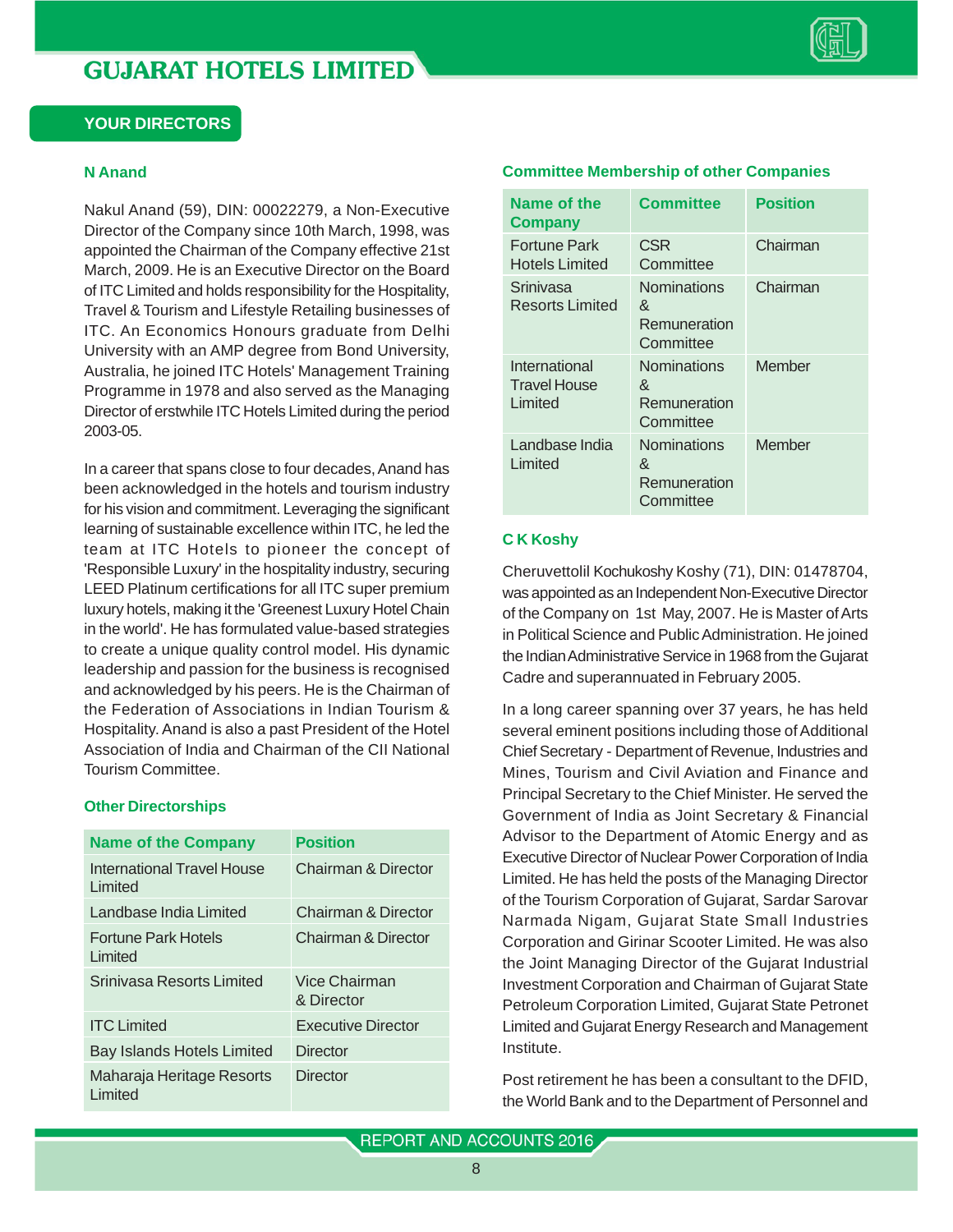

#### **YOUR DIRECTORS**

Administrative Reforms, Govt. of India. He was appointed Professor Emeritus in the faculty of Planning and Public Policy at CEPT University, Ahmedabad and is an Advisor to both Indian School of Petroleum and Energy, New Delhi and University of Petroleum and Energy Studies, Dehradun. Currently, he is the Chief Executive of the Centre for Heritage Management, Ahmedabad University and on the Board of Trustees of Alliance Francaise, Gujarat and GIAN, an NGO which encourages innovation at the grass root level.

#### **Other Directorships**

| <b>Name of the Company</b>                 | <b>Position</b> |
|--------------------------------------------|-----------------|
| <b>Sanmarg Projects Private</b><br>Limited | Director        |

#### **Committee Membership of other Companies:** Nil

#### **R C Mehta**

Rohitbhai Chinubhai Mehta (85), DIN: 00050173, was appointed as an Independent Non-Executive Director of the Company on 28th March, 2003. He is a Law Graduate from Bombay University. Mehta is a prominent and successful Industrialist with a wide and varied experience in the management of business and industry. He was the President of Federation of Indian Chambers of Commerce and Industry and has been on the Boards of various reputed companies. He was associated with a number of industries, associations and federations including social, educational, sports and charitable organisations. He has also been the International President of Lions Club International and is an active promoter of Lionism in India and a recipient of various awards.

#### **Other Directorships**

| <b>Name of the Company</b>                           | <b>Position</b>        |
|------------------------------------------------------|------------------------|
| Rampion Eyetech Private Limited                      | Chairman &<br>Director |
| C.C Chokshi Advisors<br><b>Private Limited</b>       | Chairman &<br>Director |
| Rampion Technologies<br><b>Private Limited</b>       | Chairman &<br>Director |
| <b>GRUH Finance Limited</b>                          | Director               |
| Universal Trustees Private Limited                   | <b>Director</b>        |
| <b>Follow Your Dreams</b><br><b>Foundation India</b> | Director               |

#### **Committee Membership of other Companies**

| Name of the<br><b>Company</b>  | <b>Committee</b>                                                | <b>Position</b> |
|--------------------------------|-----------------------------------------------------------------|-----------------|
| <b>GRUH Finance</b><br>Limited | Shareholders'/ Chairman<br>Investors'<br>Grievance<br>Committee |                 |
|                                | Audit<br>Committee                                              | Member          |
|                                | <b>CSR</b><br>Committee                                         | Member          |

#### **M Narayanan**

Mahalinga Narayanan (71), DIN: 00159288, was appointed as an Independent Non-Executive Director of the Company on 10th January, 2008. He is a post graduate in Commerce, graduate in Law, diploma holder in Business Management and holds certified Associated Membership of the Indian Institute of Bankers. He has rich experience of over four decades in Banking, Project Finance, Administration and related areas.

Narayanan started his career with the Reserve Bank of India in 1964 and moved over to the Bank of Baroda in 1969 and continued till March, 1985. During his tenure in Bank of Baroda, he worked in all departments of commercial banking operation and was in charge of large branches of the Bank. In April, 1985 he joined Industrial Finance Corporation of India and had held senior management positions. In October, 1997 he joined Tourism Finance Corporation of India Limited as Managing Director and rose to the position of Chairman and Managing Director which position he held till his retirement in September, 2006. He was conferred with "Udyog Rattan Award" in the year 2005 by the Institute of Economic Studies, New Delhi.

#### **Other Directorships**

| <b>Name of the Company</b>       | <b>Position</b>               |
|----------------------------------|-------------------------------|
| <b>Pride Hotels Limited</b>      | Chairman &<br><b>Director</b> |
| Cox & Kings Limited              | Director                      |
| Royale Indian Rail Tours Limited | <b>Director</b>               |
| <b>Tulip Star Hotels Limited</b> | <b>Director</b>               |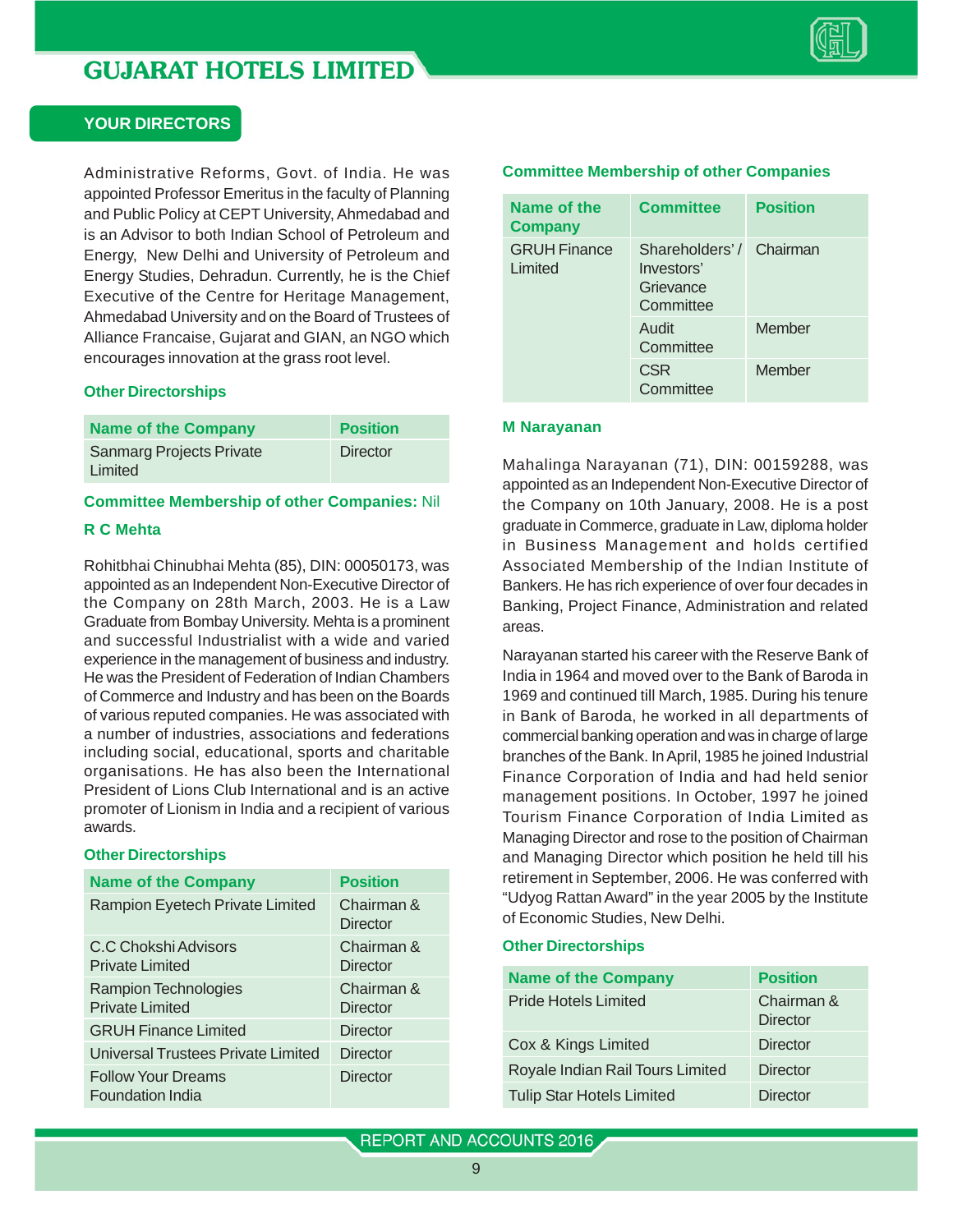

#### **YOUR DIRECTORS**

#### **Committee Membership of other Companies**

| Name of the<br><b>Company</b>                 | <b>Committee</b>          | <b>Position</b> |
|-----------------------------------------------|---------------------------|-----------------|
| Pride Hotels<br>Limited                       | Audit<br>Committee        | Chairman        |
| Cox & Kings<br>Limited                        | Audit<br>Committee        | Chairman        |
|                                               | Remuneration<br>Committee | Member          |
| Royale Indian<br><b>Rail Tours</b><br>Limited | Audit<br>Committee        | Chairman        |
| <b>Tulip Star Hotels</b><br>Limited           | Audit<br>Committee        | Chairman        |

#### **J Singh**

Jagdish Singh (50), DIN: 00042258, was appointed as an Additional Director of the Company on 16th April, 2016. A Commerce graduate and a Chartered Accountant, Singh joined ITC Limited in the year 1990. During these 25 years, he has held various positions in the finance function. He started his career in Treasury and moved as Corporate Accountant, Commercial Manager at Cigarette factory at Munger, and Head of Finance at ITC Filtrona Limited. He was then the Head of Treasury between 2005 and 2015 and presently is Head of Finance at ITC's Hotels Division.

#### **Other Directorships**

| <b>Name of the Company</b>                      | <b>Position</b>        |
|-------------------------------------------------|------------------------|
| International Travel House Limited              | Additional<br>Director |
| Fortune Park Hotels Limited                     | Additional<br>Director |
| <b>Bay Islands Hotels Limited</b>               | Additional<br>Director |
| Sriniyasa Resorts Limited                       | Additional<br>Director |
| Maharaja Heritage Resorts Limited               | Additional<br>Director |
| Mimec (India) Limited                           | Director               |
| Classic Infrastructure &<br>Development Limited | Director               |
| <b>BFIL Finance Limited</b>                     | Director               |

#### **Committee Membership of other Companies**

| Name of the<br>Company                             | <b>Committee</b>                                     | <b>Position</b> |
|----------------------------------------------------|------------------------------------------------------|-----------------|
| International<br><b>Travel House</b><br>Limited    | <b>Stakeholders</b><br>Relationship<br>Committee     | <b>Member</b>   |
|                                                    | Audit<br>Committee                                   | Member          |
|                                                    | <b>Nominations</b><br>&<br>Remuneration<br>Committee | Member          |
| Srinivasa<br><b>Resorts Limited</b>                | Audit<br>Committee                                   | Chairman        |
| Classic<br>Infrastructure &<br>Development Limited | Audit<br>Committee                                   | Chairman        |
| <b>BFIL Finance</b><br>Limited                     | Audit<br>Committee                                   | Chairman        |
|                                                    | Nomination<br>and<br>Remuneration<br>Committee       | Member          |

#### **D R Choudhury**

Devkanya Roy Choudhury (39), DIN: 07066556, was appointed as a Non-Executive Director of the Company on 19th January, 2015. A graduate from National Law School of India University, Bengaluru, she joined ITC Limited in 2001. As part of Corporate Legal of ITC, she has rich and varied experience handling legal matters pertaining to various divisions including Tobacco, Hotels, Personal Care Products, Lifestyle Retailing, Education & Stationery, Paperboards & Specialty Papers, ITC Infotech as also dealing with mergers & acquisitions and key litigations across ITC. Currently, Ms Choudhury is the Senior Associate General Counsel of ITC Limited.

#### **Other Directorships**

| <b>Name of the Company</b>                | <b>Position</b> |
|-------------------------------------------|-----------------|
| WelcomHotels Lanka<br>(Private) Limited * | Director        |

\* Denotes Foreign Company

#### **Notes:**

- 1. Other Directorships and Committee Memberships of Directors are as on 16th April, 2016.
- 2. Committee Memberships cover Committees under the Companies Act, 2013 viz. Audit Committee, Stakeholders Relationship Committee, Nomination and Remuneration Committee and CSR Committee.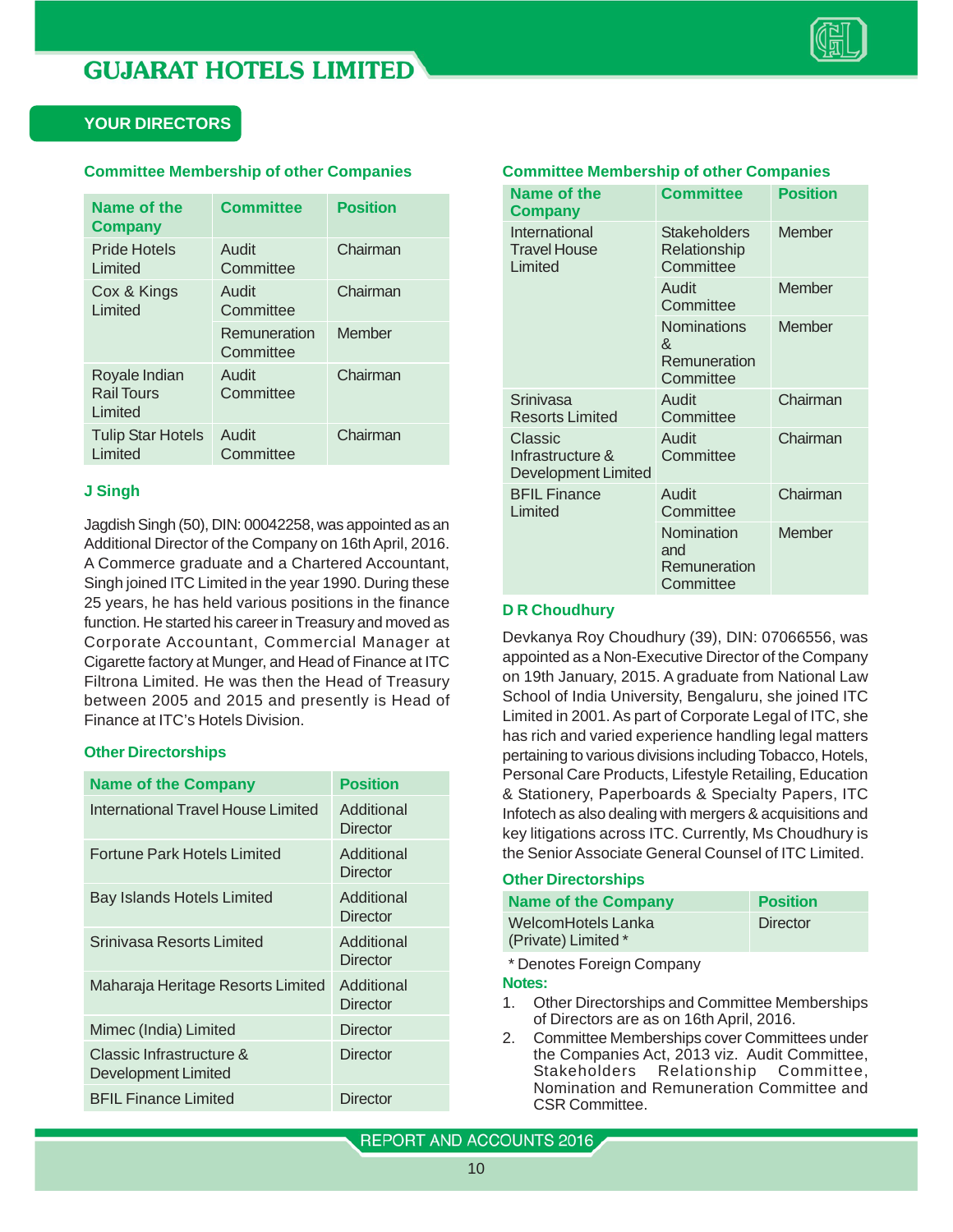

#### **REPORT OF THE BOARD OF DIRECTORS & MANAGEMENT DISCUSSION AND ANALYSIS**

#### **FOR THE FINANCIAL YEAR ENDED 31ST MARCH, 2016**

Your Directors submit their Report for the financial year ended 31st March, 2016.

#### **BUSINESS ENVIRONMENT**

During the year under review, the operating environment in the hospitality sector remained challenging with a marked deceleration in the growth of corporate sales. Fortunately, the low global crude oil prices and RBI's monetary policies helped contain inflation within acceptable levels. Economic reforms have not been significant enough to presage any major acceleration in the short term, keeping in mind the weak global economic scenario. There is a possibility that the rate of inflation might increase during the latter part of 2016-17.

#### **FINANCIAL PERFORMANCE**

During the year under review, your Company earned licence fees of  $\bar{\tau}$  348.53 lakhs (previous year  $\bar{\tau}$  320.41 lakhs), registering a growth of 8.78% over last year. However, other income showed a decline mainly due to roll over of investments. Pre and post-tax profits declined to  $\bar{\tau}$  366.44 lakhs (previous year  $\bar{\tau}$  400.05 lakhs) and  $\bar{\tau}$  245.01 lakhs (previous year  $\bar{\tau}$  273.38 lakhs) respectively.

In view of the above and the underlying strength of the business, your Directors are pleased to recommend a dividend of  $\bar{\bar{\tau}}$  3.50 per equity share of ` 10/- each for the year ended 31st March, 2016, thereby maintaining last year's dividend and involving a cash outflow of  $\bar{\tau}$  160 lakhs including Dividend Distribution Tax of  $\bar{z}$  27 lakhs.

#### **Profits, Dividend and Surplus**

The financial results of your Company, summarised, are as under:

|    | <b>Particulars</b>                                | For the year ended<br><b>31st March 2016</b><br>(3) | For the year ended<br><b>31st March 2015</b><br>(5) |
|----|---------------------------------------------------|-----------------------------------------------------|-----------------------------------------------------|
| a. | Profit Before Tax                                 | 3,66,43,937                                         | 4,00,05,312                                         |
| b. | <b>Tax Expense</b><br>Current Tax<br>Deferred Tax | 1,22,25,327<br>(82, 462)                            | 1,28,50,171<br>(1,83,280)                           |

|         | <b>Particulars</b>                                                                                                                                                                                                                                                                                           | 31st March 2016<br>(3)                   | For the year ended For the year ended<br><b>31st March 2015</b><br>(3) |
|---------|--------------------------------------------------------------------------------------------------------------------------------------------------------------------------------------------------------------------------------------------------------------------------------------------------------------|------------------------------------------|------------------------------------------------------------------------|
| $C_{1}$ | <b>Profit After Tax</b>                                                                                                                                                                                                                                                                                      | 2,45,01,072                              | 2,73,38,421                                                            |
| d.      | Add: Profit brought<br>forward from previous years                                                                                                                                                                                                                                                           | 13,46,02,928                             | 12,59,20,126                                                           |
| e       | Surplus available forappropriation<br>Less:<br>- Depreciation on transition to<br>Schedule II of the Companies<br>Act, 2013 on Tangible Fixed Assets<br>(Net of Deferred Tax ₹4,867/-)<br>- Transfer to General Reserve<br>- Proposed Dividend<br>- Dividend Distribution Tax on<br><b>Proposed Dividend</b> | 20,78,90,802<br>1,32,56,303<br>27,46,870 | 20,59,30,750<br>15,002<br>27,33,842<br>1,32,56,303<br>26,50,472        |
| f       | Balance carried forward to the<br>following year                                                                                                                                                                                                                                                             | 14,31,00,827                             | 13,46,02,928                                                           |

#### **HOTEL OPERATIONS**

Your Company's Hotel, WelcomHotel Vadodara, licenced to ITC Limited continues to retain its market standing in the city of Vadodara. The Hotel recorded an income of  $\bar{\tau}$  2,352.01 lakhs during the year as compared to  $\overline{z}$  2,167.60 lakhs in the previous year. There was an improvement in both occupancy and average room rates despite pressure in the backdrop as some older properties in and around Vadodara were renovated and rebranded as members of international chains.

The food & beverage segment of your Company's Hotel continues to be a major strength. The Peshawari restaurant and the Welcom Café Cambay both retained their premium leadership postions in the respective segments.

Your Company continued to focus upon 'Lean' and 'Six Sigma' programmes to ensure efficiencies in its business operations as also for improved service delivery to its customers. Your Hotel also targets a continuous reduction in energy and water consumption and enhanced usage of renewable energy sources.

Your Company has received arbitration award dated 11th February, 2016 from Justice C K Thakker determining the revised valuation of land at less than half of the valuation as contended by the State Government. Accordingly, the lease rentals have been paid after adjusting lease rentals already paid prior to the Arbitral Award.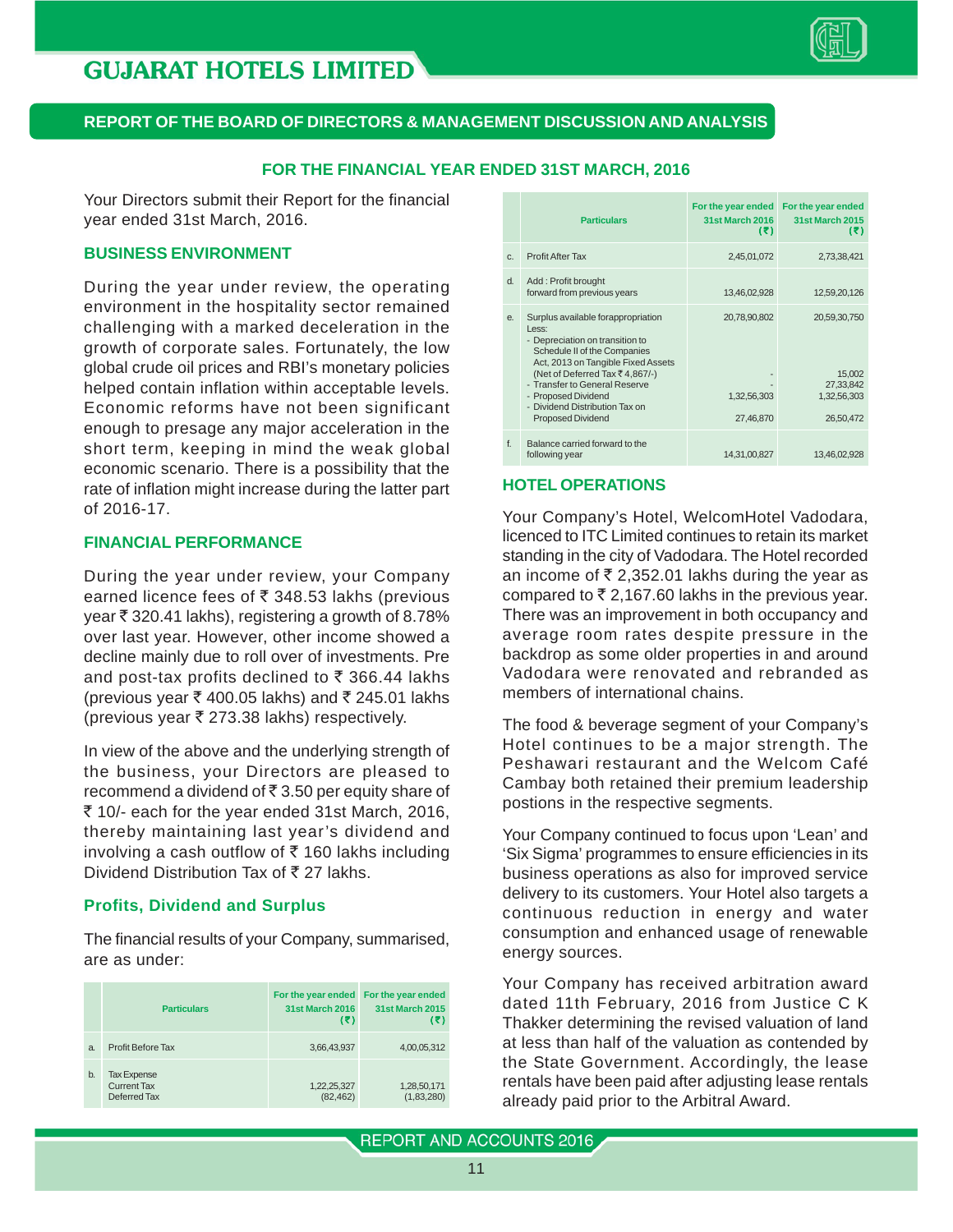

#### **REPORT OF THE BOARD OF DIRECTORS**

Your Company has filed a writ petition in the Gujarat High Court seeking that the Gujarat State Government be directed to take action on your Company's application to have the leasehold land of the Hotel converted to freehold and transferred to your Company as per the existing government policy in this regard.

#### **SUBSIDIARIES, ASSOCIATES AND JOINT VENTURES**

The Company does not have any subsidiary, associate or joint venture.

#### **INTERNAL FINANCIAL CONTROLS**

Your Company's Financial Statements are prepared on the basis of the Significant Accounting Policies that are carefully selected by management and approved by the Audit Committee and the Board. The Accounting Policies are reviewed and updated from time to time. These in turn are supported by a set of business specific policies and Standard Operating Procedures (SOPs).Systems, SOPs and controls are reviewed by management and audited by Internal Auditor whose findings and recommendations are reviewed by the Audit Committee and tracked through to implementation.

Your Company maintains its Books of Account in electronic form. Your Company has in place adequate internal financial controls with reference to the Financial Statements.

The Internal Auditors of the Company evaluates the adequacy and efficacy of such internal financial controls. Such controls have been tested during the year and no reportable material weakness in the design or operation was observed. Nonetheless your Company recognises that any internal financial control framework, no matter how well designed, has inherent limitations and accordingly regular audit and review processes ensure that such systems are reinforced on an ongoing basis.

#### **RISK MANAGEMENT**

Your Company continues to focus on a systembased approach to business risk management. Backed by strong internal control systems, the current Risk Management framework consists of the following key elements:

- The Board of your Company has clearly laid down the roles and responsibilities of the Company in relation to risk management covering a range of responsibilities, from the strategic to the operational. These role definitions, inter alia, provide the foundation for your Company's Risk Management Policy that is endorsed by the Board and is aimed at ensuring formulation of appropriate risk management procedures, their effective implementation and independent monitoring and reporting by Internal Audit.
- A combination of policies and evolved procedures brings robustness to the process of ensuring that business risks are effectively addressed.
- Appropriate structures are in place to proactively monitor and manage the inherent risks in businesses with unique / relatively high risk profiles.
- An Independent Internal Audit Firm carries out risk focused audits enabling identification of areas where risk management processes may need to be strengthened.
- The Audit Committee of the Board reviews the Internal Audit findings and provides strategic guidance on internal controls. The Chief Executive Officer closely monitors the internal control environment within your Company including implementation of the action plans emerging out of Internal Audit findings.

#### **AUDIT AND SYSTEMS**

Your Company believes that internal control is a necessary concomitant of the principle of governance that freedom of management should be exercised within a framework of appropriate checks and balances. Your Company remains committed to ensuring an effective internal control environment that inter alia provides assurance on orderly and efficient conduct of operations, security of assets, prevention and detection of frauds / errors, accuracy and completeness of accounting records and the timely preparation of reliable financial information.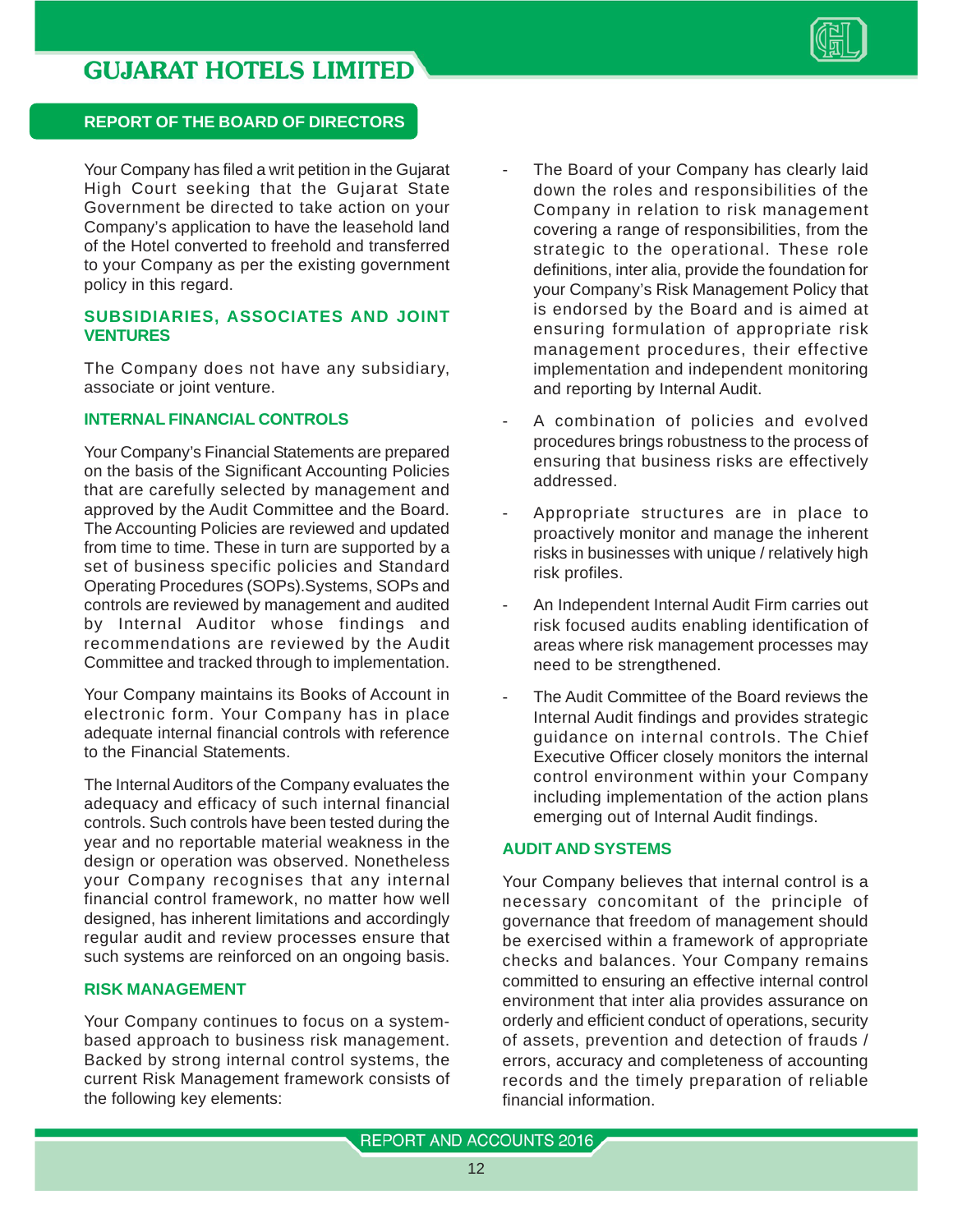

#### **REPORT OF THE BOARD OF DIRECTORS**

Your Company's independent and robust Internal Audit processes provide assurance on the adequacy and effectiveness of internal controls, compliance with operating systems, internal policies and regulatory requirements.

The Internal Audit function consisting of an outsourced professional firm is resourced to deliver the audit assurances meeting high standards.

The Audit Committee of your Board met four times during the year. The Terms of Reference of the Audit Committee inter alia included reviewing the adequacy and effectiveness of the internal control environment, monitoring implementation of the action plans emerging out of Internal Audit findings including those relating to strengthening of your Company's risk management systems and discharge of statutory mandates.

#### **HUMAN RESOURCE DEVELOPMENT**

Your Company is committed to creating a competent, engaged and talented workforce through talent management processes. Endeavour is made on enhancing business acumen, industry knowledge and developing team members.

Your Company's Human Resource policies and procedures have evolved to stay ahead with the dynamic business environment and have enhanced organisational agility to remain compliant with the changing regulatory requirements.

With an undying commitment to render delightful services, your Company's employees consistently work towards delivering flawless performance and are continuing to delight customers.

The Company provides a gender friendly workplace and no case of sexual harassment was reported during the year. The Company has put in place a Grievance Redressal Procedure and an Internal Complaints Committee to ensure that grievances in this regard, if any, are effectively addressed.

#### **WHISTLEBLOWER POLICY**

The Company's Whistleblower Policy encourages Directors and Employees to bring to the Company's attention instances of unethical behavior, actual or suspected incidents of fraud or violation of the GHL Code of Conduct that could adversely impact the Company's operations, business performance and / or reputation. The Policy provides that the Company investigates such incidents, when reported, in an impartial manner and takes appropriate action to ensure that the requisite standards of professional and ethical conduct are always upheld. It is the Company's Policy to ensure that no employee is victimised or harassed for bringing such incidents to the attention of the Company.

The practice of the Whistleblower Policy is overseen by the Audit Committee of the Board and no employee has been denied access to the Committee. The Whistleblower Policy is available on the Company's website at http://www.gujarat hotelsltd.in/corporate-governance.html.

#### **DEPOSITS**

Your Company has not accepted any deposit from the public / members under Section 73 of the Companies Act, 2013 read with the Companies (Acceptance of Deposits) Rules, 2014 during the year.

#### **DIRECTORS**

#### **Changes in Directors**

Mr Arun Pathak stepped down as a Non-Executive Director of your Company with effect from 15th April, 2016. Your Directors would like to record their appreciation of the services rendered by him.

Mr Jagdish Singh, on the recommendation of the Nominations and Remuneration Committee, was appointed by the Board of Directors of the Company ('the Board') as an Additional Non-Executive Director of your Company on 16th April, 2016. By virtue of the provisions of Article 130 of the Articles of Association of your Company and Section 161 of the Companies Act, 2013 ('the Act'), Mr Singh will vacate office at the ensuing Annual General Meeting ('AGM') and being eligible, offers himself for appointment. Your Board recommends his appointment.

Appropriate resolution seeking your approval to the aforesaid appointment appears in the Notice convening the Thirty Fourth AGM of your Company.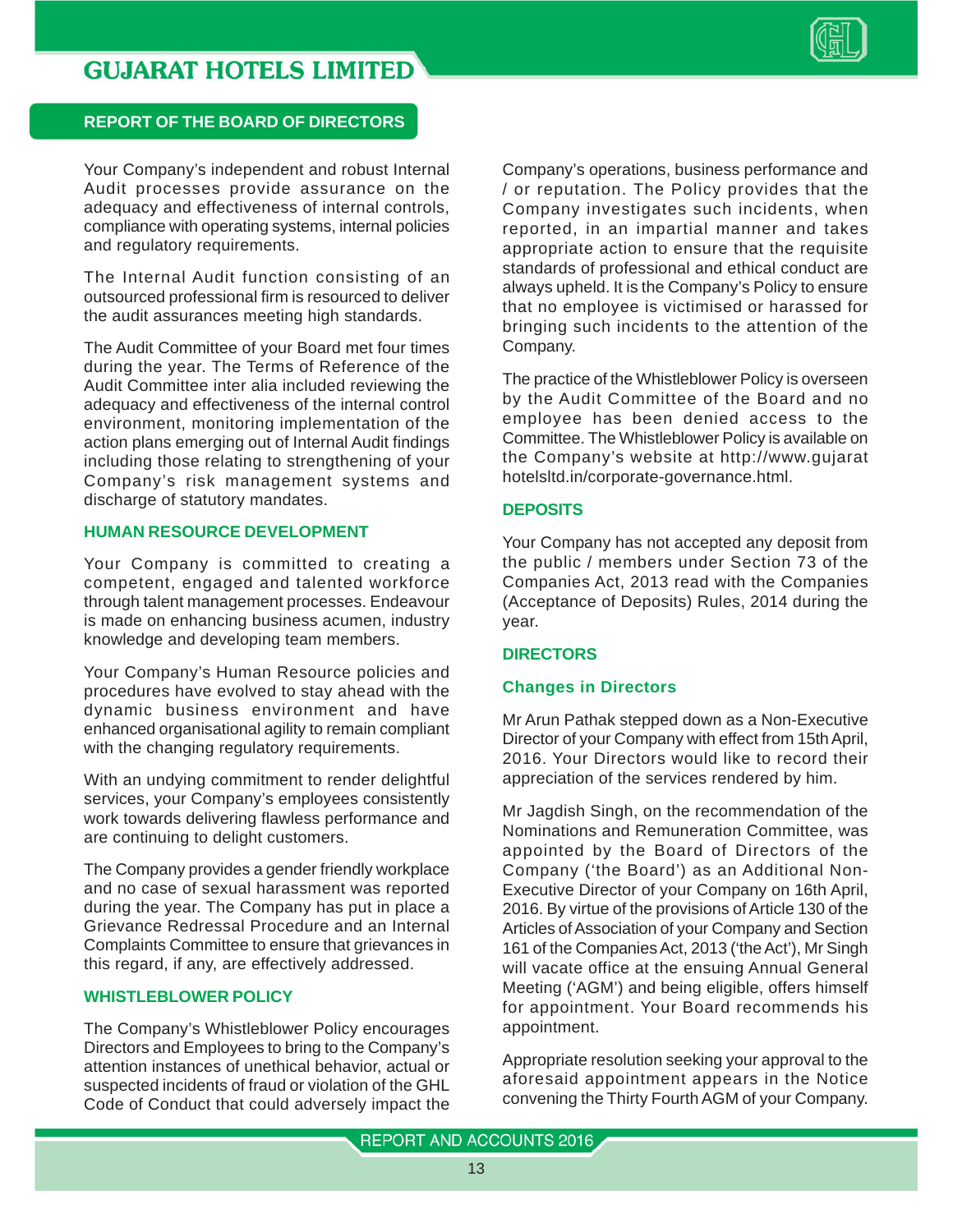

#### **REPORT OF THE BOARD OF DIRECTORS**

#### **Retirement by Rotation**

In accordance with the provisions of Section 152 of the Act read with Article 147 of the Articles of Association of the Company, Ms Devkanya Roy Choudhury will retire by rotation at the ensuing AGM of your Company and being eligible, offers herself for re-election. Your Board recommends her reelection.

#### **Number of Board Meetings**

During the year ended 31st March, 2016, four meetings of the Board were held.

#### **Attributes, Qualifications & Independence of Directors and their Appointment**

The Nominations and Remuneration Committee of the Board had approved the criteria for determining qualifications, positive attributes and independence of Directors in terms of the Act and the Rules there under, both in respect of Independent Directors and other Directors as applicable, as reported last year. The criteria inter alia requires that Directors shall possess appropriate skills, experience and knowledge in one or more fields of finance, law, management, sales, marketing, administration or other disciplines related to the Company's business.

The Board Diversity Policy of the Company requires the Board to have balance of skills, experience and diversity of perspectives appropriate to the Company. The Articles of Association of the Company provide that the strength of the Board shall not be fewer than three nor more than twelve.

Directors are appointed / re-appointed with the approval of the Members. All Directors, other than Independent Directors, are liable to retire by rotation, unless otherwise approved by the Members. One-third of the Directors who are liable to retire by rotation retire every year and are eligible for re-election.

The Independent Directors of your Company have confirmed that they meet the criteria of independence as prescribed under Section 149 of the Act and Regulation 16 of the Securities and Exchange Board of India (Listing Obligations and Disclosure Requirements) Regulations, 2015.

#### **Remuneration Policy**

The Company's Remuneration Policy aims at attracting and retaining high caliber talent. The Remuneration Policy, therefore, is market-led and takes into account the competitive circumstances so as to attract and retain quality talent and leverage performance significantly.

The Policy on remuneration of Directors, Key Managerial Personnel and other employees of the Company is provided in the Annexure forming part of this Report.

#### **Board Evaluation**

The Nominations and Remuneration Committee has approved the Policy on Board Evaluation, Evaluation of Board Committees' functioning and individual Director Evaluation. Board performance is assessed against the role and responsibilities of the Board as provided in the Act and the Securities and Exchange Board of India (Listing Obligations and Disclosure Requirements) Regulations, 2015. The parameters for Board performance evaluation have been derived from the Board's core role of trusteeship to protect and enhance shareholder value as well as fulfill expectations of other stakeholders through strategic supervision of the Company. Evaluation of functioning of Board Committees is based on discussions amongst Committee members and shared by respective Committee Chairman with the Board. Individual Directors are evaluated in the context of the role played by each Director as a member of the Board at its meetings and in assisting the Board in realising its role of strategic supervision of the functioning of the Company in pursuit of its purpose and goals.

While the Board evaluated its performance against the parameters laid down by the Nominations and Remuneration Committee, the evaluation of individual Directors was carried out anonymously in order to ensure objectivity. The Board was briefed on functioning of Board Committees by the respective Committee Chairmen.

#### **Key Managerial Personnel**

During the year, Mr D K Gulati was appointed as Company Secretary effective 22nd July, 2015. Mr R Murali resigned as Chief Executive Officer of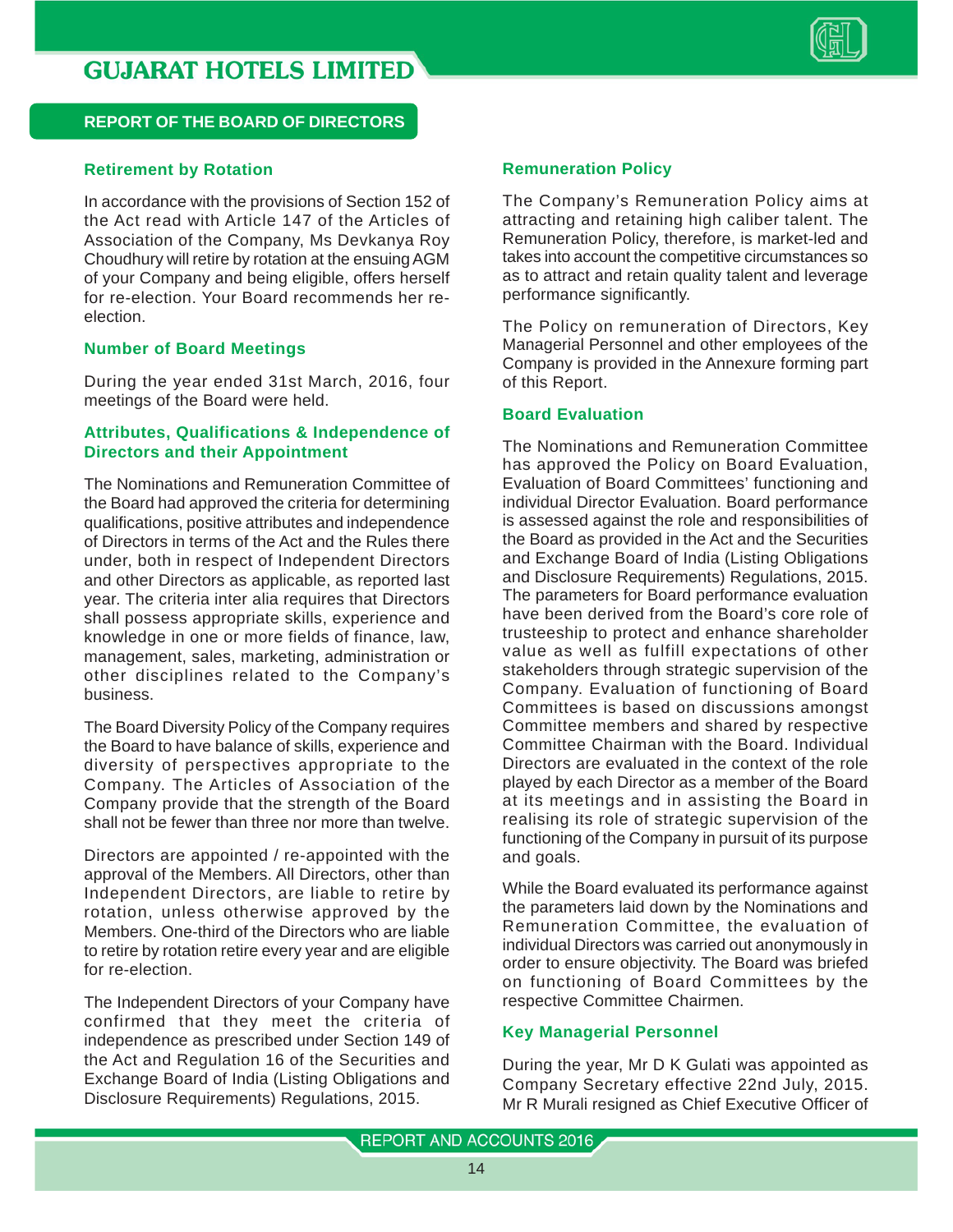

#### **REPORT OF THE BOARD OF DIRECTORS**

the Company on 4th November, 2015 and Mr M Dograa was appointed as Chief Executive Officer of the Company effective 1st February, 2016.

#### **AUDIT COMMITTEE & AUDITORS**

The composition of the Audit Committee is provided under the section 'Board of Directors & Committees' in the Report and Accounts.

#### **Statutory Auditors**

The Auditors, Messrs Talati & Talati, Chartered Accountants, were appointed with your approval at the Thirty Second AGM to hold such office for a period of three years. The Board, in terms of Section 139 of the Act, on the recommendation of the Audit Committee, has recommended for the ratification of the Members the appointment of Messrs Talati & Talati from the conclusion of the ensuing AGM till the conclusion of the Thirty Fifth AGM. The Board, in terms of Section 142 of the Act, on the recommendation of the Audit Committee, has also recommended for the approval of the Members the remuneration of Messrs Talati & Talati for the financial year 2016-17. Appropriate resolution in respect of the above appears in the Notice convening the Thirty Fourth AGM of the Company.

#### **Secretarial Auditors**

Your Board, during the year, appointed Messrs P B & Associates, Company Secretaries, to conduct secretarial audit of the Company for the financial year ended 31st March, 2016. The Report of Messrs. P B & Associates, Company Secretaries, in terms of Section 204 of the Act, is provided in the Annexure forming part of this Report.

#### **RELATED PARTY TRANSACTIONS**

All contracts or arrangements entered into by the Company with its related parties during the financial year were in accordance with the provisions of the Companies Act, 2013 and the SEBI (Listing Obligations and Disclosure Requirements) Regulations, 2015 and erstwhile Clause 49 of the Listing Agreement. All such contracts or arrangements have been approved by the Audit Committee. No material contracts or arrangements with related parties were entered into during the year under review. Further, the prescribed details of related party transactions of the Company in Form No. AOC-2, in terms of Section 134 of the Act read with Rule 8 of the Companies (Accounts) Rules, 2014 is given in the Annexure to this Report.

Your Company's Policy on Related Party Transactions, as adopted by your Board, can be accessed on the Company's website at http://www.gujarathotelsltd.in/policies Policy\_on\_ Related\_Party\_Transactions.pdf

#### **DIRECTORS' RESPONSIBILITY STATEMENT**

As required under Section 134 of the Companies Act, 2013, your Directors confirm having: -

- a) followed in the preparation of the Annual Accounts the applicable Accounting Standards with proper explanation relating to material departures, if any;
- b) selected such accounting policies and applied them consistently and made judgements and estimates that are reasonable and prudent so as to give a true and fair view of the state of affairs of your Company at the end of the financial year and of the profit of your Company for that period;
- c) taken proper and sufficient care for the maintenance of adequate accounting records in accordance with the provisions of the Companies Act, 2013 for safeguarding the assets of your Company and for preventing and detecting fraud and other irregularities;
- d) prepared the Annual Accounts on a going concern basis;
- e) laid down internal financial controls to be followed by your Company and that such internal financial controls were adequate and operating effectively; and
- f) devised proper systems to ensure compliance with the provisions of all applicable laws and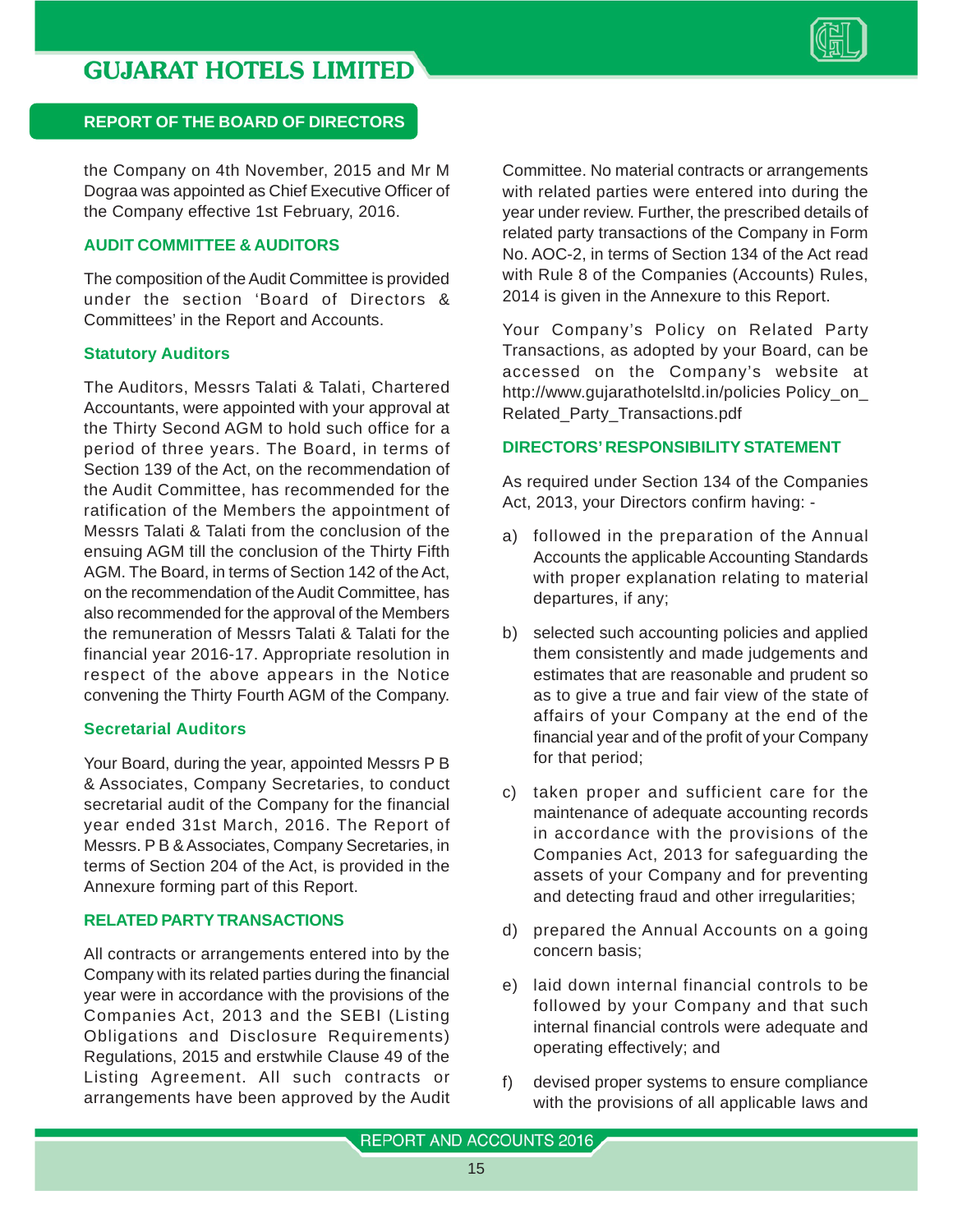

#### **REPORT OF THE BOARD OF DIRECTORS**

that such systems were adequate and operating effectively.

#### **OTHER INFORMATION**

#### **Compliance with conditions of Corporate Governance**

In terms of Regulation 15(2) of the Securities and Exchange Board of India (Listing Obligations and Disclosure Requirements) Regulations, 2015, compliance with the Corporate Governance requirements is not mandatory for your Company. Hence, certificate from the Auditors confirming compliance with the conditions of Corporate Governance has not been obtained.

However, brief reports on Corporate Governance and Shareholder Information are attached as Annexures to this Report.

#### **Going Concern Status**

There is no significant or material order passed during the year by any regulator, court or tribunal impacting the going concern status of the Company or its future operations.

#### **Extract of Annual Return**

The information required under Section 134 of the Act read with Rule 12 of the Companies (Management and Administration) Rules, 2014, is annexed.

#### **Particulars of Loans, Guarantees or Investments**

During the year ended 31st March, 2016, the Company has neither given any loan or guarantee nor has it made any investment under the provisions of Section 186 of the Companies Act, 2013.

#### **Particulars relating to Conservation of Energy and Technology Absorption**

Particulars as required under Section 134 of the Companies Act, 2013 relating to Conservation of Energy and Technology Absorption are provided below:-

#### **Conservation of Energy:**

Steps taken on conservation of energy and impact thereof:

#### **Sl. Description**

**No.**

- 1. Conversion of diesel to gas for non-IBR steam boiler.
- 2. Conversion of cold room no 2 with CFC-free refrigerant and energy-efficient compressor.
- 3. Installed 46 nos 5W LED lamps in place of 20W halogen lamps.
- 4. Installed 83 nos 6W LED lamps in place of 18W CFL lamps.

Total Electricity saved over last year due to above initiative is 25000 KWH.

Steps taken by the Company for utilising alternate sources of energy : NIL

Capital investment on energy conservation equipment: NIL

#### **Technology Absorption:**

i) Efforts, in brief, made towards technology absorption and benefits derived as a result of the above efforts, e.g. product improvement, cost reduction, product development, import substitution, etc. is provided here under :

| SI.<br>No.       | <b>Description</b>                                                   | <b>Benefits</b>                |
|------------------|----------------------------------------------------------------------|--------------------------------|
| $\mathbf{1}$ .   | Installed 200TR energy-efficient<br>induced draft type cooling tower | For product<br>improvement     |
| $\mathcal{P}$    | Renovated 23 nos standard<br>category quest rooms' bathroom          | For product<br>improvement     |
| 3.               | Installed key management<br>system in time office                    | For automation and<br>security |
| $\overline{4}$ . | Replaced old desktop PCs<br>with new one                             | For automation                 |
| 5.               | Networking upgradation                                               | For product<br>upgradation     |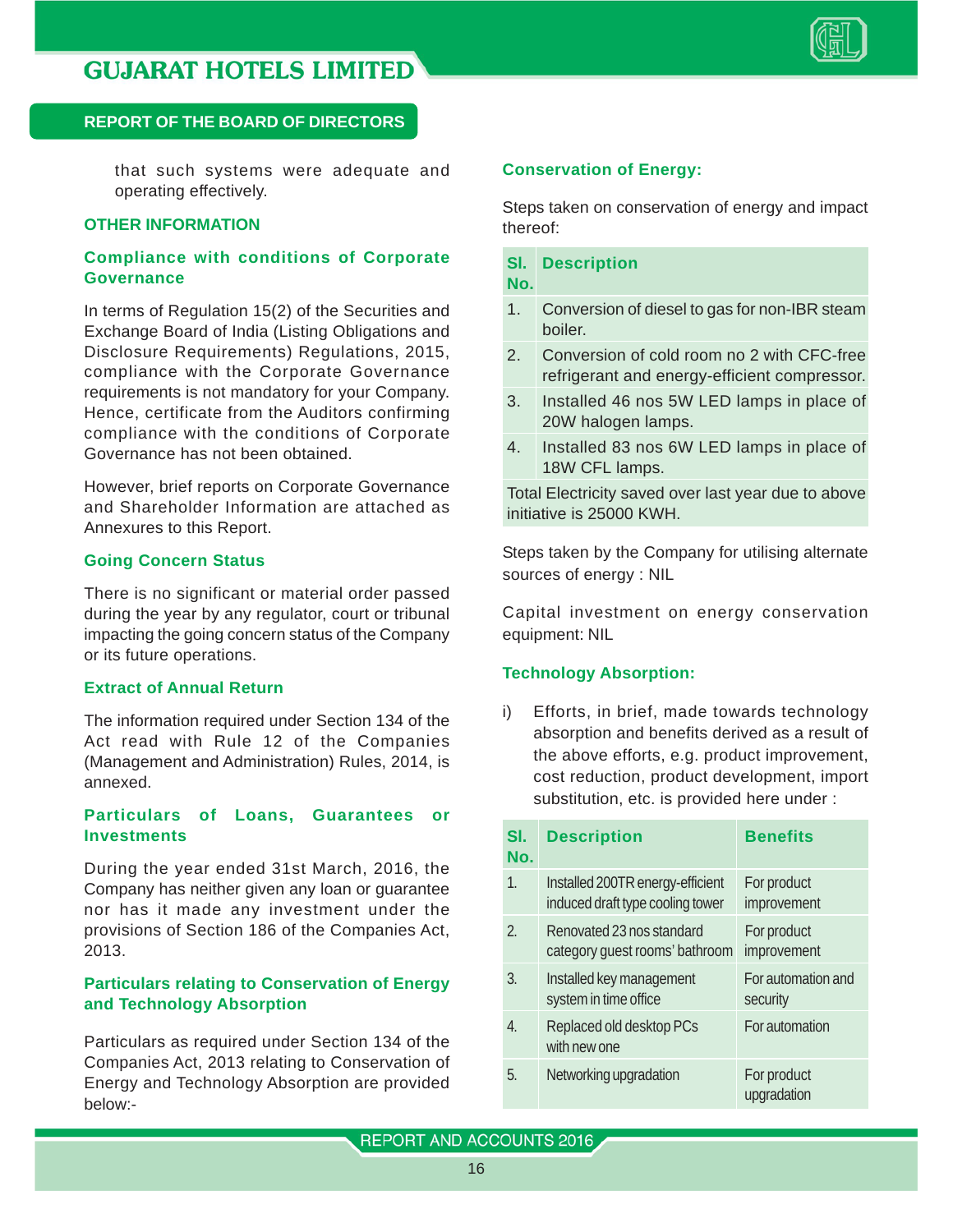

#### **REPORT OF THE BOARD OF DIRECTORS**

| 6. | Installed RFID technology based For product<br>quest rooms' main door access upgradation<br>locking system |                  |
|----|------------------------------------------------------------------------------------------------------------|------------------|
|    | Inctalled and leak detection                                                                               | For outamotion o |

- Installed gas leak detection For automation and system in LP gas bank safety
- ii) In case of imported technology (imported during the last 3 years reckoned from the beginning of the financial year), following information may be furnished:
	- A) Details of technology imported NIL
	- B) Year of import –NIL
	- C) Whether the technology been fully absorbed - NIL
	- D) If not fully absorbed, areas where absorption has not taken place, and the reasons therefore – NIL
- iii) Expenditure incurred on research and development – NIL

#### **FOREIGN EXCHANGE EARNINGS AND OUTGO**

During the financial year 2015-16, foreign exchange earnings of the Hotel were  $\bar{\tau}$  1,128 lakhs as against  $\bar{\tau}$  1,106 lakhs in the previous year. During the year, your hotel's expenditure in foreign currency amounted to  $\bar{\tau}$  24.27 lakhs (previous year ₹7.34 lakhs).

#### **Employees**

The total number of employees as on 31st March, 2016 stood at 183.

There were no employees who were employed throughout the year and were in receipt of remuneration aggregating  $\bar{\tau}$  60 lakhs or more or were employed for part of the year and were in receipt of remuneration aggregating  $\bar{\tau}$  5 lakhs per month or more during the financial year ended 31st March, 2016. The information required under Section 197(12) of the Companies Act, 2013 and the Companies (Appointment and Remuneration of Managerial Personnel) Rules, 2014 is provided in the Annexure forming part of this Report.

#### **FORWARD-LOOKING STATEMENTS**

This Report contains forward-looking statements that involve risks and uncertainties. When used in this Report, the words 'anticipate', 'believe', 'estimate', 'expect', 'intend', 'will' and other similar expressions as they relate to the Company and / or its businesses are intended to identify such forwardlooking statements. The Company undertakes no obligation to publicly update or revise any forwardlooking statements, whether as a result of new information, future events, or otherwise. Actual results, performances or achievements could differ materially from those expressed or implied in such forward-looking statements. Readers are cautioned not to place undue reliance on these forwardlooking statements that speak only as of their dates. This Report should be read in conjunction with the financial statements included herein and the notes thereto.

#### **FUTURE PROSPECTS**

Your Directors view the long term growth prospects of the hotel industry with confidence. The Central Government is continuing its efforts under the Make in India programme and many positive signals have been received from various international manufacturers indicating their willingness to set up manufacturing joint ventures in India. Business travel shall definitely pick up once these ventures see the light of day. Your Company is well poised to seize the unfolding growth opportunities.

On behalf of the Board

| Place: New Delhi       | D R Choudhury | J Singh  |
|------------------------|---------------|----------|
| Date: 16th April, 2016 | Director      | Director |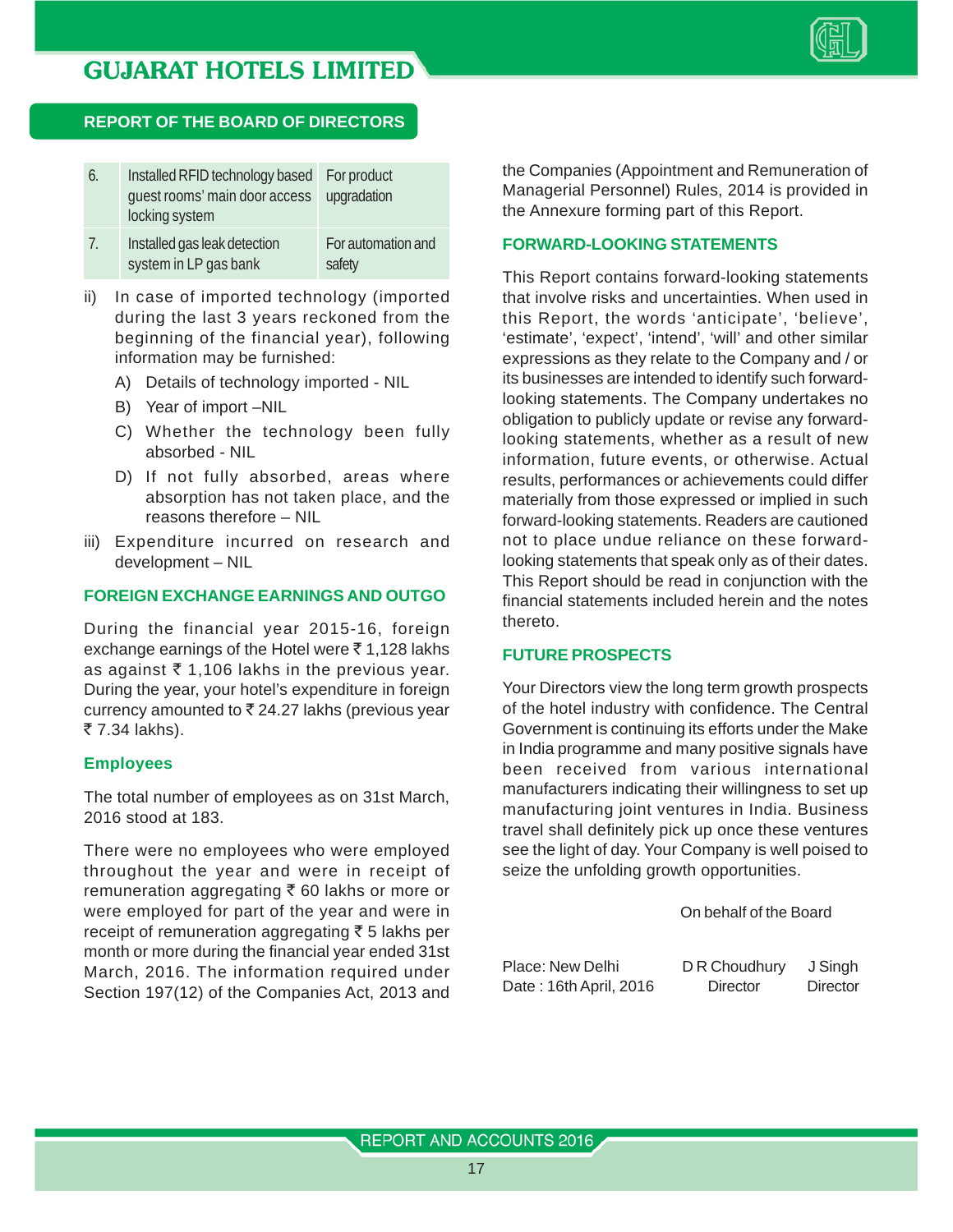

#### **ANNEXURUES**

#### **REMUNERATION POLICY**

#### **Remuneration Policy**

The Company's Remuneration Policy is designed to attract and retain quality talent that gives its business a competitive advantage and enables the Company to achieve its objectives.

The Company's Remuneration Policy, whilst focusing on remuneration and related aspects of performance management, is aligned with and reinforces the employee value proposition of a superior quality of work life, that includes an enabling work environment, an empowering and engaging work culture and opportunities to learn and grow.

The approach endeavours to align remuneration of each employee with the Company's goals.

#### **a) Objectives**

- 1. To ensure that the Company's remuneration practices support and encourage meritocracy.
- 2. To ensure that remuneration is market related and takes into account the competitive context of the Company's business.
- 3. To leverage remuneration as an effective instrument to enhance performance and therefore to link the remuneration to both individual and collective performance outcomes.
- 4. To adopt a comprehensive approach to remuneration in order to support a superior quality of personal and work life, in a manner so as to judiciously balance short term with long term priorities.
- 5. To design remuneration practices such that they reinforce the Company's values and culture and to implement them in a manner that complies with all relevant regulatory requirements.

#### **b) Remuneration of Key Managerial Personnel (KMPs)**

1. Remuneration of KMPs is determined and recommended by the Nominations and Remuneration Committee and approved by the Board. Remuneration of the Whole-time / Managing Director is also subject to approval by the shareholders.

- 2. Remuneration is reviewed and revised periodically, when such a revision is warranted.
- 3. Apart from fixed elements of remuneration and benefits, KMPs are also eligible for Variable Pay / Performance Bonus, which is linked to individual performance.
- 4. Remuneration of KMPs on deputation from ITC Limited is aligned to the Remuneration Policy of that company.

#### **c) Remuneration of Independent Directors**

Independent directors are entitled to sitting fees for attending meetings of the Board and Board Committees, the quantum of which is determined by the Board within the limits prescribed under the Companies Act, 2013, and the rules thereunder. The expenses of the Independent Directors for attending meetings of the Board and Board Committees and General Meetings are also to be borne by the Company.

#### **d) Remuneration of employees other than KMPs**

- 1. Remuneration of employees other than KMPs, is fixed in consultation with Hotels Division of ITC Limited, as the employee costs are borne as per the Operating Licence Agreement the Company has with ITC Limited.
- 2. Remuneration of employees largely consists of basic remuneration, perquisites and allowances. The components of remuneration vary for different employee grades and are governed by industry pattern, qualification and experience of the employee, responsibilities handled, individual performance etc.
- 3. Remuneration is reviewed and revised periodically, when such a revision is warranted. The quantum of revision is linked to market trends, the competitive context of the Company's business, as well as the track record of the individual employee.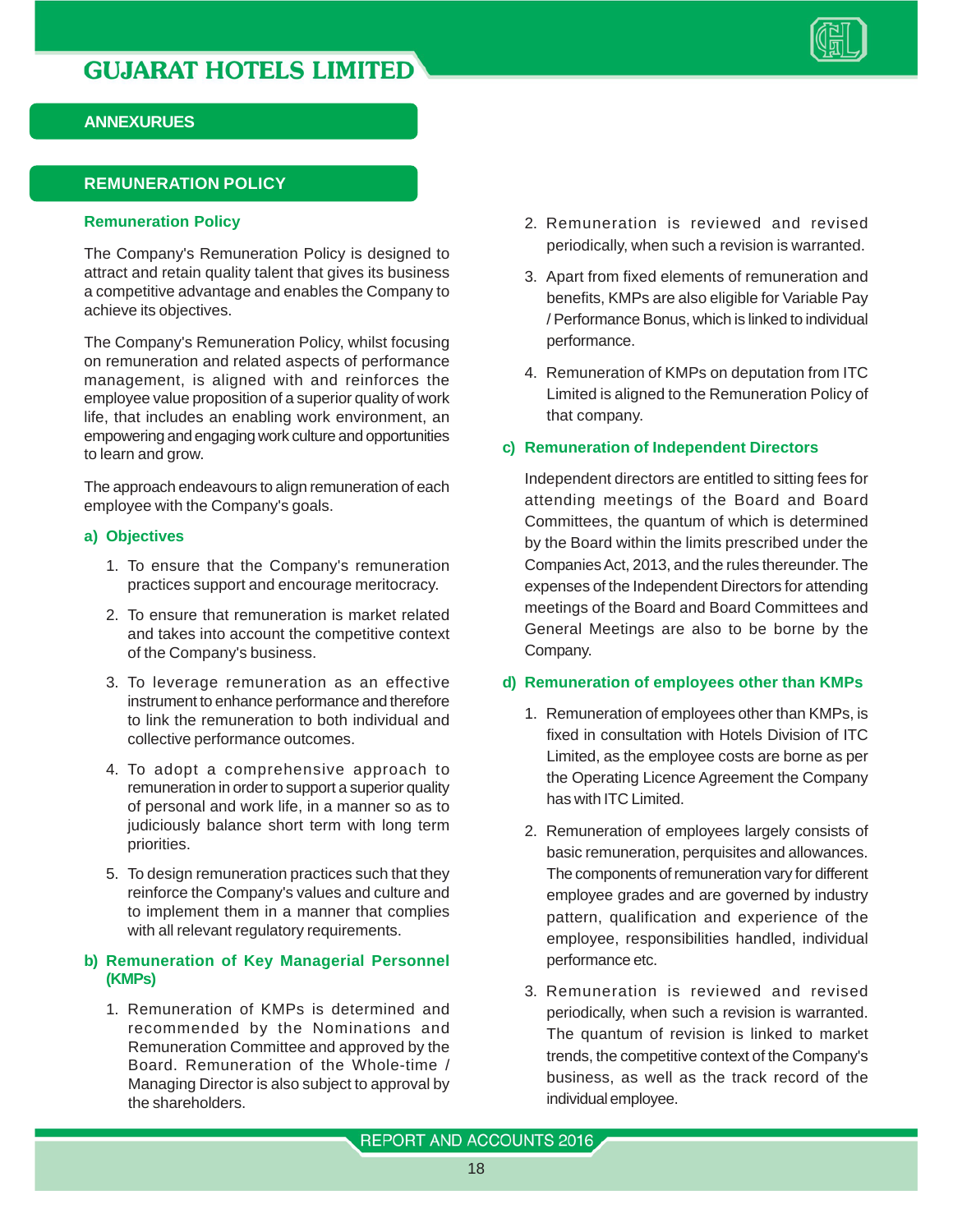

#### **SECRETARIAL AUDIT REPORT**

**FOR THE FINANCIAL YEAR ENDED 31ST MARCH, 2016**

**[Pursuant to section 204(1) of the Companies Act, 2013 and Rule No. 9 of the Companies (Appointment and Remuneration of Managerial Personnel) Rules, 2014]**

#### The Members, **Gujarat Hotels Limited**

We have conducted the Secretarial Audit of the compliance of applicable statutory provisions and the adherence to good corporate practices by Gujarat Hotels Limited, a Company incorporated under the provisions of the Companies Act, 1956 and having its Registered Office at WelcomHotel Vadodara, R C Dutt Road, Alkapuri, Vadodara, Gujarat – 390007 (hereinafter referred to as the 'Company') for the period commencing from 1st April,2015 till 31st March, 2016 (hereinafter referred to as the 'Audit Period'). Secretarial Audit was conducted in a manner that provided us a reasonable basis for evaluating the corporate conducts / statutory compliances and expressing our opinions thereon.

Based on our verification of the books, papers, minute books, forms and returns filed and other records maintained by the Company and also the information provided by the Company, its officers, agents and authorised representatives during the conduct of Secretarial Audit, we hereby report that in our opinion, the Company has, during the audit period covering the financial year ended on 31st March, 2016 complied with the statutory provisions listed hereunder and also that the Company has proper Board-processes and compliance-mechanism in place to the extent, in the manner and subject to the reporting made hereinafter:

We have examined the books, papers, minute books, forms and returns filed and other records maintained by the Company for the financial year ended on 31st March, 2016, according to the provisions of:

- **(i)** The Companies Act, 2013 (the Act) and the rules made thereunder;
- **(ii)** The Securities Contracts (Regulation) Act, 1956 ('SCRA') and the rules made thereunder;
- **(iii)** The Depositories Act, 1996 and the Regulations and Bye-laws framed thereunder;
- **(iv)** The following Regulations and Guidelines prescribed under the Securities and Exchange Board of India Act, 1992 ('SEBI Act'):-
	- **(a)** The Securities and Exchange Board of India (Substantial Acquisition of Shares and Takeovers) Regulations, 2011;
	- **(b)** The Securities and Exchange Board of India (Prohibition of Insider Trading) Regulations,1992, as applicable upto 14th May, 2015;
	- **(c)** The Securities and Exchange Board of India (Prohibition of Insider Trading) Regulations, 2015, as applicable since 15th May, 2015;
	- **(d)** The Securities and Exchange Board of India (Listing Obligations and Disclosure Requirements) Regulations, 2015, as applicable since 1st December, 2015;
	- **(e)** The Securities and Exchange Board of India (Registrars to an Issue and Share Transfer Agents) Regulations, 1993 regarding the Companies Act and dealing with client.

We have also examined compliance with the applicable clauses of the following:

- **(i)** The Secretarial Standards issued by The Institute of Company Secretaries of India effective 1st July, 2015.
- **(ii)** The Equity Listing Agreement with the Bombay Stock Exchange Limited (BSE),which were applicable upto 30th November, 2015 and thereafter SEBI (Listing Obligations and Disclosure Requirements) Regulations, 2015 from 1st December, 2015. It is pertinent to mention here that since SEBI has passed exit order in respect of Vadodara Stock Exchange Limited (VSEL) on 9th November, 2015, therefore the communications with respect to listing compliances are sent only to BSE after 9th November, 2015.

During the period under review the Company has complied with the provisions of the Act, Rules, Regulations, Guidelines, Standards etc. as mentioned above.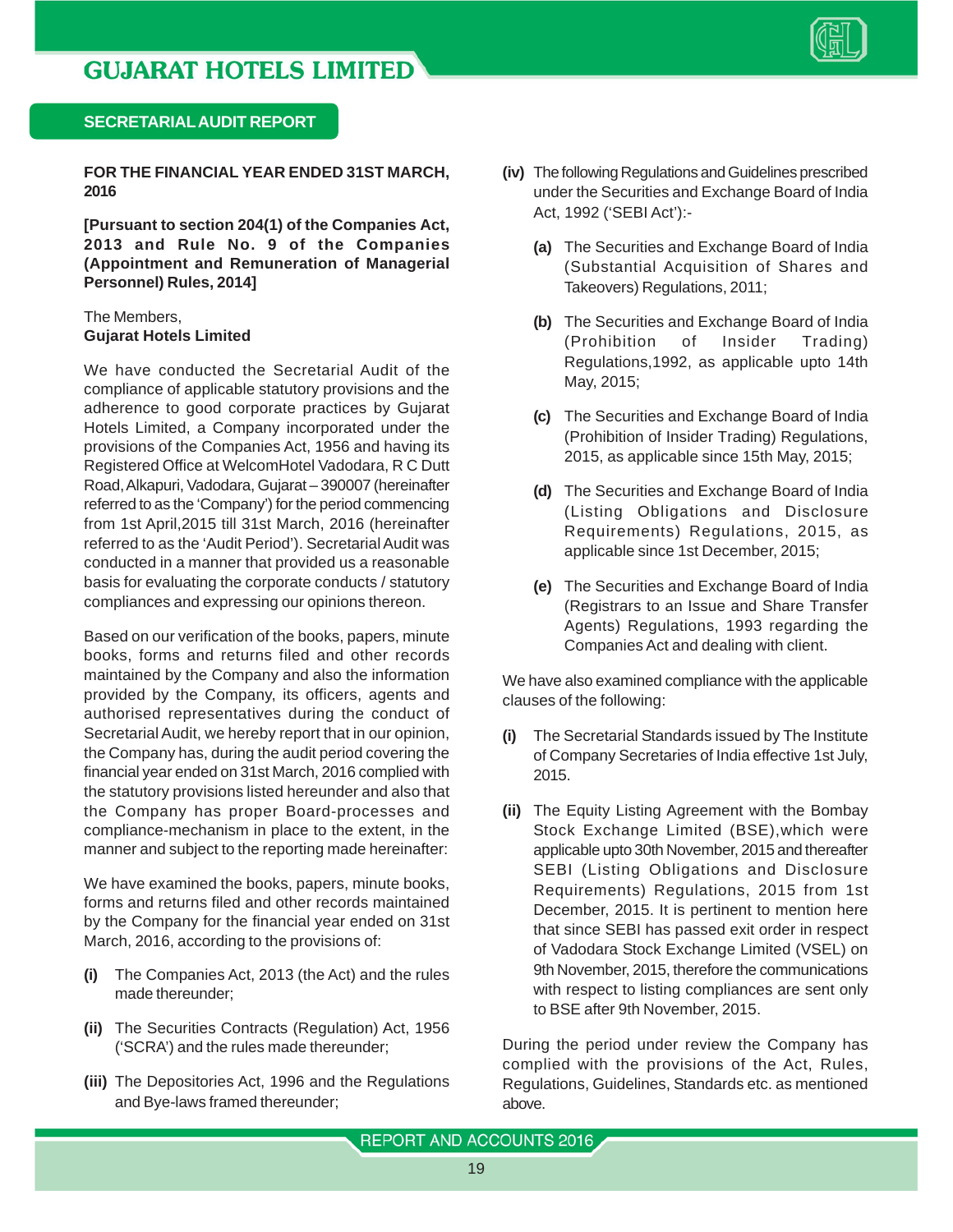

#### **SECRETARIAL AUDIT REPORT**

The Company has entered into a Operating Lease Agreement with ITC Limited, which operates the Hotel – WelcomHotel Vadodra and ensure compliance of all laws as applicable for running and maintenance of the Hotel.

#### **We further report that**

The Board of Directors of the Company is duly constituted with proper balance of Non-Executive Directors and Independent Directors. The changes in the composition of the Board of Directors that took place during the period under review were carried out in compliance with provisions of the Act.

Adequate notice is given to all Directors for the Board Meetings agenda and detailed notes on agenda were sent at least seven days in advance, and a system exists for seeking and obtaining further information and clarifications on the agenda items before the meeting for meaningful participation at the meeting.

All decisions at Board Meetings and Committee Meetings were carried out unanimously as recorded in the minutes of the meetings of the Board of Directors or Committees of the Board, as the case may be.

We report that there are adequate systems and processes in the Company commensurate with the size and operations of the Company to monitor and ensure compliance with the applicable laws, rules, regulations and guidelines.

We further report that during the audit period the Company has had no specific events / actions that have a major bearing on the Company's affairs in pursuance of the above referred laws, rules, regulations, guidelines, standards, etc

> for P B & Associates Company Secretaries

Place : New Delhi Place is New Delhi Pooja Bhatia Date: 16th April, 2016 FCS: 7673 CP: 6485

*Note: This report is to be read with our letter of even date which is annexed as Annexure A and forms an integral part of this report.*

The Members, Gujarat Hotels Limited WelcomHotel Vadodara R C Dutt Road, Alkapuri Vadodara, Gujarat - 390 007

Our report of the even date is to be read along with this letter

- **1.** Maintenance of secretarial record is the responsibility of the management of the Company. Our responsibility is to express an opinion on these secretarial records based on our audit.
- **2.** We have followed the audit practices and processes as were appropriate to obtain reasonable assurance about the correctness of the contents of the secretarial records. The verification was done on the random test basis to ensure that correct facts are reflected in secretarial records. We believe that the processes and practices, we followed provide a reasonable basis for our opinion.
- **3.** We have not verified the correctness and appropriateness of financial records and Books of Accounts of the Company.
- **4.** Where ever required, we have obtained the Management representation about the compliance of laws, rules and regulations and happening of events etc.
- **5.** The compliance of the provisions of Corporate and other applicable laws, rules, regulations, standards is the responsibility of management. Our examination was limited to the verification of procedures on the random test basis.
- **6.** The Secretarial Audit report is neither an assurance as to the future viability of the company nor of the efficacy or effectiveness with which the management has conducted the affairs of the Company.

for P B & Associates Company Secretaries

Place : New Delhi Pooja Bhatia Date: 16th April, 2016 FCS: 7673 CP: 6485

REPORT AND ACCOUNTS 2016

*Annexure: A*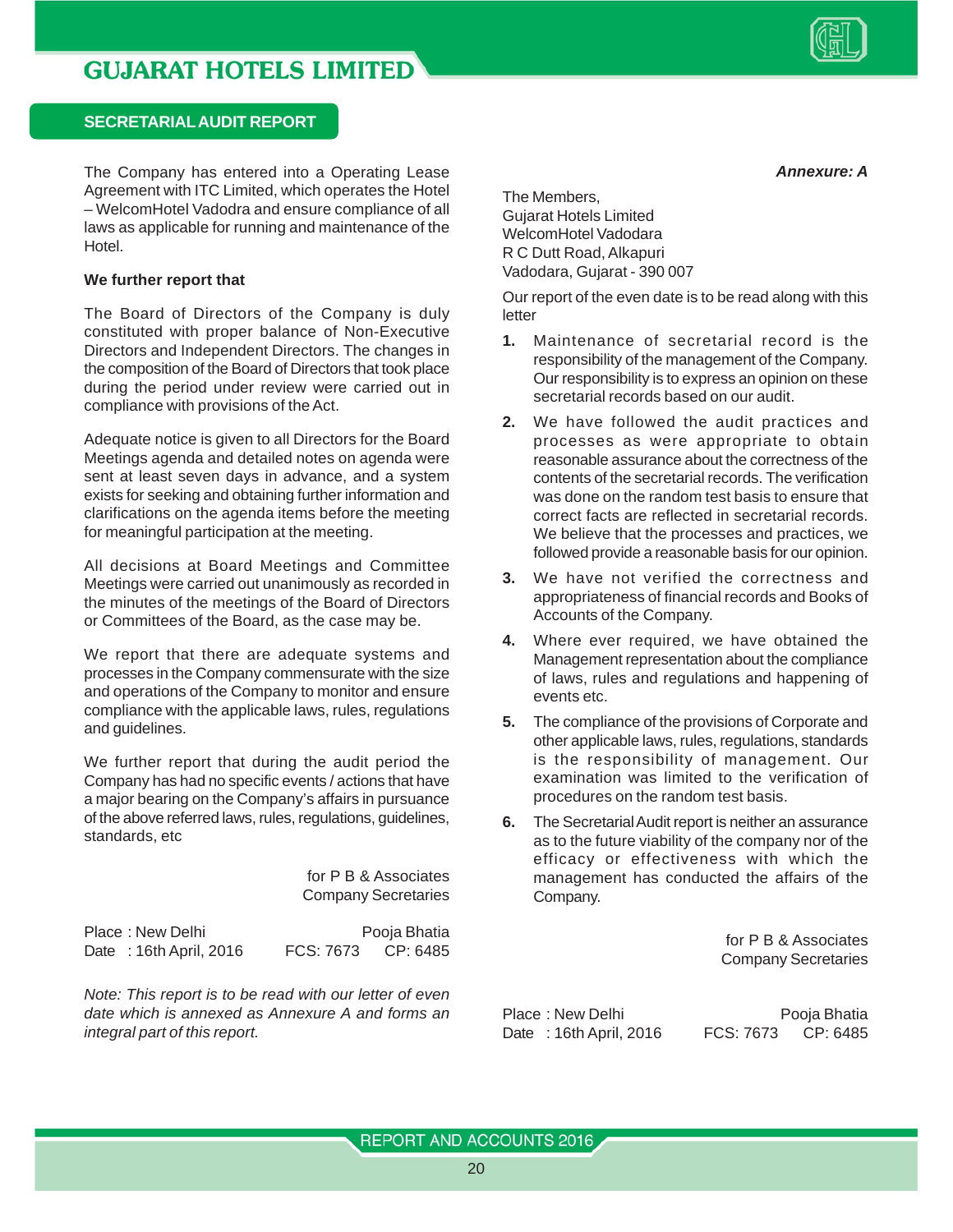

#### **FORM AOC-2**

#### **FORM AOC-2**

[Pursuant to Section 134(3)(h) of the Companies Act, 2013 and Rule 8(2) of the Companies (Accounts) Rules, 2014]

**Form for disclosure of particulars of contracts / arrangements entered into by the Company with related parties referred to in sub-section (1) of Section 188 of the Companies Act, 2013 including certain arm's length transactions under third proviso thereto**

#### **1. Details of contracts or arrangements or transactions not at arm's length basis**

| a) | Name(s) of the related party and nature of relationship                                                              |            |
|----|----------------------------------------------------------------------------------------------------------------------|------------|
| b) | Nature of contracts / arrangements / transactions                                                                    |            |
| C) | Duration of the contracts / arrangements / transactions                                                              |            |
| d) | Salient terms of the contracts or arrangements or transactions including the value, if any                           |            |
| e) | Justification for entering into such contracts or arrangements or transactions                                       | <b>NIL</b> |
|    | Date(s) of approval by the Board                                                                                     |            |
| g) | Amount paid as advances, if any                                                                                      |            |
| h) | Date on which the special resolution was passed in general meeting as required under<br>first proviso to Section 188 |            |

#### **2. Details of material contracts or arrangement or transactions at arm's length basis**

| a) | Name(s) of the related party<br>and nature of relationship                                                  | ITC Limited (ITC), Associate Company.                                                                                                                                                                                                                                                                       |
|----|-------------------------------------------------------------------------------------------------------------|-------------------------------------------------------------------------------------------------------------------------------------------------------------------------------------------------------------------------------------------------------------------------------------------------------------|
| b) | Nature of contracts /<br>arrangements / transactions                                                        | License Fees received.                                                                                                                                                                                                                                                                                      |
| C) | Duration of the contracts /<br>arrangements / transactions                                                  | Operating License Agreement (OLA) dated 24th September, 1992 for an<br>initial period of 30 years and renewable for another period of 30 years. The OLA<br>emanated from the rehabilitation package agreed amongst Gujarat State Govt.,<br>Financial Institutions viz. IFCI & SBI and ITC in the year 1990. |
| d) | Salient terms of the contracts<br>arrangements<br>o r<br>o r<br>transactions including the<br>value, if any | The Company receives Licence fees @ 15% of Net Operating Income.<br>Value of transaction during the year - ₹3.49 crores.                                                                                                                                                                                    |
| e) | Date(s) of approval by the<br>Board, if any                                                                 | 24th September, 1992.                                                                                                                                                                                                                                                                                       |
| f) | Amount paid as advances,<br>if any                                                                          |                                                                                                                                                                                                                                                                                                             |

On behalf of the Board

Place : New Delhi **DR Choudhury** J Singh Date : 16th April, 2016 **Director** Director Director Director Director Director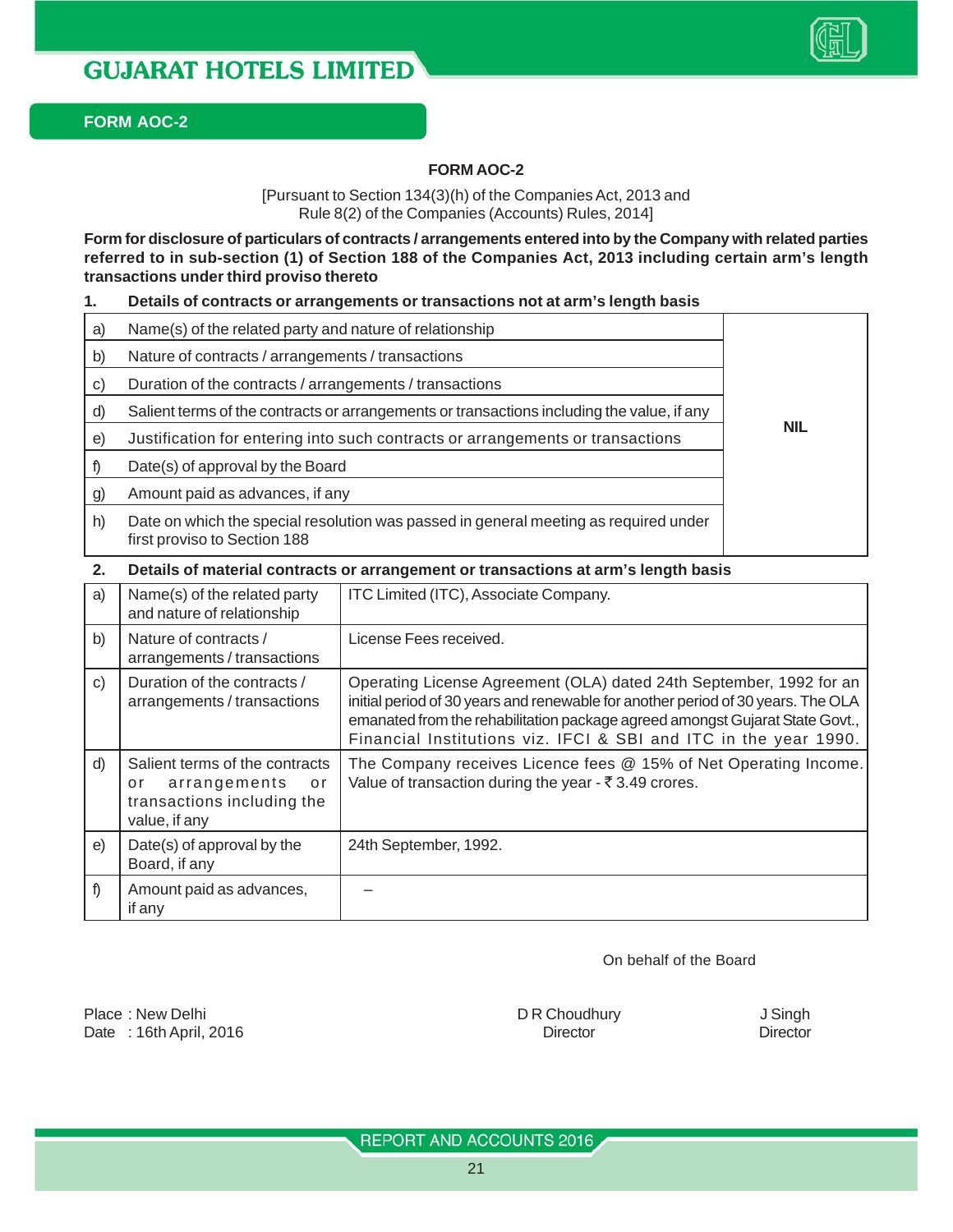

The Directors present the Company's Report on Corporate Governance.

#### **THE COMPANY'S GOVERNANCE PHILOSOPHY**

The Company firmly believes in good Corporate Governance and has made it a practice and a continuous process of development right across the Company. The Company's philosophy on Corporate Governance envisages attainment of a high level of transparency and accountability in the functioning of the Company and conduct of business, and places due emphasis on regulatory compliance. It has empowered the Executive Management to take decisions with regard to dayto-day operations and has also created checks and balances that such decisions are taken with care and responsibility to meet stakeholders' aspirations and societal expectations.

The Company's Corporate Philosophy is focused on its people who are its most important asset and it values its employees' integrity, creativity, ability, judgment and opinions, who in turn demonstrate the highest ethical standards and responsibility towards the shareholders. This has helped the Company take rapid strides in its pursuit of excellence.

The Company is committed to enhance shareholder value in a fair and transparent manner and has been in the forefront for benchmarking itself with the best business practices globally.

#### **BOARD OF DIRECTORS**

All statutory and other significant and material information are placed before the Board to enable it to discharge its responsibility of strategic supervision of the Company as trustees of the shareholders.

#### **Composition**

The composition of the Board of Directors of the Company is balanced, comprising of Non-Executive Directors including independent professionals. The present strength of the Board of Directors of the Company is six.

#### **Composition of the Board as on 31st March, 2016**

| <b>Category</b>                                |   | <b>No. of Percentage</b><br>Directors to total no.<br>of Directors |
|------------------------------------------------|---|--------------------------------------------------------------------|
| Non-Executive<br><b>Independent Directors</b>  | 3 | 50                                                                 |
| <b>Other Non-Executive</b><br><b>Directors</b> | 3 | 50                                                                 |
| <b>Total</b>                                   | 6 | 100                                                                |

#### **Meetings and Attendance**

During the financial year ended 31st March, 2016, four meetings of the Board were held, as follows:

| SI.<br>No. | <b>Date</b>        | <b>Board</b> | No. of<br><b>Strength Directors</b><br>present |
|------------|--------------------|--------------|------------------------------------------------|
| 1          | 15th April, 2015   | 6            | 4                                              |
| 2          | 22nd July, 2015    | 6            | 6                                              |
| 3          | 4th November, 2015 | 6            | 6                                              |
| 4          | 29th January, 2016 | 6            |                                                |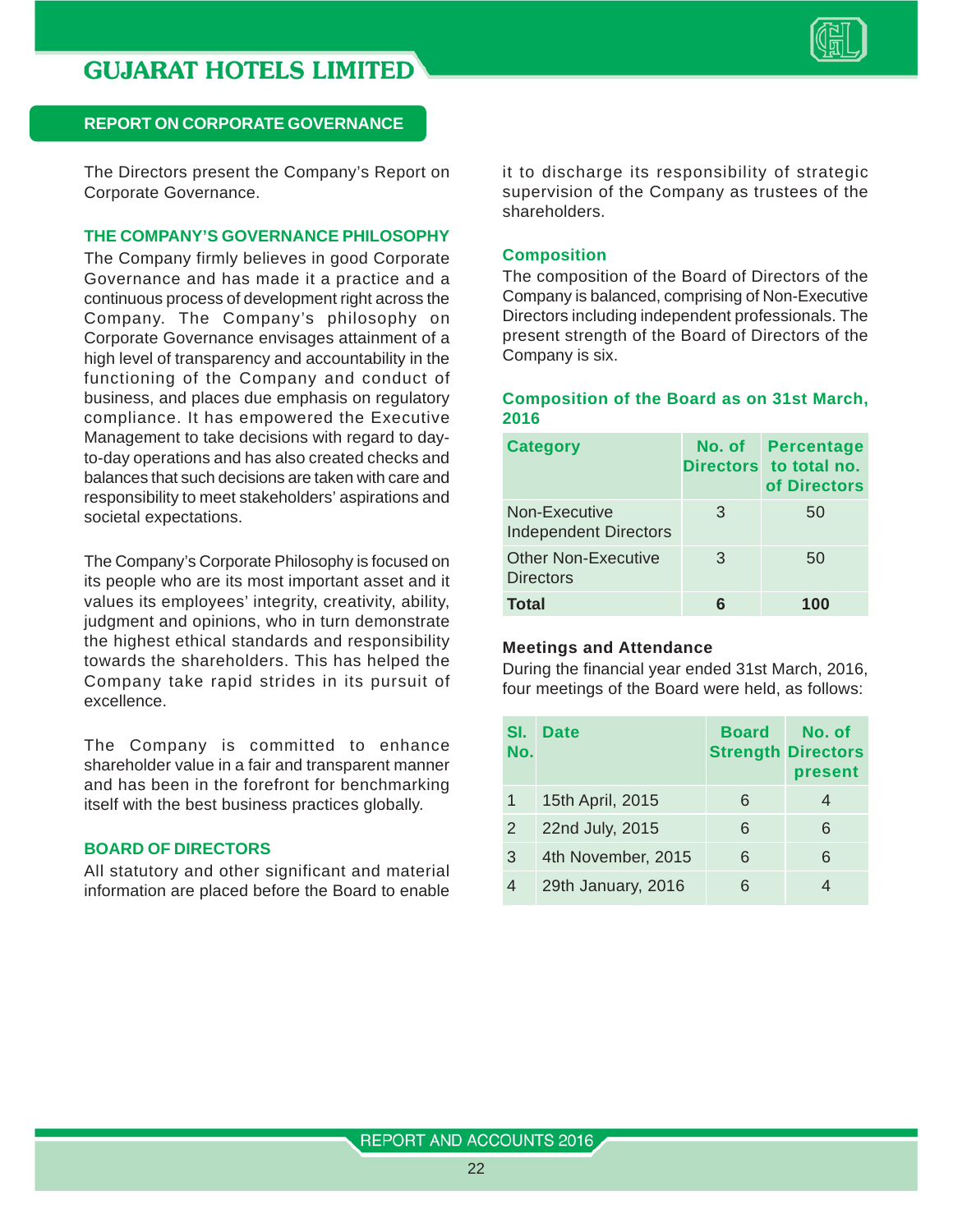

|  |  |  |  |  | Directors' attendance at the Board Meetings during the financial year and the last Annual General Meeting |  |  |  |  |
|--|--|--|--|--|-----------------------------------------------------------------------------------------------------------|--|--|--|--|
|  |  |  |  |  | (AGM) as also their other Directorships and Committee Memberships are given below:                        |  |  |  |  |

| SI.<br>No.     | <b>Director</b> | <b>Category</b>                              | No. of<br><b>Board</b><br><b>Meetings last</b><br>attended AGM | Attend- No. of<br>ance at | other<br><b>Directo-</b><br>rship(s) | No. of<br><b>Membership(s) /</b><br><b>Chairmanship(s)</b><br>of Audit<br><b>Committee /</b><br><b>Stakeholders</b><br><b>Relationship</b><br><b>Committee of</b><br>other companies |
|----------------|-----------------|----------------------------------------------|----------------------------------------------------------------|---------------------------|--------------------------------------|--------------------------------------------------------------------------------------------------------------------------------------------------------------------------------------|
| $\mathbf{1}$   | N Anand         | Chairman &<br><b>Non-Executive Director</b>  | $\overline{4}$                                                 | Yes                       | $\overline{7}$                       | <b>Nil</b>                                                                                                                                                                           |
| 2              | C K Koshy       | Non-Executive<br><b>Independent Director</b> | $\overline{4}$                                                 | <b>No</b>                 | $\mathbf{1}$                         | Nil                                                                                                                                                                                  |
| 3              | R C Mehta       | Non-Executive<br><b>Independent Director</b> | $\overline{2}$                                                 | Yes                       | $6\phantom{1}6$                      | 2 (including 1 as<br>Chairman)                                                                                                                                                       |
| $\overline{4}$ | M Narayanan     | Non-Executive<br><b>Independent Director</b> | $\overline{4}$                                                 | Yes                       | $\overline{4}$                       | $4$ (as<br>Chairman)                                                                                                                                                                 |
| 5              | A Pathak        | Non-Executive Director                       | $\overline{4}$                                                 | Yes                       | $\overline{2}$                       | 2 (including 1 as<br>Chairman)                                                                                                                                                       |
| 6              | D R Choudhury   | <b>Non-Executive Director</b>                | $\overline{2}$                                                 | Yes                       | $\mathbf{1}$                         | Nil                                                                                                                                                                                  |

#### **COMMITTEES OF THE BOARD**

Currently, there are three Committees of the Board - the Audit Committee, the Stakeholders Relationship Committee and the Nominations and Remuneration Committee. The terms of reference of the Board Committees are determined by the Board from time to time. Meetings of each Board Committee are convened by the respective Committee Chairman. Signed minutes of Board Committee meetings are placed for the information of the Board. The role and composition of these Committees, including the number of meetings held during the financial year and the related attendance, are provided below.

#### **A. AUDIT COMMITTEE**

The Audit Committee of the Board, inter alia, provides reassurance to the Board on the existence of an effective internal control environment that ensures:

• efficiency and effectiveness of operations;

- safeguarding of assets and adequacy of provisions for all liabilities;
- reliability of financial and other management information and adequacy of disclosures;
- compliance with all relevant statutes.

The role of the Committee includes the following:

- To oversee the Company's financial reporting process and the disclosure of its financial information to ensure that the financial statements are correct, sufficient and credible;
- To recommend the appointment, remuneration, terms of appointment and removal of Statutory Auditors, and to review the manner of rotation of Statutory Auditors;
- To approve transactions of the Company with related parties, including modifications thereto;
- To review and monitor the Statutory Auditor's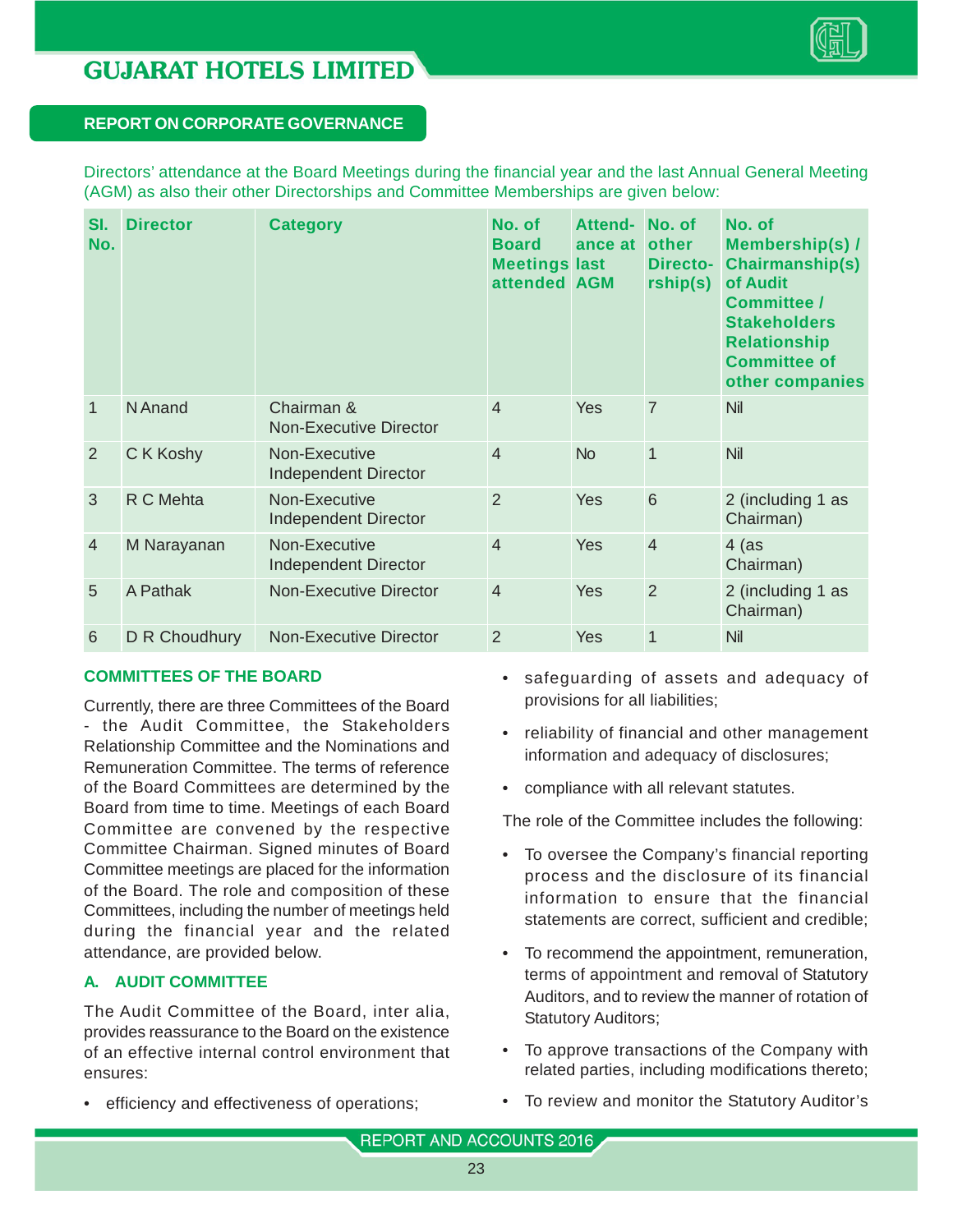

independence and performance, and effectiveness of the audit process;

- To evaluate the Company's internal financial controls and risk management systems;
- To review with the management the following:
	- Annual financial statements and Auditor's Report thereon before submission to the Board for approval;
	- Quarterly financial statements before submission to the Board for approval;
- To review the following:
	- Management discussion and analysis of financial condition and results of operations;
	- Adequacy of internal control systems and the Company's statement on the same prior to endorsement by the Board, such review to be done in consultation with the management, Statutory and Internal Auditors;
	- Reports of Internal Audit and discussion with Internal Auditors on any significant findings and follow-up thereon;
	- System for storage, retrieval, security etc. of books of account maintained in the electronic form;
	- Functioning of Whistle Blower mechanism in the Company.

#### **Composition**

The Audit Committee presently comprises four Non-Executive Directors, three of whom are Independent Directors. The Chairman of the Committee is an Independent Director. Representative of Statutory Auditors and Chief Financial Officer of the Company are Invitees to the meetings of Audit Committee and the Company Secretary is the Secretary to the Committee.

All members of the Committee are financially literate and two members have accounting and financial management expertise. The names of the members of the Audit Committee, including its Chairman, are provided under the section 'Board of Directors & Committees' in the Report and Accounts.

#### **Meetings and Attendance**

During the financial year ended 31st March, 2016, four meetings of the Audit Committee were held, as follows:

| SI.<br>No. | <b>Date</b>        | <b>Committee</b><br><b>Strength</b> | No. of<br><b>Members</b><br>present |
|------------|--------------------|-------------------------------------|-------------------------------------|
|            | 15th April, 2015   |                                     | 3                                   |
| 2          | 22nd July, 2015    | 4                                   |                                     |
| 3          | 4th November, 2015 |                                     |                                     |
| 4          | 29th January, 2016 |                                     | З                                   |

Attendance at Audit Committee Meetings held during the financial year:

| <b>Director</b> | <b>No. of meetings</b><br>attended |
|-----------------|------------------------------------|
| R C Mehta       | 2                                  |
| C K Koshy       |                                    |
| M Narayanan     |                                    |
| A Pathak        |                                    |

#### **B. STAKEHOLDERS RELATIONSHIP COMMITTEE**

The Stakeholders Relationship Committee of the Board oversees redressal of shareholder and investor grievances and, inter alia, approves subdivision / consolidated / renewal / issue of duplicate share certificates etc.

#### **Composition**

The Stakeholders Relationship Committee presently comprises two Directors, both of whom are Non-Executive Directors.

The names of the members of the Stakeholders Relationship Committee, including its Chairman, are provided under the section 'Board of Directors & Committees' in the Report and Accounts.

#### **Meetings and Attendance**

During the financial year ended 31st March, 2016, five meetings of the Stakeholders Relationship Committee were held, as follows: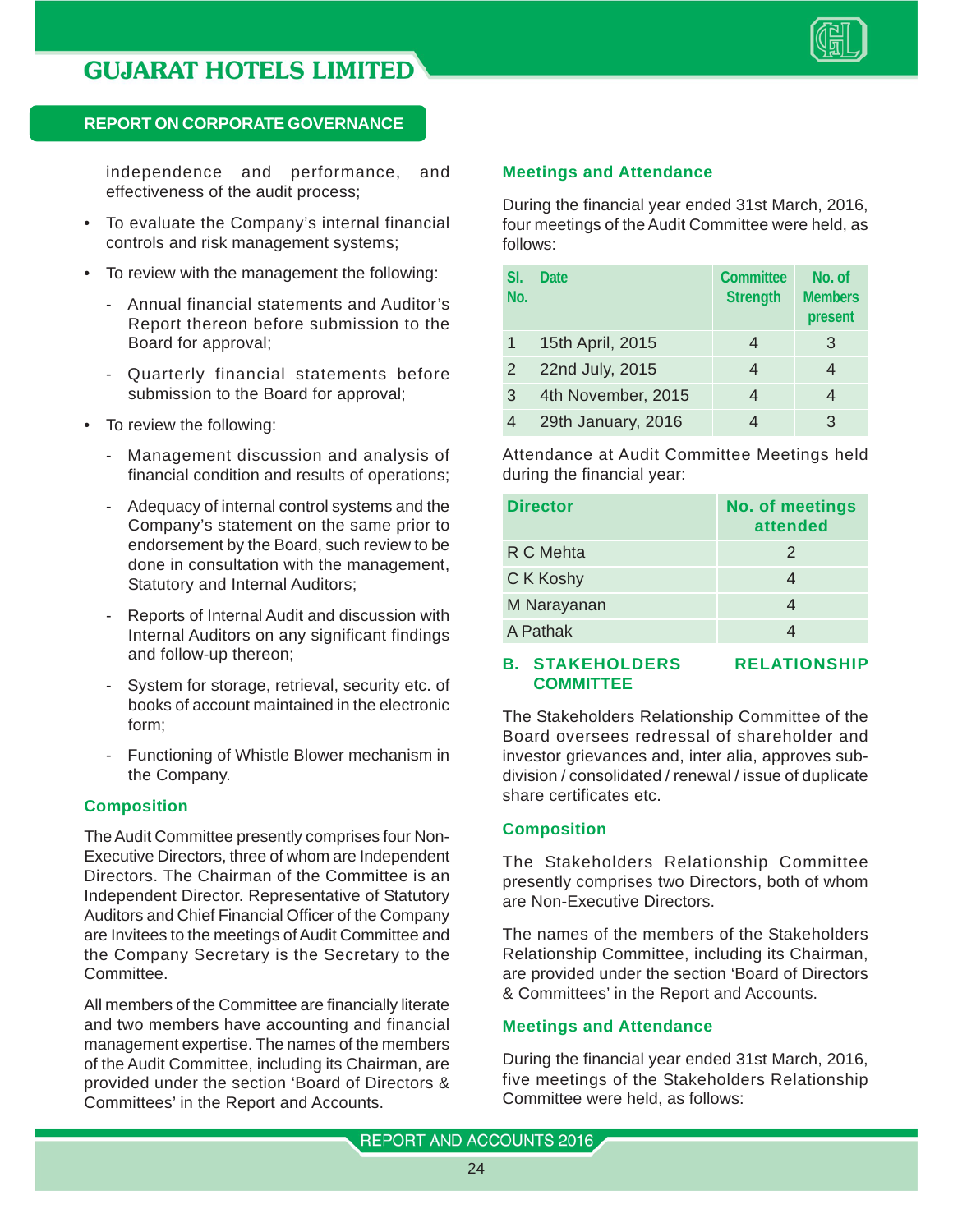

#### **REPORT ON CORPORATE GOVERNANCE**

| SI.<br>No. | <b>Date</b>          | Committee<br><b>Strength</b> | No. of<br><b>Members</b><br>present |
|------------|----------------------|------------------------------|-------------------------------------|
| 1          | 19th May, 2015       | $\overline{2}$               | 2                                   |
| 2          | 22nd July, 2015      | 2                            | 2                                   |
| 3          | 15th September, 2015 | 2                            | 2                                   |
| 4          | 4th November, 2015   | 2                            | 2                                   |
| 5          | 24th November, 2015  | 2                            | $\mathcal{P}$                       |

Attendance at Stakeholders Relationship Committee Meetings held during the financial year:

| <b>Director</b> | <b>No. of meetings</b><br>attended |  |
|-----------------|------------------------------------|--|
| A Pathak        | 5                                  |  |
| D R Choudhury   | 5                                  |  |

#### **C. NOMINATIONS AND REMUNERATION COMMITTEE**

The Nominations and Remuneration Committee of the Board, inter alia, identifies persons qualified to become Directors and formulates criteria for evaluation of performance of the Independent Directors & the Board. The Committee's role also includes recommending to the Board the appointment, remuneration and removal of Directors.

#### **Composition**

The Nominations and Remuneration Committee comprises of five Non-Executive Directors, three of whom are Independent Directors. The Chairman of the Committee is an Independent Director.

The names of the members of the Nominations and Remuneration Committee, including its Chairman, are provided under the section 'Board of Directors & Committees' in the Report and Accounts.

#### **Meetings and Attendance**

During the financial year ended 31st March, 2016, four meetings of the Nominations and Remuneration Committee were held, as follows:

| SI.<br>No. | <b>Date</b>        | <b>Committee</b><br><b>Strength</b> | No. of<br><b>Members</b><br>present |
|------------|--------------------|-------------------------------------|-------------------------------------|
|            | 15th April, 2015   | 5                                   |                                     |
| 2          | 22nd July, 2015    | 5                                   | 5                                   |
| 3          | 4th November, 2015 | 5                                   | 5                                   |
| 4          | 29th January, 2016 | 5                                   |                                     |

Attendance at Nominations and Remuneration Committee Meetings held during the financial year:

| <b>Director</b> | <b>No. of meetings</b><br>attended |
|-----------------|------------------------------------|
| C K Koshy       |                                    |
| N Anand         | 4                                  |
| R C Mehta       | 2                                  |
| M Narayanan     |                                    |
| A Pathak        |                                    |

#### **Remuneration of Directors**

Non-Executive Directors are entitled to sitting fees for attending meetings of the Board / Committees thereof, the quantum of which is determined by the Board. The sitting fees to Non-Executive Directors as determined by the Board with effect from 22nd July, 2015 are ₹ 20,000/- and ₹ 10,000/- for each meeting of the Board and Committee respectively. The sitting fees paid earlier were  $\overline{z}$  7,500/- and  $\overline{\xi}$  5,000/- for each meeting of the Board & Committee respectively.

Details of sitting fees paid to the Directors during the financial year ended 31st March, 2016:

| <b>Director</b> | <b>Sitting Fees</b><br>(Amount in ₹) |
|-----------------|--------------------------------------|
| C K Koshy       | $1,20,000/-$                         |
| R C Mehta       | $57,500/-$                           |
| M Narayanan     | $1,20,000/-$                         |

Note: Disclosure with respect to Non-Executive Directors - Pecuniary relationship or transaction: None

#### **Performance Evaluation of Directors**

The Nominations and Remuneration Committee has approved the Policy on Board Evaluation, Evaluation of Board Committees functioning and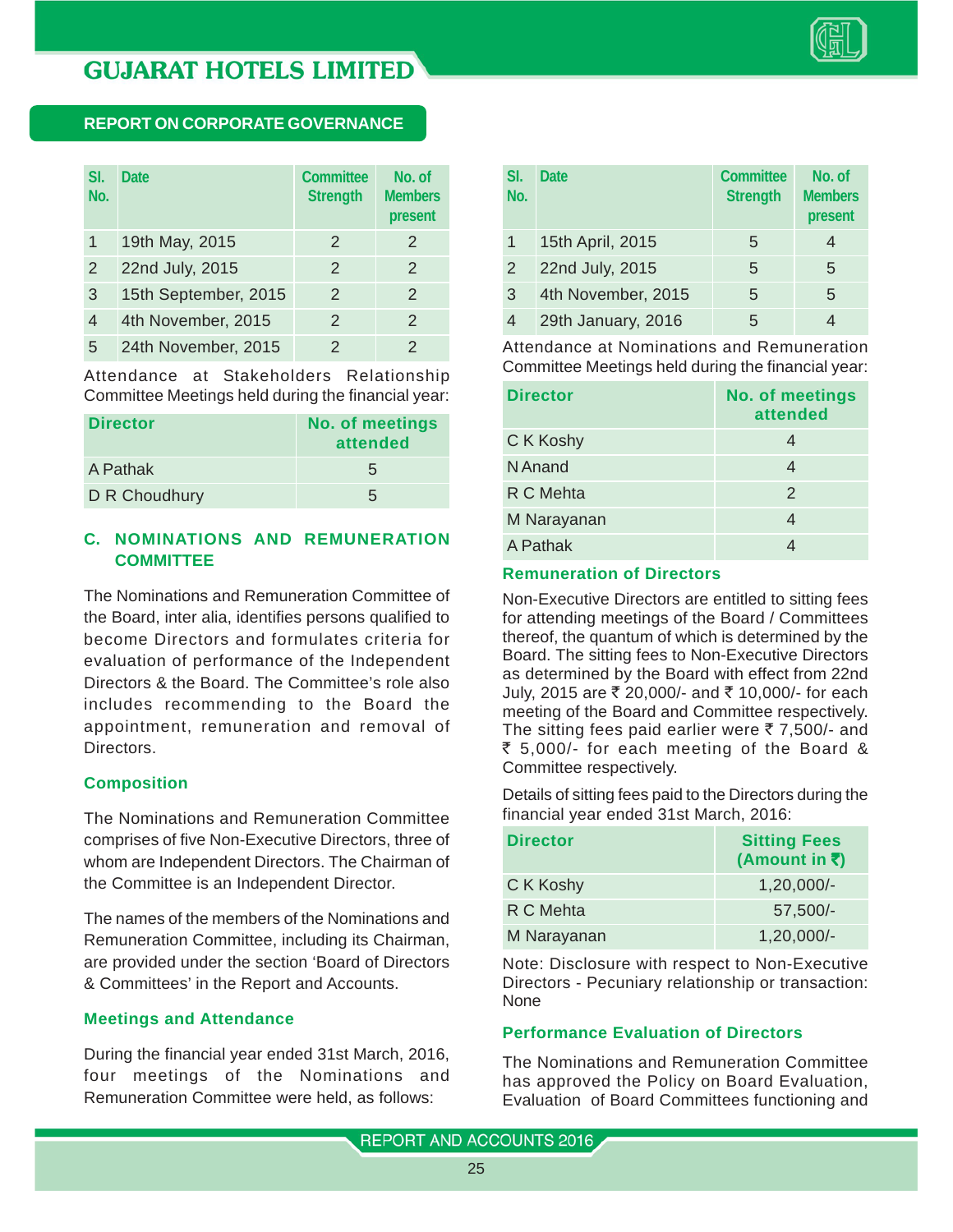

individual Director Evaluation, synopsis of which is provided in the 'Report of the Board of Directors & Management Discussion and Analysis' in the Report and Accounts.

#### **Directors' Shareholding**

Shareholding of the Directors in the Company as on 31st March, 2016:

| <b>Director</b> | <b>No. of Equity</b><br>Shares of $\bar{\tau}$ 10/-<br>each held singly<br>/ jointly |
|-----------------|--------------------------------------------------------------------------------------|
| N Anand         | 200                                                                                  |
| D R Choudhury   | Nil                                                                                  |
| C K Koshy       | Nil                                                                                  |
| R C Mehta       | Nil                                                                                  |
| M Narayanan     | Nil                                                                                  |
| A Pathak        | Nil                                                                                  |

#### **DISCLOSURES**

- Materially significant related party transactions which may have potential conflict with the interests of the Company at large: **None**
- Details of non-compliances, penalties, strictures by Stock Exchanges / SEBI / Statutory Authorities on any matter related to capital markets during the last three years: **None**
- Inter-se relationships between Directors and Key Managerial Personnel of the Company: **None**
- Material financial and commercial transactions of senior management, where they may have had personal interest, and which had potential conflict with the interests of the Company at large: **None**
- Information with respect to commodity price risk or foreign exchange risk and hedging activities: **None**

#### **MEANS OF COMMUNICATION**

Timely disclosure of consistent, comparable, relevant and reliable information on corporate financial performance is at the core of good governance. Towards this end, the quarterly results of the Company were announced within forty five days from the end of each quarter for the first three quarters.

The Audited annual results alongwith the results for the fourth quarter were announced within sixty days from the end of the financial year. Such results are normally published in 'The Financial Express' (all editions) including its Gujarati edition as vernacular newspaper. All these results, including the entire Report and Accounts, information relating to shareholding pattern etc. are posted on the Company's website www.gujarathotelsltd.in.

The Report of the Board of Directors, forming part of the Report and Accounts, includes all aspects of the Management Discussion and Analysis Report as required under the Securities and Exchange Board of India (Listing Obligations and Disclosure Requirements) Regulations, 2015 ('Listing Regulations').

#### **GHL CODE OF CONDUCT FOR PREVENTION OF INSIDER TRADING - 2015**

The GHL Code of Conduct for Prevention of Insider Trading - 2015, approved by the Board of Directors, inter alia, prohibits purchase / sale of securities of the Company by Directors and employees while in possession of unpublished price sensitive information in relation to the Company.

#### **GHL CODE OF CONDUCT**

The GHL Code of Conduct, adopted by the Board of Directors, is applicable to Directors, senior management and employees of the Company. The Code is derived from three interlinked fundamental principles, viz. good corporate governance, good corporate citizenship and exemplary personal conduct in relation to the Company's business and reputation. The Code covers GHL's commitment to sustainable development, concern for occupational health, safety and environment, transparency and auditability, legal compliance and the philosophy of leading by personal example. The Code is available on the Company's website.

#### **Declaration as required under Listing Regulations**

All Directors and senior management of the Company have affirmed compliance with the GHL Code of Conduct for the financial year ended 31st March, 2016.

New Delhi M Dograa 16th April, 2016 Chief Executive Officer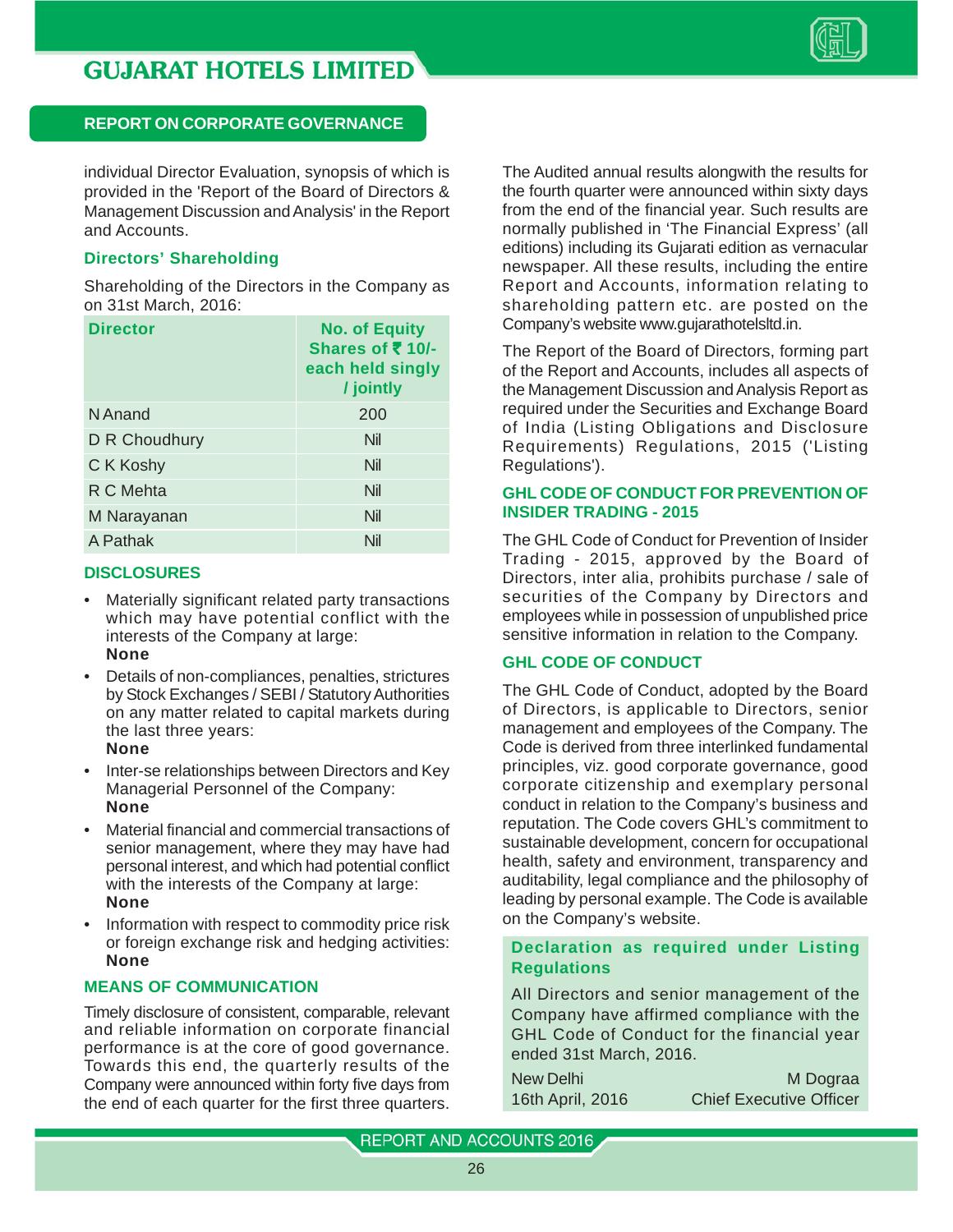

#### **WHISTLEBLOWER POLICY**

Synopsis of the Whistleblower Policy of the Company is provided in the 'Report of the Board of Directors & Management Discussion and Analysis' in the Report and Accounts. The Whistleblower Policy is also available on the Company's website.

#### **FAMILIARISATION PROGRAMME**

GHL believes that a Board, which is well informed / familiarised with the Company and its affairs, can contribute significantly to effectively discharge its role of trusteeship in a manner that fulfills stakeholders' aspirations and societal expectations. In pursuit of this, the Directors are updated on changes / developments in the domestic / global corporate and industry scenario including those pertaining to statutes / legislations and economic environment and on matters affecting the Company, to enable them to take well informed and timely decisions.

Furhter details may be accessed on the Company's website **http://www.gujarathotelsltd.in/policies/ Directors\_Familiarisation\_Programme.pdf**

#### **POLICY ON RELATED PARTY TRANSACTION**

The Policy may be accessed on the Company's website at **http://www.gujarathotelsltd.in/policies Policy\_on\_Related\_Party\_Transactions.pdf**

#### **DISCRETIONARY REQUIREMENTS UNDER THE LISTING REGULATIONS**

The status of compliance with the discretionary requiments under Listing Regulations is provided below:

- **1. Chairman's Office:** The Company has a Non-Executive Chairman but he does not maintain any separate office, hence no expense in this regard is being incurred by the Company.
- **2. Shareholder Rights:** The quarterly, half-yearly and annual financial results of the Company are published in newspapers on an all India basis and are also posted on the Company's website www.gujarathotelsltd.in. The complete Report and Accounts is sent to every Shareholder of the Company.
- **3. Audit Opinion:** It has always been the Company's endeavour to present financial statements with unmodified audit opinion. The Statutory Auditors have issued an unmodified audit opinion on the Company's financial statements for the year ended 31st March, 2016.
- **4. Separate posts of Chairman and Chief Executive Officer:** The Company has appointed a Non-Executive Chairman and has a Chief Executive Officer.

#### **SHAREHOLDER INFORMATION**

#### **AGM Details**

| <b>Date</b>                                      | Tuesday, 20th September, 2016                                                               |
|--------------------------------------------------|---------------------------------------------------------------------------------------------|
| <b>Venue</b>                                     | WelcomHotel Vadodara, R C Dutt<br>Road, Alkapuri, Vadodara - 390 007                        |
| <b>Time</b>                                      | 11.00 a.m.                                                                                  |
| <b>Book</b><br><b>Closure</b><br><b>Dates</b>    | Saturday, 10th September, 2016 to<br>Tuesday, 20th September, 2016<br>(both days inclusive) |
| <b>Dividend</b><br><b>Payment</b><br><b>Date</b> | Wednesday, 28th September, 2016                                                             |

#### **Registrars and Share Transfer Agents**

Messrs MCS Share Transfer Agent Limited are the Registrars and Share Transfer Agents (RTA) of the Company for carrying out share registration and other related activities of the Company.

#### **Address for Correspondence**

MCS Share Transfer Agent Limited F-65, 1st Floor Okhla Industrial Area, Phase - I New Delhi - 110 020 Telephone Nos. : 011 41406149 - 52, 41609386 Fascimile No. : 011 41709881 E-mail : helpdeskdelhi@mcsregistrars.com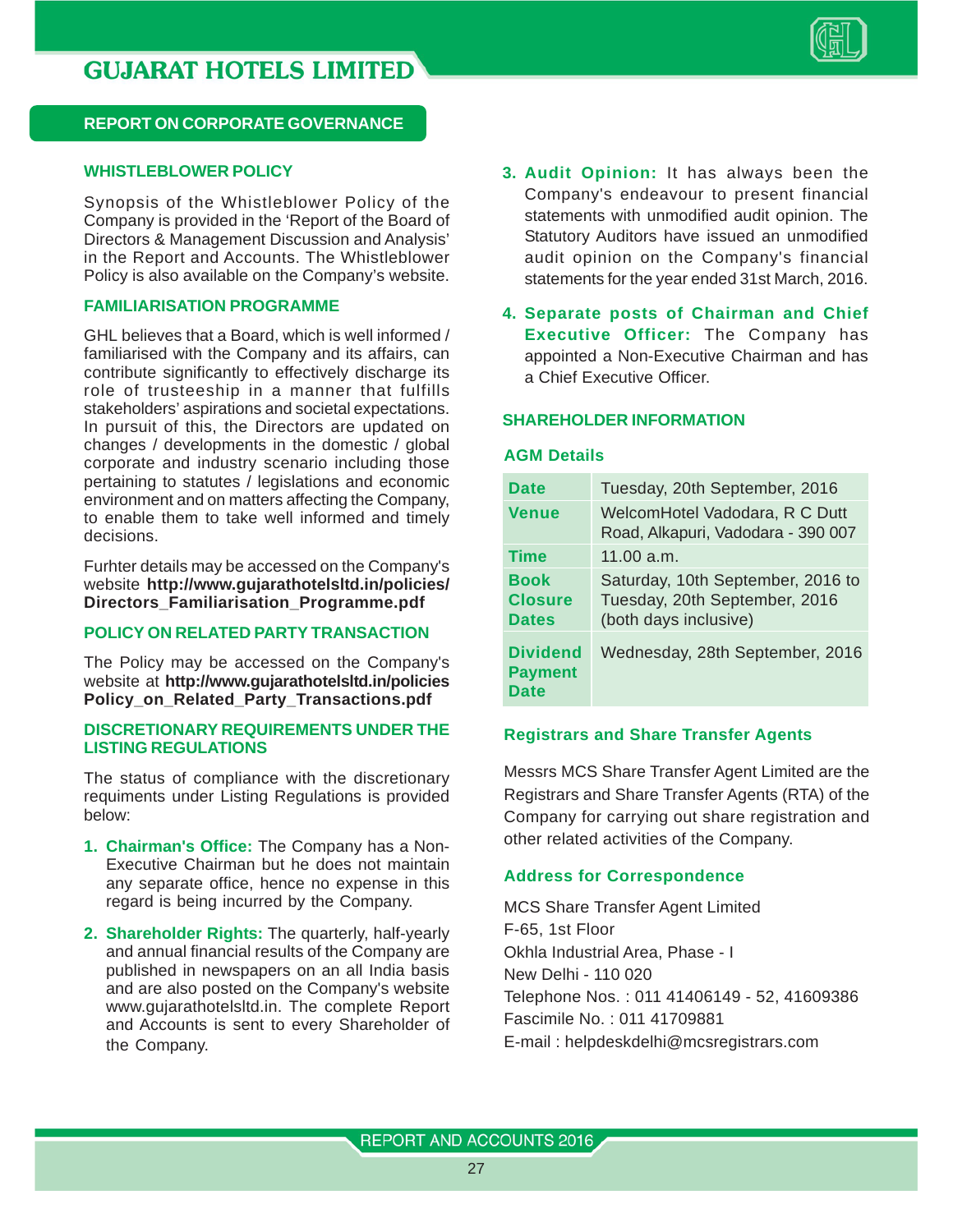

Shareholders holding shares in the dematerialised form should address their correspondence, except those related to dividend, to their respective Depository Participants.

#### **Compliance Officer**

D K Gulati, Company Secretary, is the Compliance Officer under Regulation 6(1) of the Securities and Exchange Board of India (Listing Obligations and Disclosure Requirements) Regulations, 2015.

#### **Share Transfer Committee**

The Share Transfer Committee of the Company met 12 times during the financial year. The processing activities with respect to requests received for share transfers are completed within the statutory time prescribed. There were no share transfers pending as on 31st March, 2016.

The Share Transfer Committee comprises the following:

| <b>D R Choudhury</b> | Member |
|----------------------|--------|
| <b>D</b> K Gulati    | Member |
| J Singh              | Member |

#### **Dematerialisation of Shares and Liquidity**

The shares of the Company are available for trading in the dematerialised form under both the Depository Systems in India - NSDL and CDSL. The International Securities Identification Number (lSIN) allotted to the Company's shares under the Depository System is INE621C01011.

As on 31st March, 2016, a total of 33,55,450 Equity Shares of the Company, which forms 88.59% of the Share Capital, stands dematerialised. The processing activities with respect to requests received for dematerialisation are completed within 10-15 days.

#### **Shareholder / Investor Complaints**

The Company attends to Shareholder / Investor

complaints, queries and other correspondence generally within a period of 10-15 working days except where constrained by disputes or legal impediments.

The Company did not receive any complaint during the financial year ended 31st March, 2016.

The e-mail ID earmarked by the Company for this purpose: **ghlinvestors@yahoo.co.in**

#### **Distribution of Shareholding as on 31st March, 2016**

| No. of<br><b>Shares</b><br><b>Slab</b> | No. of<br><b>Shareholders</b> |                                   | <b>No. of Equity</b><br><b>Shares</b> |                                          |
|----------------------------------------|-------------------------------|-----------------------------------|---------------------------------------|------------------------------------------|
|                                        | <b>Total</b>                  | $%$ to<br><b>Share</b><br>holders | <b>Total</b>                          | $%$ to<br><b>Share</b><br><b>Capital</b> |
| $1 - 500$                              | 5,822                         | 96.29                             | 6,73,967                              | 17.79                                    |
| 501-1000                               | 137                           | 2.26                              | 1,12,101                              | 2.96                                     |
| 1001-2000                              | 46                            | 0.76                              | 65,364                                | 1.73                                     |
| 2001-3000                              | 9                             | 0.15                              | 22,679                                | 0.60                                     |
| 3001-4000                              | 7                             | 0.12                              | 24,064                                | 0.64                                     |
| 4001-5000                              | $\overline{7}$                | 0.12                              | 31,135                                | 0.82                                     |
| 5001-10000                             | 10                            | 0.17                              | 61,284                                | 1.62                                     |
| 10001-50000                            | 3                             | 0.05                              | 53,063                                | 1.40                                     |
| 50001 & above                          | 5                             | 0.08                              | 27,43,858                             | 72.44                                    |
| <b>Total</b>                           | 6,046                         | 100.00                            | 37,87,515                             | 100.00                                   |

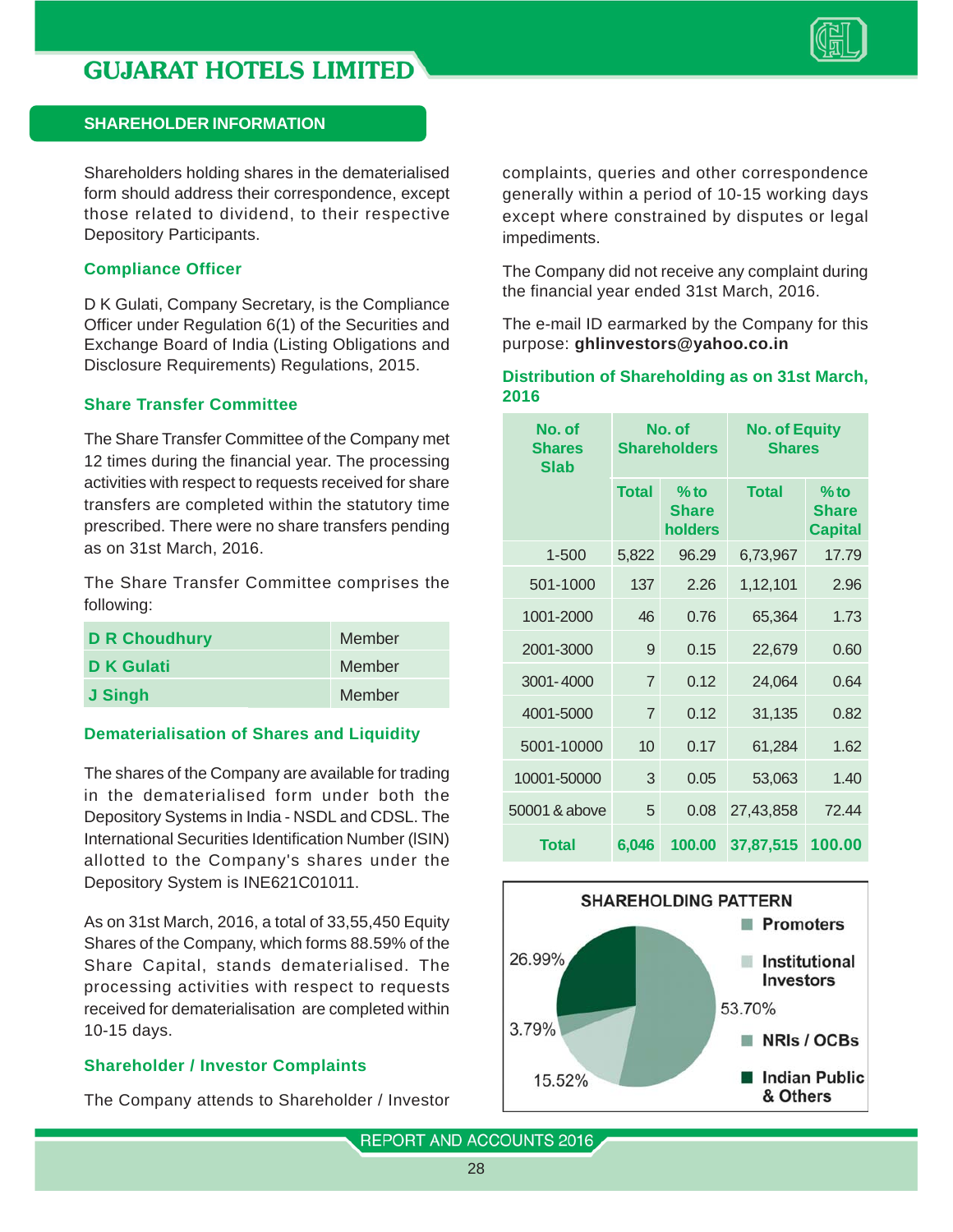

#### **Categories of Shareholders as on 31st March, 2016**

| SI.<br>No.     | <b>Category</b>                                                           | No. of<br><b>Shares</b><br>held | $%$ of<br><b>Share</b><br>holding |
|----------------|---------------------------------------------------------------------------|---------------------------------|-----------------------------------|
| A              | <b>Promoters Holding</b>                                                  |                                 |                                   |
| 1              | <b>Promoter and Promoter Group</b>                                        |                                 |                                   |
|                | <b>ITC Limited</b>                                                        | 17,33,907                       | 45.78                             |
|                | <b>Russell Investments Limited</b>                                        | 3,00,056                        | 7.92                              |
|                | Sub-Total                                                                 | 20,33,963                       | 53.70                             |
| В              | <b>Non Promoter Holding</b>                                               |                                 |                                   |
| $\overline{2}$ | <b>Institutional Investors</b>                                            |                                 |                                   |
| a              | <b>Mutual Funds</b>                                                       | Nil                             | Nil                               |
| h              | <b>Banks</b>                                                              | 200                             | 0.01                              |
| C              | Foreign Institutional Investors and<br><b>Foreign Portfolio Investors</b> | 5,87,677                        | 15.51                             |
|                | <b>Sub Total</b>                                                          | 5,87,877                        | 15.52                             |
| 3              | <b>Others</b>                                                             |                                 |                                   |
| a              | Private Corporate Bodies                                                  | 1,53,322                        | 4.04                              |
| b              | <b>Indian Public</b>                                                      | 8,68,939                        | 22.95                             |
| C              | NRIS / OCBS                                                               | 1,43,414                        | 3.79                              |
| d              | Any Other                                                                 | $\overline{0}$                  | $\overline{0}$                    |
|                | <b>Sub Total</b>                                                          | 11,65,675                       | 30.78                             |
|                | <b>Grand Total</b>                                                        | 37,87,515                       | 100.00                            |

#### **Monthly High and Low Quotes and Volume of Shares traded on Bombay Stock Exchange (BSE)**

| <b>Bombay Stock Exchange</b> |           |        |            |                         |  |  |  |  |
|------------------------------|-----------|--------|------------|-------------------------|--|--|--|--|
| Year                         | Month     |        | Low<br>(5) | <b>Volume</b><br>(Nos.) |  |  |  |  |
| 2015                         | April     | 151.80 | 130.00     | 16,702                  |  |  |  |  |
|                              | May       | 144.40 | 123.00     | 5,438                   |  |  |  |  |
|                              | June      | 135.00 | 120.10     | 13,590                  |  |  |  |  |
|                              | July      | 134.90 | 120.10     | 13,419                  |  |  |  |  |
|                              | August    | 134.80 | 112.30     | 9,470                   |  |  |  |  |
|                              | September | 134.80 | 106.00     | 6,726                   |  |  |  |  |
|                              | October   | 137.70 | 120.80     | 4,412                   |  |  |  |  |
|                              | November  | 134.70 | 120.10     | 4,188                   |  |  |  |  |
|                              | December  | 143.80 | 120.00     | 8,401                   |  |  |  |  |
| 2016                         | January   | 138.90 | 112.10     | 11,222                  |  |  |  |  |
|                              | February  | 144.70 | 101.90     | 50,568                  |  |  |  |  |
|                              | March     | 127.00 | 111.00     | 13,249                  |  |  |  |  |

#### **Performance in comparison to broad based indices such as S&P BSE Sensex**



Note - Indicates monthly closing positions.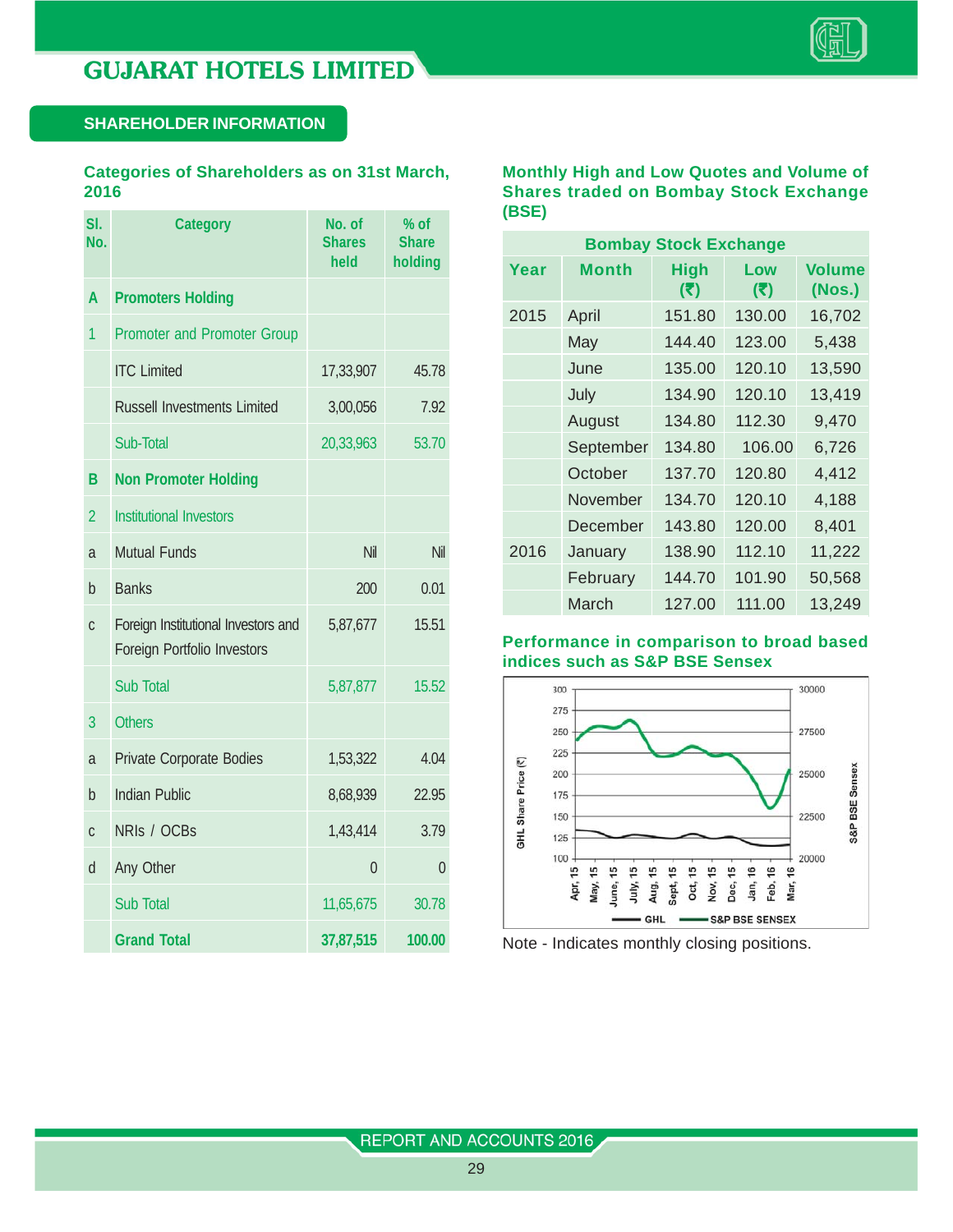

#### **Listing of Shares on Stock Exchange (with Stock Code)**

BSE Limited (507960) Phiroze Jeejeebhoy Towers, Dalal Street, Mumbai - 400 001 Telephone Nos. : 022-22721233 / 34 Fascimile No. : 022-22721919 E-mail : is@bseindia.com Website : www.bseindia.com

The Listing Fees for the financial year 2016-17 has been paid to BSE Limited.

#### **Financial Calendar**

|   | <b>Financial Year 2016-17</b>                      |               |
|---|----------------------------------------------------|---------------|
|   | 1 First Quarter Results                            | August 2016   |
| 2 | Second Quarter and<br><b>Half Year Results</b>     | November 2016 |
| 3 | <b>Third Quarter Results</b>                       | February 2017 |
| 4 | <b>Fourth Quarter and</b><br><b>Annual Results</b> | May 2017      |

#### **Particulars of past three AGMs**

|                  | <b>AGM Financial</b><br>Year | <b>Venue</b>                    | <b>Date</b> | <b>Time</b> | <b>Special</b><br><b>Resolutions</b><br><b>Passed</b> |
|------------------|------------------------------|---------------------------------|-------------|-------------|-------------------------------------------------------|
| 33rd             | 2014-15                      | WelcomHotel                     | 29-09-2015  |             |                                                       |
| 32 <sub>nd</sub> | 2013-14                      | Vadodara<br>R C Dutt Road       | 29-09-2014  | 11          |                                                       |
| 31st             | 2012-13                      | Alkapuri<br>Vadodara<br>390 007 | 13-08-2013  | a.m.        |                                                       |

#### **Postal Ballot**

No special resolution requiring a postal ballot was proposed last year. No special resolution requiring a postal ballot is being proposed for the ensuing AGM.

#### **SHAREHOLDER REFERENCER**

#### **Unclaimed Dividend**

Unclaimed dividend for the years prior to and including the financial year 2007-08 has been transferred to the General Revenue Account of the

Central Government / the Investor Education and Protection Fund established by the Central Government (IEPF), as applicable.

The dividend for the undernoted years, if remaining unclaimed for 7 years, will be transferred by the Company to IEPF in accordance with the schedule given below. Details of such unclaimed dividend are available on the Company's website under the section 'Investor Relations'. Attention is drawn that the unclaimed dividend for the financial year 2008-09 is due for transfer to IEPF on 3rd September, 2016.

| <b>Financial</b><br>Year | <b>Date of Declaration</b><br>of Dividend | <b>Due for transfer</b><br>to IEPF on   |
|--------------------------|-------------------------------------------|-----------------------------------------|
| 2008-09                  | 28th July, 2009                           | 3rd September, 2016*                    |
| 2009-10                  | 27th July, 2010                           | 2nd September, 2017                     |
| 2010-11                  | 2nd August, 2011                          | 8th September, 2018                     |
| 2011-12                  | 8th August, 2012                          | 14th September, 2019                    |
| 2012-13                  | 13th August, 2013                         | 19th September, 2020                    |
| 2013-14                  |                                           | 29th September, 2014 5th November, 2021 |
| 2014-15                  |                                           | 29th September, 2015 5th November, 2022 |

\*It will not be possible to entertain claims received by the Company after 31st August, 2016.

Shareholders who have not so far encashed their dividend warrant(s) or have not received the same are requested to seek issue of duplicate warrant(s) by writing to the Company confirming nonencashment / non-receipt of dividend warrant(s).

#### **Service of documents through Electronic Mode**

The Notice, alongwith the Report and Accounts, has been sent in electronic mode to those Shareholders who have registered their e-mail addresses with the Company or with the Depositories and in physical mode to the other Shareholders. Shareholders who wish to update or register their e-mail addresses with the Company or with the Depositories may use the Form for updation / registration; the Form can also be downloaded from the Company's website under the section 'Investor Relations'.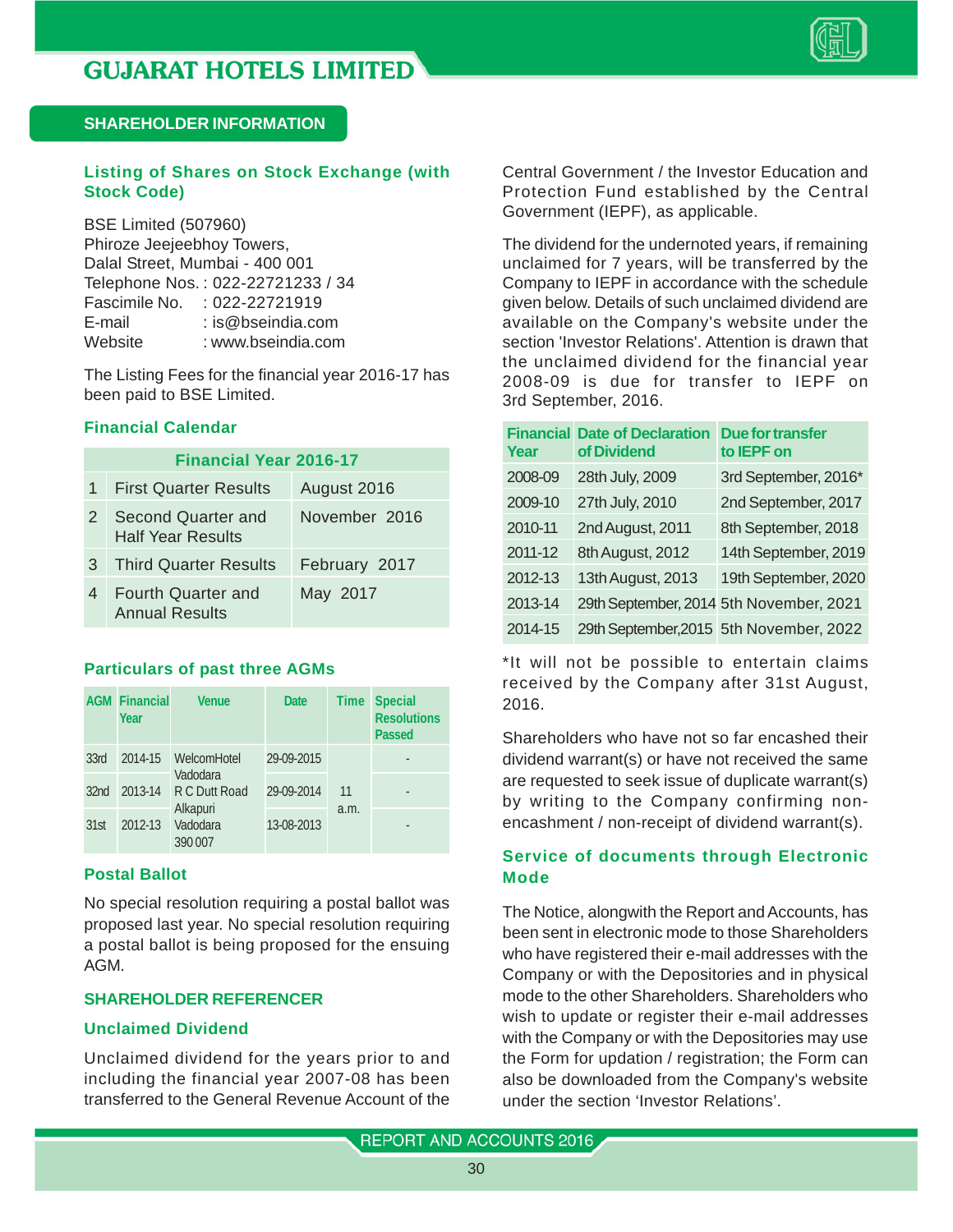

#### **Depository Services**

Shareholders may write to our RTA or to their respective Depositories for guidance on depository services.

#### **Address for Correspondence with Depository**

National Securities Depository Limited Trade World, 'A' Wing, 4th & 5th Floors Kamala Mills Compound Senapati Bapat Marg, Lower Parel Mumbai 400 013 Telephone No. : 022-24994200 Facsimile No. : 022-24976351 E-mail : info@nsdl.co.in Website : www.nsdl.co.in Central Depository Services (India) Limited Phiroze Jeejeebhoy Towers 17th Floor, Dalal Street, Fort Mumbai 400 001 Telephone No. : 022-22723333 Facsimile No. : 022-22723199 E- mail : helpdesk@cdslindia.com Website : www.cdslindia.com

#### **Remittance of Dividend through Electronic Mode**

The Company provides the facility for remittance of dividend to Shareholders through NECS (National Electronic Clearing Service) / RTGS (Real Time Gross Settlement) / NEFT (National Electronic Funds Transfer). Shareholders, who have not yet opted for remittance of dividend through electronic mode and wish to avail the same, are required to provide their bank details, including MICR (Magnetic Ink Character Recognition) and IFSC (Indian Financial System Code) to the respective Depository Participants (DPs) or RTA where shares are held in the dematerialised form and in the certificate form, respectively. A mandate form for such updation can be downloaded from the Company's website www.gujarathotelsltd.in.

#### **Bank Details**

Shareholders holding shares in the certificate form are requested to advise RTA of change in their address / mandate / bank details to facilitate better servicing.

Shareholders are advised that their bank details, or where such details are not available, their addresses, as furnished by them to RTA or to the Depositories, will be printed on the dividend warrants as required under the Securities and Exchange Board of India (Listing Obligations and Disclosure Requirements) Regulations, 2015 as a measure of protection against fraudulent encashment.

#### **Permanent Account Number (PAN)**

Attention is drawn that Shareholders holding shares in the certificate form are mandatorily required to furnish copy of PAN card in the following cases:

- i) Transferees' and Transferors' PAN Cards for transfer of shares,
- ii) Legal heirs' / Nominees' PAN Cards for transmission of shares,
- iii) Surviving joint holders' PAN Cards for deletion of name of deceased Shareholders, and
- iv) Joint holders' PAN Cards for transposition of shares.

#### **Nomination Facility**

Shareholders who hold shares in the certificate form and wish to make any nomination / change nomination made earlier in respect of their shareholding in the Company, should submit to the RTA the prescribed Form; such Form can be downloaded from the Company's website under the section 'Investor Relations' in 'Shareholder Value'.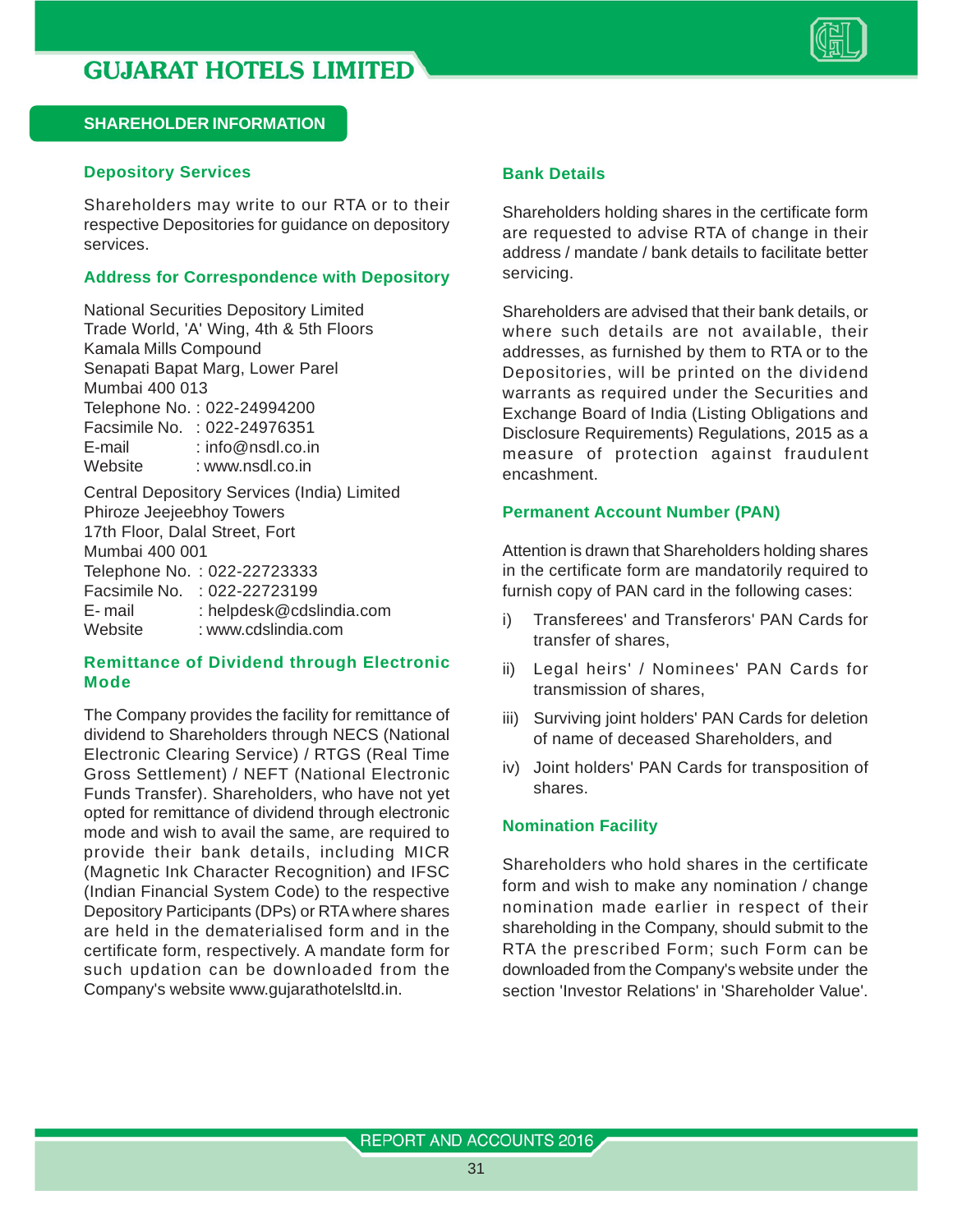

#### **FORM NO. MGT-9 EXTRACT OF ANNUAL RETURN**

#### **as on the Financial Year ended on 31st March, 2016**

[Pursuant to Section 92(3) of the Companies Act, 2013 and Rule 12(1) of the Companies (Management and Administration) Rules, 2014]

#### **I. REGISTRATION AND OTHER DETAILS:**

| $\vert$ | <b>CIN</b>                                                                         | L55100GJ1982PLC005408                                                                                                                    |
|---------|------------------------------------------------------------------------------------|------------------------------------------------------------------------------------------------------------------------------------------|
| ii)     | <b>Registration Date</b>                                                           | 7th August, 1982                                                                                                                         |
| iii)    | Name of the Company                                                                | <b>Gujarat Hotels Limited</b>                                                                                                            |
| IV)     | Category / Sub-Category of the Company                                             | Public Company - Limited by shares                                                                                                       |
| V)      | Address of the Registered Office and contact details                               | WelcomHotel Vadodara<br>R C Dutt Road, Alkapuri<br>Vadodara 390 007<br>Phone No.: 0265-2330033<br>e-mail ID: ghlinvestors@yahoo.co.in    |
| Vİ)     | <b>Whether Listed Company</b>                                                      | Yes                                                                                                                                      |
|         | vii) Name, Address and Contact details of<br>Registrars and Transfer Agent, if any | <b>MCS Share Transfer Agent Limited</b><br>F-65, Okhla Industrial Area,<br>Phase I, New Delhi - 110 020<br>Phone Nos.: (011) 41406149-52 |

#### **II. PRINCIPAL BUSINESS ACTIVITIES OF THE COMPANY**

| SI. | Name and Description of main | <b>NIC Code of the</b>   | $\frac{1}{6}$ to total turnover $\frac{1}{3}$ |  |
|-----|------------------------------|--------------------------|-----------------------------------------------|--|
| No. | products / services          | <b>Products/services</b> | of the Company                                |  |
|     | <b>Hotel Services</b>        | 55101                    | 100%                                          |  |

#### **III. PARTICULARS OF HOLDING, SUBSIDIARY AND ASSOCIATE COMPANIES: NIL**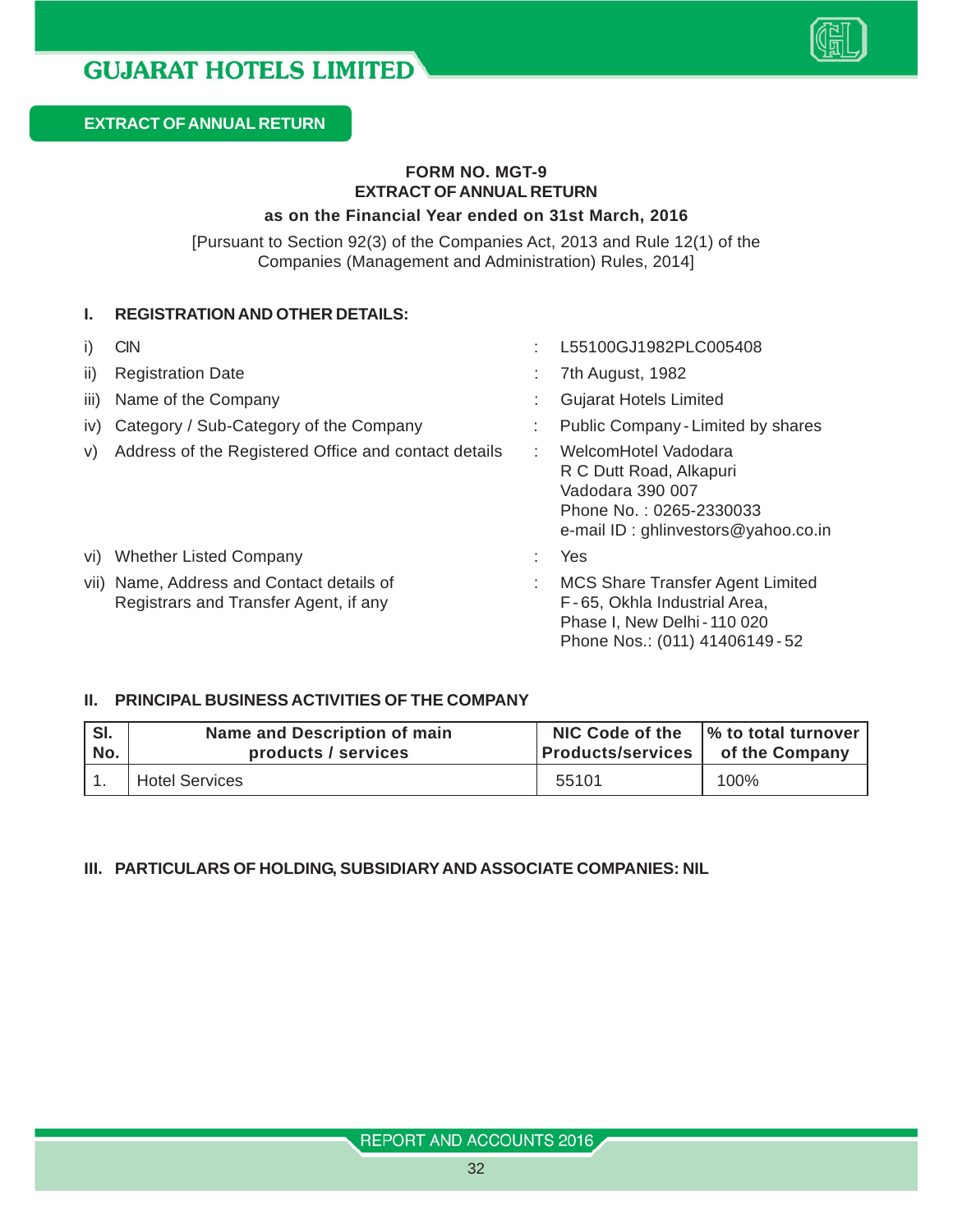## **EXTRACT OF ANNUAL RETURN**

#### **IV. SHAREHOLDING PATTERN (Equity Share Capital Breakup as percentage of Total Equity)**

#### **(i) Category-wise Shareholding:**

| <b>Category of Shareholders</b>                                                       |             | No. of Shares held at the beginning<br>of the year |             |                             | No. of Shares held at the end<br>of the year |                |                | % Change<br>during the<br>year |             |
|---------------------------------------------------------------------------------------|-------------|----------------------------------------------------|-------------|-----------------------------|----------------------------------------------|----------------|----------------|--------------------------------|-------------|
|                                                                                       | Demat       | Physical                                           | Total       | % of Total<br><b>Shares</b> | Demat                                        | Physical       | Total          | % of Total<br><b>Shares</b>    |             |
| A. Promoters                                                                          |             |                                                    |             |                             |                                              |                |                |                                |             |
| $(1)$ Indian                                                                          |             |                                                    |             |                             |                                              |                |                |                                |             |
| a) Individual/HUF                                                                     | 0           | 0                                                  | $\mathbf 0$ | $\boldsymbol{0}$            | $\mathbf 0$                                  | $\mathbf 0$    | 0              | $\overline{0}$                 | 0           |
| b) Central Govt.                                                                      | 0           | 0                                                  | $\mathbf 0$ | 0                           | 0                                            | $\mathbf 0$    | $\overline{0}$ | $\overline{0}$                 | 0           |
| c) State Govt.(s)                                                                     | 0           | 0                                                  | $\mathbf 0$ | 0                           | 0                                            | $\mathbf 0$    | 0              | $\overline{0}$                 | 0           |
| d) Bodies Corp.                                                                       | 20,33,963   | $\mathbf 0$                                        | 20,33,963   | 53.70                       | 20,33,963                                    | $\mathbf 0$    | 20,33,963      | 53.70                          | 0           |
| e) Banks / Fl                                                                         | 0           | 0                                                  | 0           | 0                           | 0                                            | $\mathbf 0$    | 0              | $\overline{0}$                 | 0           |
| f) Any Other                                                                          | $\Omega$    | 0                                                  | $\mathbf 0$ | $\mathbf 0$                 | $\Omega$                                     | $\mathbf 0$    | $\Omega$       | $\Omega$                       | 0           |
| Sub-total (A)(1)                                                                      | 20,33,963   | $\bf{0}$                                           | 20,33,963   | 53.70                       | 20,33,963                                    | $\mathbf 0$    | 20,33,963      | 53.70                          | 0           |
| (2) Foreign                                                                           |             |                                                    |             |                             |                                              |                |                |                                |             |
| a) NRIs - Individuals                                                                 | 0           | $\mathbf 0$                                        | $\mathbf 0$ | 0                           | $\mathbf{0}$                                 | $\mathbf 0$    | 0              | $\overline{0}$                 | 0           |
| b) Other - Individuals                                                                | 0           | 0                                                  | $\mathbf 0$ | 0                           | 0                                            | $\mathbf 0$    | $\overline{0}$ | $\overline{0}$                 | 0           |
| c) Bodies Corp.                                                                       | 0           | 0                                                  | $\mathbf 0$ | 0                           | $\mathbf 0$                                  | $\mathbf 0$    | $\overline{0}$ | $\overline{0}$                 | 0           |
| d) Banks / Fl                                                                         | 0           | 0                                                  | $\mathbf 0$ | 0                           | $\mathbf 0$                                  | $\mathbf 0$    | $\mathbf 0$    | $\overline{0}$                 | 0           |
| e) Any Other                                                                          | 0           | 0                                                  | $\mathbf 0$ | $\overline{0}$              | $\overline{0}$                               | $\mathbf 0$    | $\mathbf 0$    | $\overline{0}$                 | 0           |
| Sub-total (A)(2)                                                                      | $\Omega$    | $\mathbf 0$                                        | $\mathbf 0$ | $\overline{0}$              | $\Omega$                                     | $\Omega$       | $\overline{0}$ | $\Omega$                       | 0           |
| Total shareholding of<br>Promoter (A) = $(A)(1)+(A)(2)$                               | 20,33,963   | 0                                                  | 20,33,963   | 53.70                       | 20,33,963                                    | $\mathbf 0$    | 20,33,963      | 53.70                          | 0           |
| <b>B. Public Shareholding</b>                                                         |             |                                                    |             |                             |                                              |                |                |                                |             |
| 1. Institutions                                                                       |             |                                                    |             |                             |                                              |                |                |                                |             |
| a) Mutual Funds                                                                       | 0           | 0                                                  | $\mathbf 0$ | 0                           | 0                                            | $\mathbf 0$    | 0              | $\overline{0}$                 | 0           |
| b) Banks / Fl                                                                         | 0           | 200                                                | 200         | 0.00                        | $\mathbf{0}$                                 | 200            | 200            | 0.00                           | 0           |
| c) Central Govt.                                                                      | 0           | 0                                                  | $\mathbf 0$ | 0                           | 0                                            | $\mathbf 0$    | 0              | $\overline{0}$                 | 0           |
| d) State Govt.(s)                                                                     | 0           | 0                                                  | 0           | 0                           | 0                                            | $\mathbf 0$    | $\mathbf 0$    | $\mathbf 0$                    | 0           |
| e) Venture Capital Funds                                                              | 0           | 0                                                  | $\mathbf 0$ | $\mathbf 0$                 | $\mathbf 0$                                  | $\mathbf 0$    | $\overline{0}$ | $\overline{0}$                 | 0           |
| f) Insurance Companies                                                                | 0           | 0                                                  | $\mathbf 0$ | $\overline{0}$              | $\Omega$                                     | $\mathbf 0$    | $\Omega$       | $\Omega$                       | 0           |
| g) FIIs                                                                               | 5,87,677    | 0                                                  | 5,87,677    | 15.52                       | 5,87,677                                     | $\mathbf 0$    | 5,87,677       | 15.52                          | 0           |
| h) Foreign Venture Capital Funds                                                      | 0           | 0                                                  | $\mathbf 0$ | 0                           | $\mathbf{0}$                                 | $\mathbf 0$    | $\Omega$       | $\Omega$                       | 0           |
| i) Others (specify)                                                                   | $\Omega$    | 0                                                  | $\mathbf 0$ | 0                           | 0                                            | 0              | $\Omega$       | $\Omega$                       | 0           |
| Sub-total (B)(1)                                                                      | 5,87,677    | 200                                                | 5,87,877    | 15.52                       | 5,87,677                                     | 200            | 5,87,877       | 15.52                          | 0           |
| 2. Non-Institutions                                                                   |             |                                                    |             |                             |                                              |                |                |                                |             |
| a) Bodies Corp.                                                                       | $\mathbf 0$ | $\mathbf 0$                                        | $\mathbf 0$ | $\mathbf 0$                 | $\mathbf{0}$                                 | $\mathbf 0$    | $\Omega$       | $\overline{0}$                 | $\mathbf 0$ |
| i) Indian                                                                             | 1,52,431    | 3,800                                              | 1,56,231    | 4.13                        | 1,49,522                                     | 3,800          | 1,53,322       | 4.05                           | (0.08)      |
| ii) Overseas                                                                          | 0           | 0                                                  | 0           | 0                           | 0                                            | $\mathbf 0$    | 0              | $\mathbf 0$                    | 0           |
| b) Individuals                                                                        |             |                                                    |             |                             |                                              |                |                |                                |             |
| i) Individual shareholders<br>holding nominal share capital<br>upto ₹ 1 lakh          | 4,62,898    | 3,48,066                                           | 8,10,964    | 21.41                       | 4,83,211                                     | 3,32,665       | 8,15,876       | 21.54                          | 0.13        |
| ii) Individual shareholders<br>holding nominal share capital<br>in excess of ₹ 1 lakh | 40,830      | 0                                                  | 40,830      | 1.08                        | 53,063                                       | $\overline{0}$ | 53,063         | 1.40                           | 0.32        |
| c) Others (specify)                                                                   |             |                                                    |             |                             |                                              |                |                |                                |             |
| i) Non Resident Individuals                                                           | 60,750      | 96,900                                             | 1,57,650    | 4.16                        | 48,014                                       | 95,400         | 1,43,414       | 3.79                           | (0.37)      |
| Sub-total (B)(2)                                                                      | 7,16,909    | 4,48,766                                           | 11,65,675   | 30.78                       | 7,33,810                                     | 4,31,865       | 11,65,675      | 30.78                          | 0           |
| <b>Total Public Shareholding</b><br>$(B)=(B)(1)+(B)(2)$                               | 13,04,586   | 4,48,966                                           | 17,53,552   | 46.30                       | 13,21,487                                    | 4,32,065       | 17,53,552      | 46.30                          | 0           |
| C. Shares held by Custodian<br>for GDRs & ADRs                                        | 0           | 0                                                  | 0           | $\boldsymbol{0}$            | 0                                            | 0              | 0              | $\overline{0}$                 | 0           |
| Grand Total (A+B+C)                                                                   | 33, 38, 549 | 4,48,966                                           | 37,87,515   | 100                         | 33,55,450                                    | 4,32,065       | 37,87,515      | 100                            | 0           |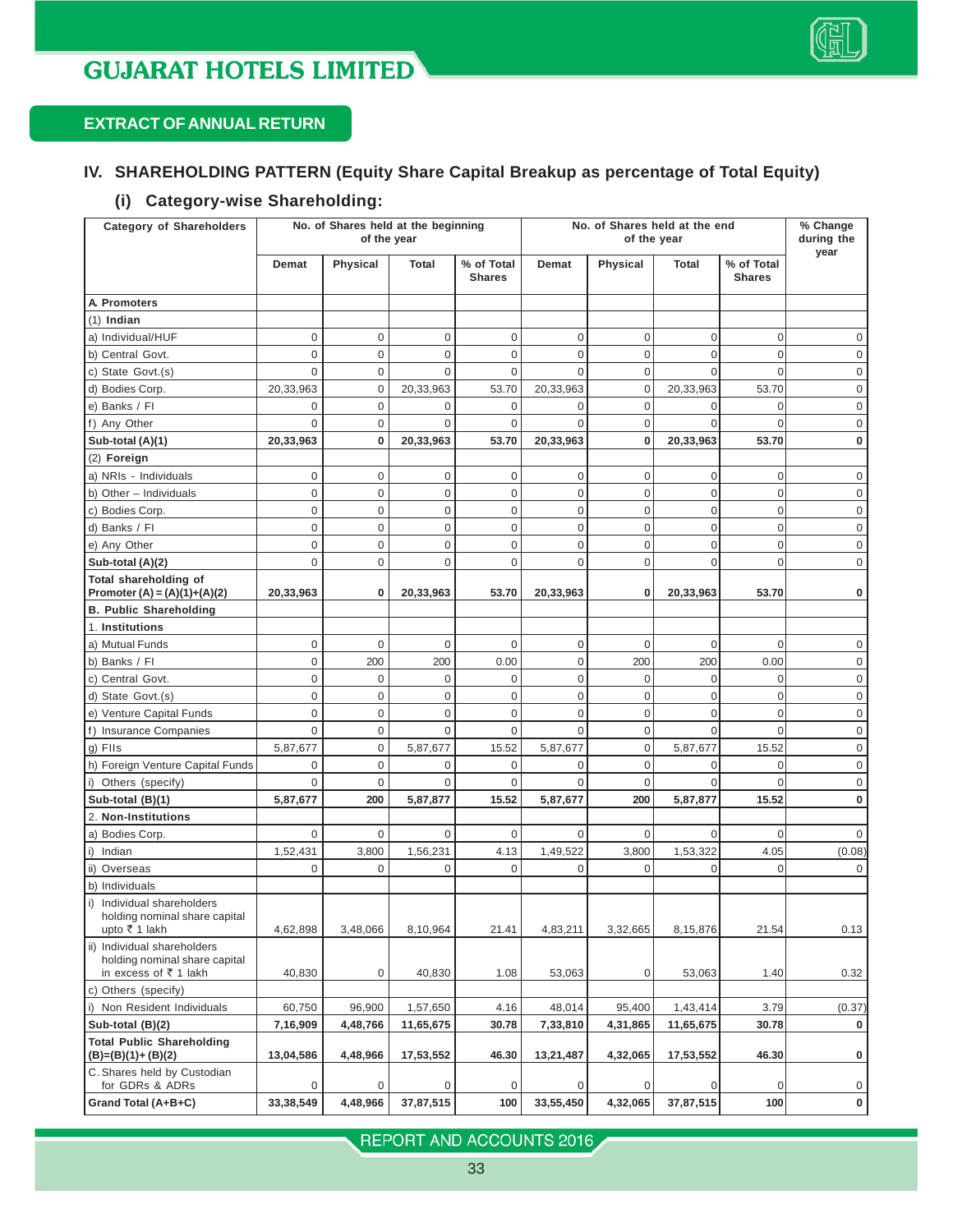

#### **EXTRACT OF ANNUAL RETURN**

#### **(ii) Shareholding of Promoters:**

| SI.<br>No. | <b>Shareholder's Name</b>             | Shareholding at the beginning<br>of the year |                                        | Share holding at the end                                 | % change in<br>share holding |                                           |                                                           |                 |
|------------|---------------------------------------|----------------------------------------------|----------------------------------------|----------------------------------------------------------|------------------------------|-------------------------------------------|-----------------------------------------------------------|-----------------|
|            |                                       | No. of<br><b>Shares</b>                      | % of total<br>Shares of the<br>Company | %of Shares<br>Pledged /<br>encumbered to<br>total shares | No. of<br><b>Shares</b>      | % of total<br>Shares of<br>the<br>Company | % of Shares<br>Pledged /<br>encumbered to<br>total shares | during the year |
|            | <b>ITC Limited</b>                    | 17,33,907                                    | 45.78                                  | Nil                                                      | 17,33,907                    | 45.78                                     | Nil                                                       | Nil             |
| 2.         | <b>Russell Investments</b><br>Limited | 3.00.056                                     | 7.92                                   | Nil                                                      | 3,00,056                     | 7.92                                      | Nil                                                       | Nil             |

#### **(iii) Change in Promoters' Shareholding:** No change in shareholding during the year.

#### **(iv) Shareholding Pattern of top ten Shareholders (other than Directors, Promoters and Holders of GDRs and ADRs) :**

| SI.<br>No.       | For each of the top ten Shareholders                    | Shareholding at the beginning of<br>the year |                                     | Cumulative Shareholding during the year |                                     |
|------------------|---------------------------------------------------------|----------------------------------------------|-------------------------------------|-----------------------------------------|-------------------------------------|
|                  |                                                         | No. of Shares                                | % of total Shares of<br>the Company | No. of Shares                           | % of total Shares of<br>the Company |
| $\mathbf{1}$     | <b>ORANGE MAURITIUS INVESTMENTS LIMITED</b>             |                                              |                                     |                                         |                                     |
|                  | At the beginning of the year                            | 3,40,661                                     | 8.99                                |                                         |                                     |
|                  | Increase / Decrease in Shareholding during<br>the year: | $\theta$                                     | $\Omega$                            | $\Omega$                                | $\Omega$                            |
|                  | At the end of the year                                  |                                              |                                     | 3,40,661                                | 8.99                                |
| 2.               | <b>ASIA ADVANTAGE FUND</b>                              |                                              |                                     |                                         |                                     |
|                  | At the beginning of the year                            | 2,47,016                                     | 6.52                                |                                         |                                     |
|                  | Increase / Decrease in Shareholding during<br>the year: | 0                                            | 0                                   | $\theta$                                | $\theta$                            |
|                  | At the end of the year                                  |                                              |                                     | 2,47,016                                | 6.52                                |
| 3.               | SAVI PORTFOLIO MANAGEMENT SERVICES LIMITED              |                                              |                                     |                                         |                                     |
|                  | At the beginning of the year                            | 1,22,218                                     | 3.23                                |                                         |                                     |
|                  | Increase / Decrease in Shareholding during<br>the year: | $\Omega$                                     | 0                                   | $\Omega$                                | $\Omega$                            |
|                  | At the end of the year                                  |                                              |                                     | 1,22,218                                | 3.23                                |
| $\overline{4}$ . | CHIRAYUSH PRAVIN VAKIL                                  |                                              |                                     |                                         |                                     |
|                  | At the beginning of the year                            | 23,532                                       | 0.62                                |                                         |                                     |
|                  | Increase / Decrease in Shareholding during<br>the year: |                                              |                                     |                                         |                                     |
|                  | 10/07/2015                                              | (50)                                         | 0.00                                | 23.482                                  | 0.62                                |
|                  | At the end of the year                                  |                                              |                                     | 23,482                                  | 0.62                                |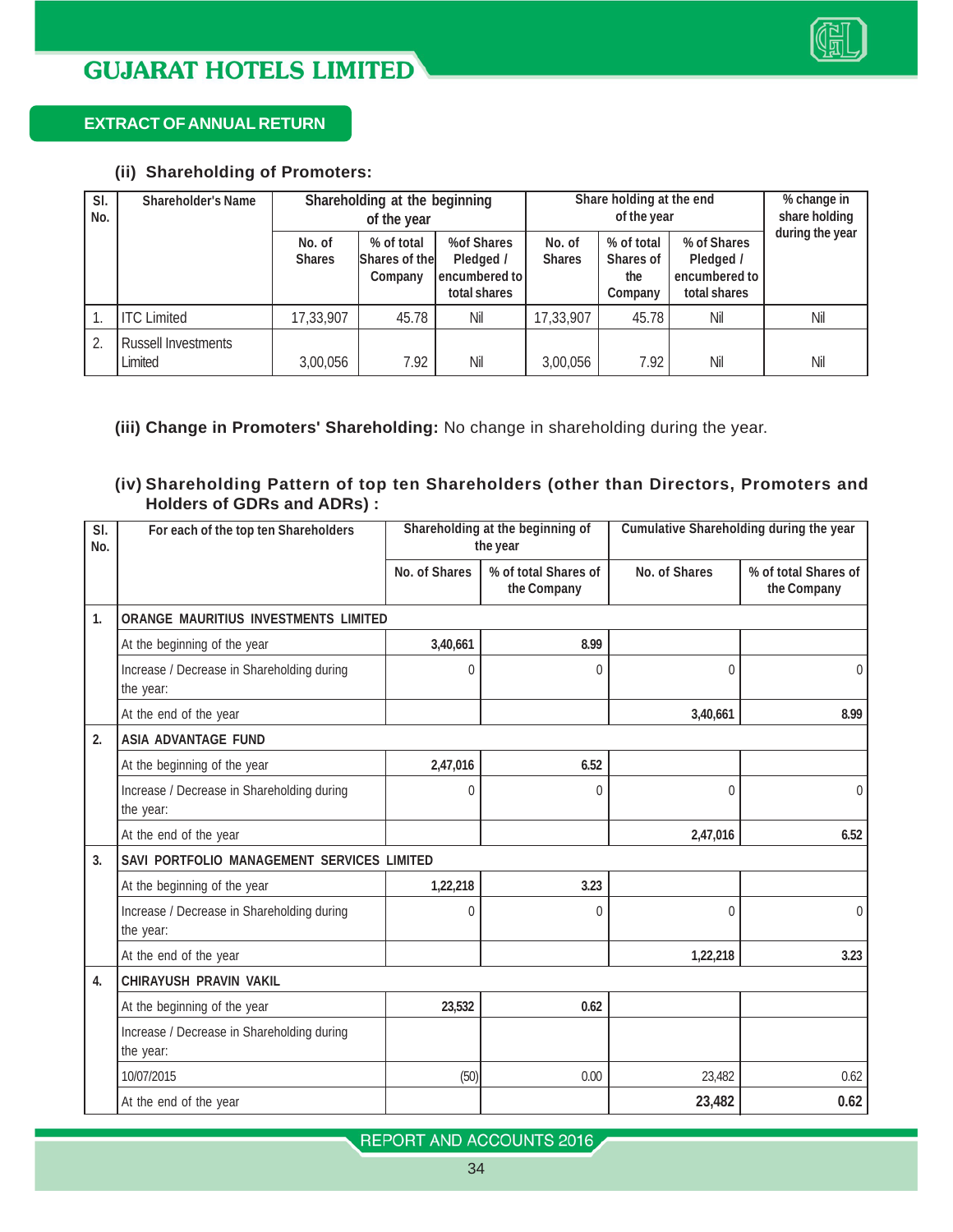

## **EXTRACT OF ANNUAL RETURN**

| $\overline{SI}$ .<br>No. | For each of the top ten Shareholders                                                  | Shareholding at the beginning of<br>the year |                                     | Cumulative Shareholding during the year |                                     |
|--------------------------|---------------------------------------------------------------------------------------|----------------------------------------------|-------------------------------------|-----------------------------------------|-------------------------------------|
|                          |                                                                                       | No. of Shares                                | % of total Shares of<br>the Company | No. of Shares                           | % of total Shares of<br>the Company |
| 5.                       | <b>FALGUNI NILESH DEDHIA</b>                                                          |                                              |                                     |                                         |                                     |
|                          | At the beginning of the year                                                          | 17,298                                       | 0.46                                |                                         |                                     |
|                          | Increase / Decrease in Shareholding during<br>the year:                               |                                              |                                     |                                         |                                     |
|                          | 17/04/2015                                                                            | 18                                           | 0.00                                | 17,316                                  | 0.46                                |
|                          | 08/05/2015                                                                            | (1,674)                                      | (0.04)                              | 15,642                                  | 0.42                                |
|                          | 12/06/2015                                                                            | (243)                                        | (0.01)                              | 15,399                                  | 0.41                                |
|                          | 19/06/2015                                                                            | 99                                           | 0.00                                | 15,498                                  | 0.41                                |
|                          | 10/07/2015                                                                            | 18                                           | 0.00                                | 15,516                                  | 0.41                                |
|                          | 17/07/2015                                                                            | 180                                          | 0.00                                | 15,696                                  | 0.41                                |
|                          | 31/07/2015                                                                            | 27                                           | 0.01                                | 15,723                                  | 0.42                                |
|                          | 07/08/2015                                                                            | 63                                           | 0.00                                | 15,786                                  | 0.42                                |
|                          | 04/09/2015                                                                            | 9                                            | 0.00                                | 15,795                                  | 0.42                                |
|                          | 18/09/2015                                                                            | 45                                           | 0.00                                | 15,840                                  | 0.42                                |
|                          | 25/12/2015                                                                            | 45                                           | 0.00                                | 15,885                                  | 0.42                                |
|                          | 08/01/2016                                                                            | 990                                          | 0.03                                | 16,875                                  | 0.45                                |
|                          | 15/01/2016                                                                            | 1,125                                        | 0.03                                | 18,000                                  | 0.48                                |
|                          | At the end of the year                                                                |                                              |                                     | 18,000                                  | 0.48                                |
| 6.                       | <b>ARPITA JHABAK</b>                                                                  |                                              |                                     |                                         |                                     |
|                          | At the beginning of the year                                                          | N.A                                          | N.A                                 |                                         |                                     |
|                          | Became part of the top ten Shareholders of<br>the Company with effect from 02/10/2015 | 10,881                                       | 0.29                                |                                         |                                     |
|                          | Increase / Decrease in Shareholding during<br>the year i.e. w.e.f. 02/10/2015         |                                              |                                     |                                         |                                     |
|                          | 25/12/2015                                                                            | 700                                          | 0.02                                | 11,581                                  | 0.31                                |
|                          | At the end of the year                                                                |                                              |                                     | 11,581                                  | 0.31                                |
| 7.                       | ABHAY KRISHI UDYOG PVT LTD                                                            |                                              |                                     |                                         |                                     |
|                          | At the beginning of the year                                                          | 7,450                                        | 0.20                                |                                         |                                     |
|                          | Increase / Decrease in Shareholding during<br>the year:                               | 0                                            | $\boldsymbol{0}$                    | $\mathbf 0$                             | 0                                   |
|                          | At the end of the year                                                                |                                              |                                     | 7,450                                   | 0.20                                |
| 8.                       | <b>BALDEV RAJ MASSON</b>                                                              |                                              |                                     |                                         |                                     |
|                          | At the beginning of the year                                                          | 7,200                                        | 0.19                                |                                         |                                     |
|                          | Increase / Decrease in Shareholding during<br>the year:                               | 0                                            | 0                                   | $\mathbf{0}$                            | 0                                   |
|                          | At the end of the year                                                                |                                              |                                     | 7,200                                   | 0.19                                |
| 9.                       | PUSHPA RANI MASSON                                                                    |                                              |                                     |                                         |                                     |
|                          | At the beginning of the year                                                          | 7,200                                        | 0.19                                |                                         |                                     |
|                          | Increase / Decrease in Shareholding during<br>the year:                               | 0                                            | $\boldsymbol{0}$                    | $\theta$                                | $\Omega$                            |
|                          | At the end of the year                                                                |                                              |                                     | 7,200                                   | 0.19                                |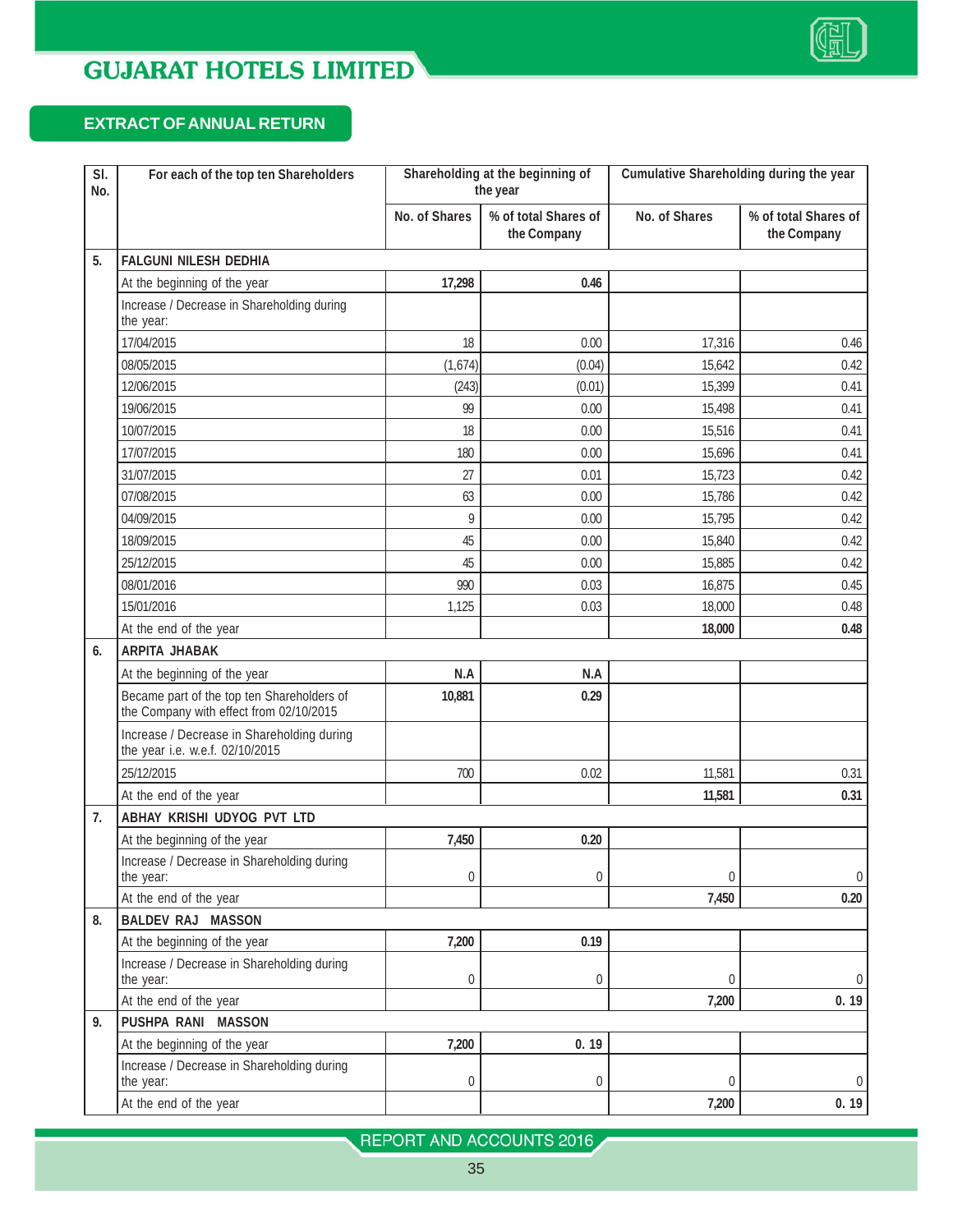#### **EXTRACT OF ANNUAL RETURN**

| No. | For each of the top ten Shareholders                                                                                                                                                                                                                                                                                                                                                       | Shareholding at the beginning of<br>the year |                                     | Cumulative Shareholding during the year |                                     |
|-----|--------------------------------------------------------------------------------------------------------------------------------------------------------------------------------------------------------------------------------------------------------------------------------------------------------------------------------------------------------------------------------------------|----------------------------------------------|-------------------------------------|-----------------------------------------|-------------------------------------|
|     |                                                                                                                                                                                                                                                                                                                                                                                            | No. of Shares                                | % of total Shares of<br>the Company | No. of Shares                           | % of total Shares of<br>the Company |
| 10. | <b>RAVI SURI</b>                                                                                                                                                                                                                                                                                                                                                                           |                                              |                                     |                                         |                                     |
|     | At the beginning of the year                                                                                                                                                                                                                                                                                                                                                               | 6,300                                        | 0.17                                |                                         |                                     |
|     | Increase / Decrease in Shareholding during<br>the year:                                                                                                                                                                                                                                                                                                                                    |                                              |                                     |                                         |                                     |
|     | 05/06/2015 #                                                                                                                                                                                                                                                                                                                                                                               | 0                                            | 0                                   | 0                                       | $\overline{0}$                      |
|     | 12/06/2015 #                                                                                                                                                                                                                                                                                                                                                                               | $\overline{0}$                               | 0                                   | 0                                       | $\mathbf 0$                         |
|     | 24/07/2015 ##                                                                                                                                                                                                                                                                                                                                                                              | 0                                            | 0                                   | 0                                       | $\theta$                            |
|     | 04/12/2015 ##                                                                                                                                                                                                                                                                                                                                                                              | 0                                            | 0                                   | 0                                       | $\mathbf{0}$                        |
|     | At the end of the year                                                                                                                                                                                                                                                                                                                                                                     |                                              |                                     | 6,300                                   | 0.16                                |
| 11. | Ceased to be part of the top ten Shareholders of the Company on 05/06/2015 and again became part of the top ten Shareholders of the<br>Company with effect from 12/06/2015.<br>Ceased to be part of top ten Shareholders of the Company on 24/07/2015 and again became part of the top ten Shareholders of the Company<br>##<br>with effect from 04/12/2015.<br><b>NDA SECURITIES LTD.</b> |                                              |                                     |                                         |                                     |
|     | At the beginning of the year                                                                                                                                                                                                                                                                                                                                                               | N.A                                          | N.A                                 |                                         |                                     |
|     | Became part of the top ten Shareholders of<br>the Company with effect from 05/06/2015                                                                                                                                                                                                                                                                                                      | 11,357                                       | 0.30                                |                                         |                                     |
|     | Increase / Decrease in Shareholding during<br>the year i.e. w.e.f. 05/06/2015                                                                                                                                                                                                                                                                                                              |                                              |                                     |                                         |                                     |
|     | 10/07/2015                                                                                                                                                                                                                                                                                                                                                                                 | 474                                          | 0.01                                | 11,831                                  | 0.31                                |
|     | 18/09/2015                                                                                                                                                                                                                                                                                                                                                                                 | 100                                          | 0.00                                | 11,931                                  | 0.31                                |
|     | 25/09/2015                                                                                                                                                                                                                                                                                                                                                                                 | 200                                          | 0.01                                | 12,131                                  | 0.32                                |
|     | 02/10/2015 #                                                                                                                                                                                                                                                                                                                                                                               | (10, 431)                                    | (0.28)                              | 1,700                                   | 0.04                                |
|     | At the end of the year                                                                                                                                                                                                                                                                                                                                                                     |                                              |                                     | NА                                      | NА                                  |
|     | # Ceased to be part of the top ten Shareholders of the Company with effect from 02/10/2015.                                                                                                                                                                                                                                                                                                |                                              |                                     |                                         |                                     |
| 12. | <b>CHANDU JHABAK</b>                                                                                                                                                                                                                                                                                                                                                                       |                                              |                                     |                                         |                                     |
|     | At the beginning of the year                                                                                                                                                                                                                                                                                                                                                               | 9,202                                        | 0.24                                |                                         |                                     |
|     | Increase / Decrease in Shareholding during<br>the year:                                                                                                                                                                                                                                                                                                                                    |                                              |                                     |                                         |                                     |
|     | 12/06/2015                                                                                                                                                                                                                                                                                                                                                                                 | (9,202)                                      | (0.24)                              | 0                                       | $\theta$                            |
|     | At the end of the year #                                                                                                                                                                                                                                                                                                                                                                   |                                              |                                     | <b>NA</b>                               | ΝA                                  |
|     | # Ceased to be part of the top ten Shareholders of the Company with effect from 12/06/2015.                                                                                                                                                                                                                                                                                                |                                              |                                     |                                         |                                     |
| 13. | <b>MANISH MAHESHWARI</b>                                                                                                                                                                                                                                                                                                                                                                   |                                              |                                     |                                         |                                     |
|     | At the beginning of the year                                                                                                                                                                                                                                                                                                                                                               | N.A                                          | N.A                                 |                                         |                                     |
|     | Became part of the top ten Shareholders of<br>the Company with effect from 24/07/2015                                                                                                                                                                                                                                                                                                      | 6,438                                        | 0.17                                |                                         |                                     |
|     | Increase / Decrease in shareholding during<br>the year i.e w.e.f 24/07/2015                                                                                                                                                                                                                                                                                                                |                                              |                                     |                                         |                                     |
|     | 31/07/2015                                                                                                                                                                                                                                                                                                                                                                                 | 530                                          | 0.01                                | 6,968                                   | 0.18                                |
|     | 04/12/2015 #                                                                                                                                                                                                                                                                                                                                                                               | (1, 171)                                     | (0.03)                              | 5,797                                   | 0.15                                |
|     | At the end of the year<br># Ceased to be part of the top ten Shareholders of the Company with effect from 04/12/2015.                                                                                                                                                                                                                                                                      |                                              |                                     | NА                                      | NА                                  |

**NOTE:** The dates of increase / decrease in shareholding, as indicated above, are based on downloads of beneficial ownership provided by the Depositories, generally every Friday.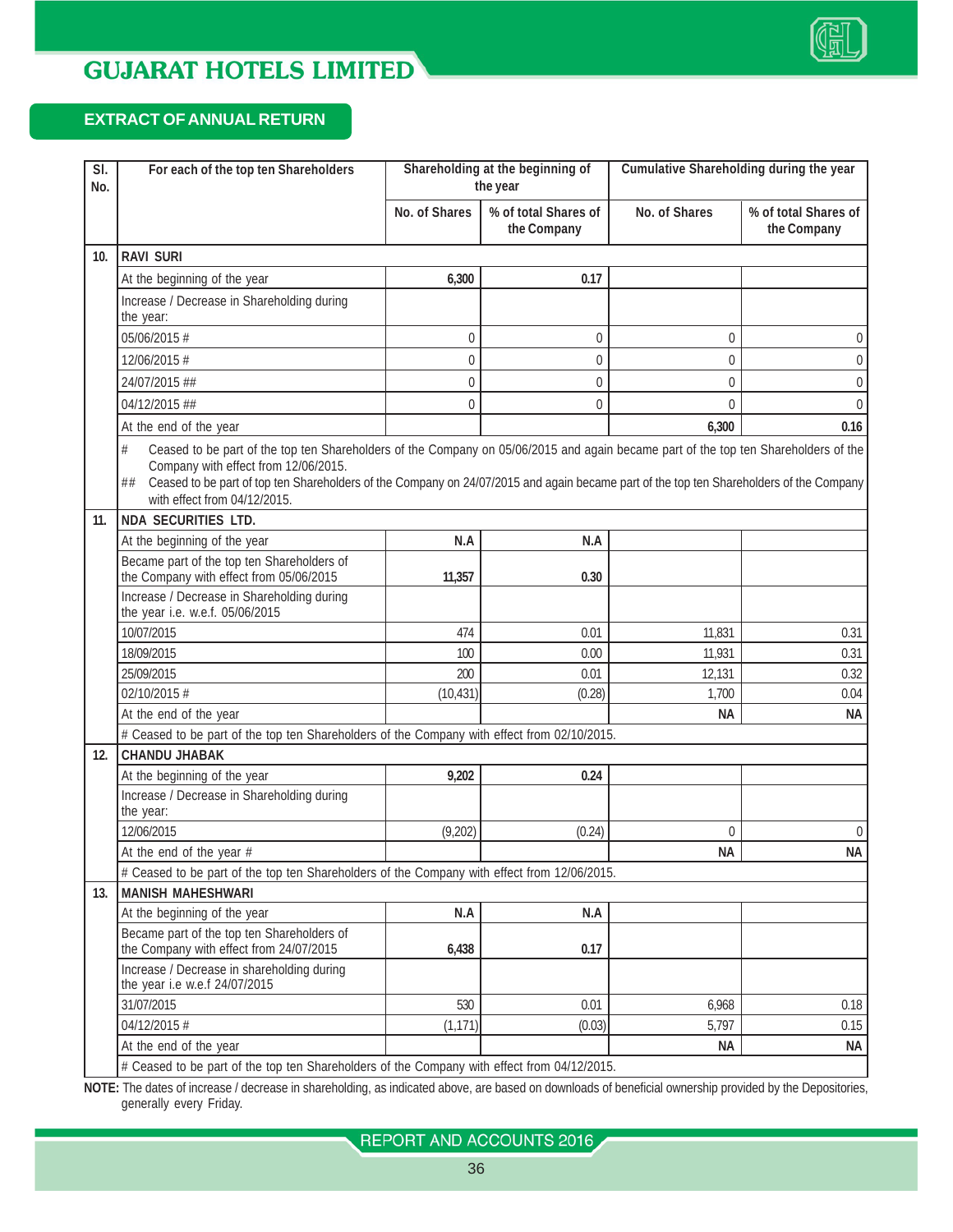

#### **EXTRACT OF ANNUAL RETURN**

#### **(v) Shareholding of Directors and Key Managerial Personnel:**

| SI. No. | For each of the Directors and KMP                       | Shareholding at the beginning<br>of the year        |                                     | <b>Cumulative Shareholding</b><br>during the year   |                                     |
|---------|---------------------------------------------------------|-----------------------------------------------------|-------------------------------------|-----------------------------------------------------|-------------------------------------|
|         |                                                         | No. of<br><b>Shares</b><br>held singly /<br>jointly | % of total Shares<br>of the Company | No. of<br><b>Shares</b><br>held singly /<br>jointly | % of total Shares<br>of the Company |
| 1.      | N Anand (Chairman)                                      |                                                     |                                     |                                                     |                                     |
|         | At the beginning of the year                            | 200                                                 | 0                                   |                                                     |                                     |
|         | Increase / Decrease in Shareholding during<br>the year: | 0                                                   | 0                                   | 0                                                   | 0                                   |
|         | At the end of the year                                  |                                                     |                                     | 200                                                 | $\bf{0}$                            |
| 2.      | M Dograa (Chief Executive Officer)                      |                                                     |                                     |                                                     |                                     |
|         | At the beginning of the year                            | <b>NA</b>                                           | <b>NA</b>                           |                                                     |                                     |
|         | Appointed Chief Executive Officer w.e.f. 01/02/2016     | 5                                                   | 0                                   |                                                     |                                     |
|         | Increase / Decrease in Shareholding during<br>the year: | $\theta$                                            | 0                                   | 0                                                   | U                                   |
|         | At the end of the year                                  |                                                     |                                     | 5                                                   | 0                                   |
| 3.      | R Singh (Chief Financial Officer)                       |                                                     |                                     |                                                     |                                     |
|         | At the beginning of the year                            | 5                                                   | 0                                   |                                                     |                                     |
|         | Increase / Decrease in Shareholding during<br>the year: | 0                                                   | 0                                   | 0                                                   | U                                   |
|         | At the end of the year                                  |                                                     |                                     | 5                                                   | 0                                   |

*Messrs C K Koshy, R C Mehta, M Narayanan, J Singh and Ms D R Choudhury, Directors and Mr D K Gulati, Company Secretary, did not hold any shares of the Company, either at the beginning or at the end of the year or at any time during the year.*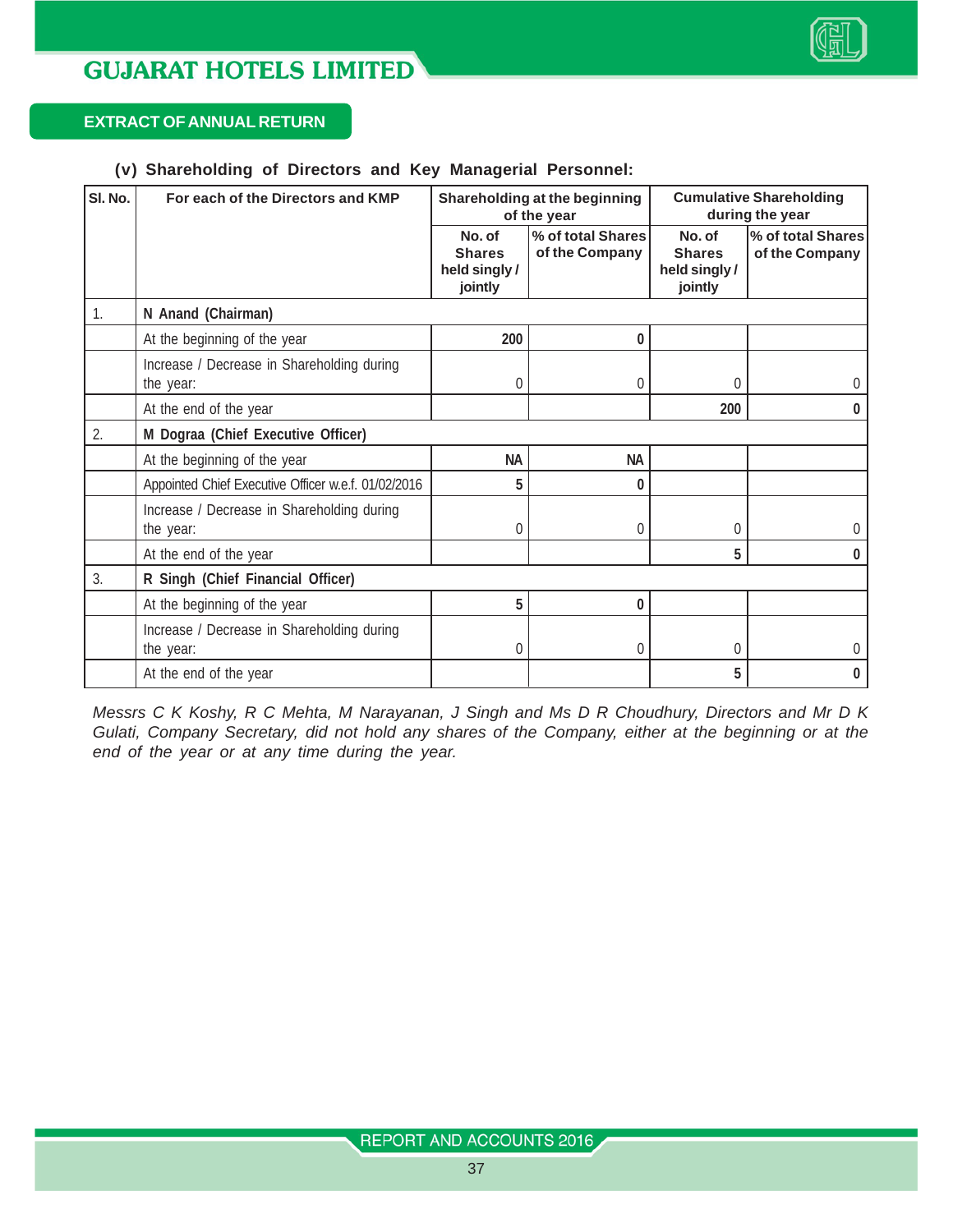

 $(Amount in **3**)$ 

#### **EXTRACT OF ANNUAL RETURN**

#### **V. INDEBTEDNESS**

**Indebtedness of the Company including interest outstanding / accrued but not due for payment:** NIL

#### **VI. REMUNERATION OF DIRECTORS AND KEY MANAGERIAL PERSONNEL**

- **A. Remuneration to Managing Director, Wholetime Directors and / or Manager:** NOT APPLICABLE
- **B. Remuneration to the other Directors:**

| SI.<br>No. | <b>Directors</b>                                                                                                                                        | <b>Particulars of Remuneration</b>                                |            |                                                  |                     |
|------------|---------------------------------------------------------------------------------------------------------------------------------------------------------|-------------------------------------------------------------------|------------|--------------------------------------------------|---------------------|
| 1.         | <b>Independent Directors</b>                                                                                                                            | Fee for attending<br>Board and Board<br><b>Committee Meetings</b> | Commission | Independent<br>Directors'<br><b>Meeting Fees</b> | <b>Total Amount</b> |
|            | C K Koshy                                                                                                                                               | 1,10,000                                                          | 0          | 10,000                                           | 1,20,000            |
|            | R C Mehta                                                                                                                                               | 57,500                                                            | 0          | 0                                                | 57,500              |
|            | M Narayanan                                                                                                                                             | 1,10,000                                                          | 0          | 10,000                                           | 1,20,000            |
|            | Total $(B)(1)$                                                                                                                                          |                                                                   |            |                                                  | 2,97,500            |
| 2.         | <b>Other Non-Executive Directors</b>                                                                                                                    |                                                                   |            |                                                  |                     |
|            | N Anand                                                                                                                                                 | 0                                                                 | $\Omega$   | 0                                                | $\overline{0}$      |
|            | D R Choudhury                                                                                                                                           | 0                                                                 | 0          | $\theta$                                         | $\overline{0}$      |
|            | A Pathak                                                                                                                                                | 0                                                                 | 0          | 0                                                | $\overline{0}$      |
|            | Total $(B)(2)$                                                                                                                                          |                                                                   |            |                                                  | $\bf{0}$            |
|            | Total Amount (B) = $(B)(1) + (B)(2)$                                                                                                                    |                                                                   |            |                                                  | 2,97,500            |
|            | Total Managerial Remuneration (A+B)                                                                                                                     |                                                                   |            |                                                  | 2,97,500            |
|            | Overall Ceiling as per the Act<br>38,47,100<br>(Being 11% of the Net Profits of the Company as calculated under Section 198 of the Companies Act, 2013) |                                                                   |            |                                                  |                     |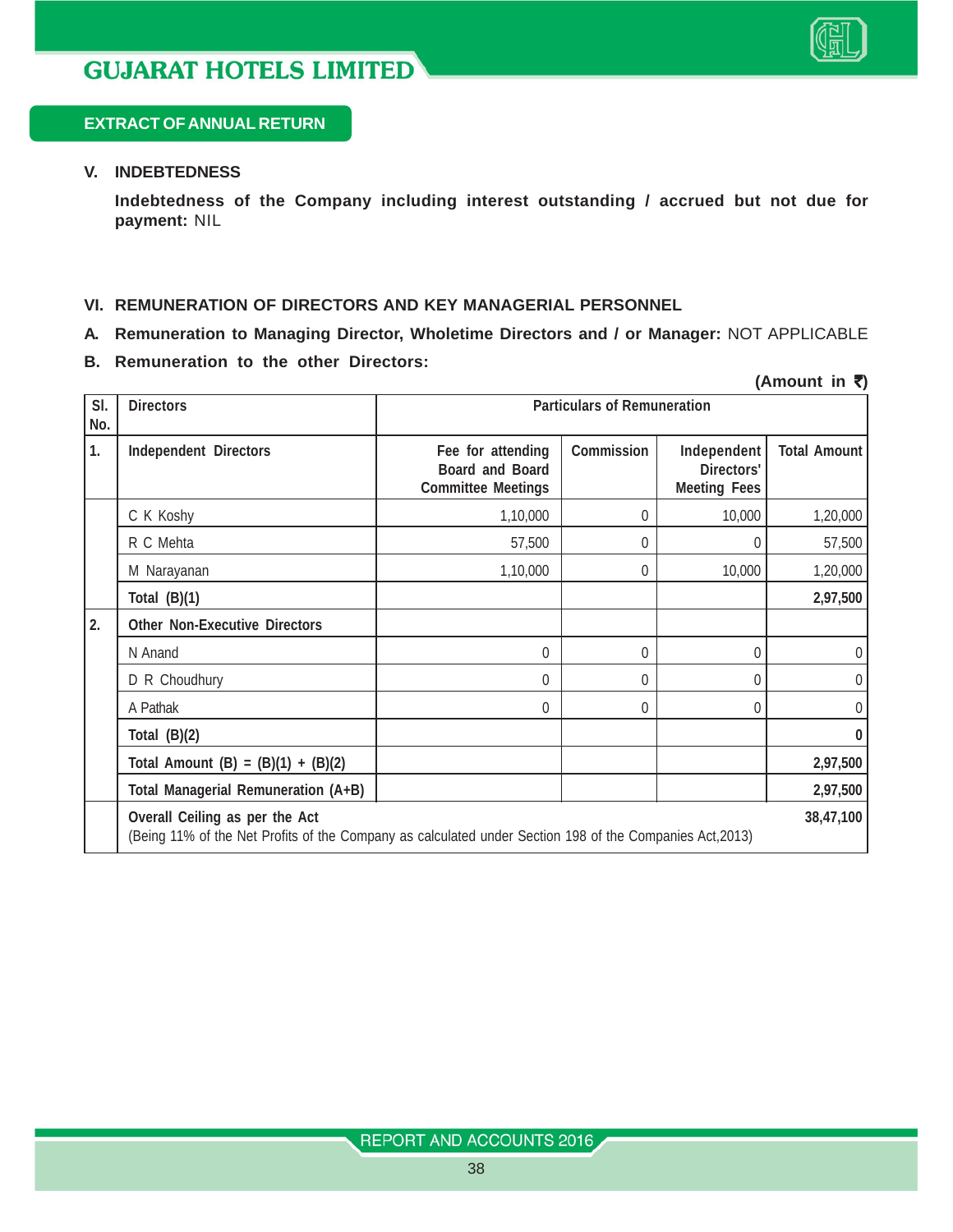#### **EXTRACT OF ANNUAL RETURN**

#### **C. Remuneration to Key Managerial Personnel other than MD / Manager / WTD :**

|            |                                                                                           |                                                      |                                                     |                                               | (Amount in ₹) |
|------------|-------------------------------------------------------------------------------------------|------------------------------------------------------|-----------------------------------------------------|-----------------------------------------------|---------------|
| SI.<br>No. | <b>Particulars of Remuneration</b>                                                        | Key Managerial Personnel*                            | <b>Total Amount</b>                                 |                                               |               |
|            |                                                                                           | M Dograa<br><b>Chief Executive</b><br><b>Officer</b> | R Singh<br><b>Chief Financial</b><br><b>Officer</b> | <b>D K Gulati</b><br><b>Company Secretary</b> |               |
| 1.         | <b>Gross Salary</b>                                                                       |                                                      |                                                     |                                               |               |
|            | (a) Salary as per provisions<br>contained in Section 17(1)<br>of the Income-tax Act, 1961 | 3,51,232                                             | 22,11,944                                           | 5,00,000                                      | 30,63,176     |
|            | (b) Value of perquisites under<br>Section 17(2) of the Income-tax<br>Act, 1961            | $\theta$                                             | 78,330                                              | $\theta$                                      | 78,330        |
|            | (c) Profits in lieu of salary under<br>Section 17(3) of the Income-tax<br>Act, 1961       | 0                                                    | 0                                                   | $\theta$                                      | $\theta$      |
| 2.         | <b>Stock Option</b>                                                                       | 0                                                    | $\theta$                                            | $\theta$                                      | 0             |
| 3.         | Sweat Equity                                                                              | 0                                                    | 0                                                   | $\mathbf 0$                                   | 0             |
| 4.         | Commission<br>- as % of profit<br>- others, specify                                       | $\theta$                                             | $\theta$                                            | $\theta$                                      | 0             |
| 5.         | Others, please specify                                                                    | $\Omega$                                             | $\Omega$                                            | $\theta$                                      | $\theta$      |
|            | <b>Total</b>                                                                              | 3,51,232                                             | 22,90,274                                           | 5,00,000                                      | 31,41,506     |

\* Mr M Dograa was appointed as Chief Executive Officer of the Company w.e.f. 1st February, 2016 and Mr D K Gulati was appointed as Company Secretary w.e.f. 22nd July, 2015.

#### **VII. PENALTIES / PUNISHMENT / COMPOUNDING OF OFFENCES**

**against the Company, Directors and other Officers in Default under the Companies Act, 2013 :** NONE

On behalf of the Board

Place : New Delhi **D R Choudhury** J Singh Date : 16th April, 2016 **Director** Director **Director** Director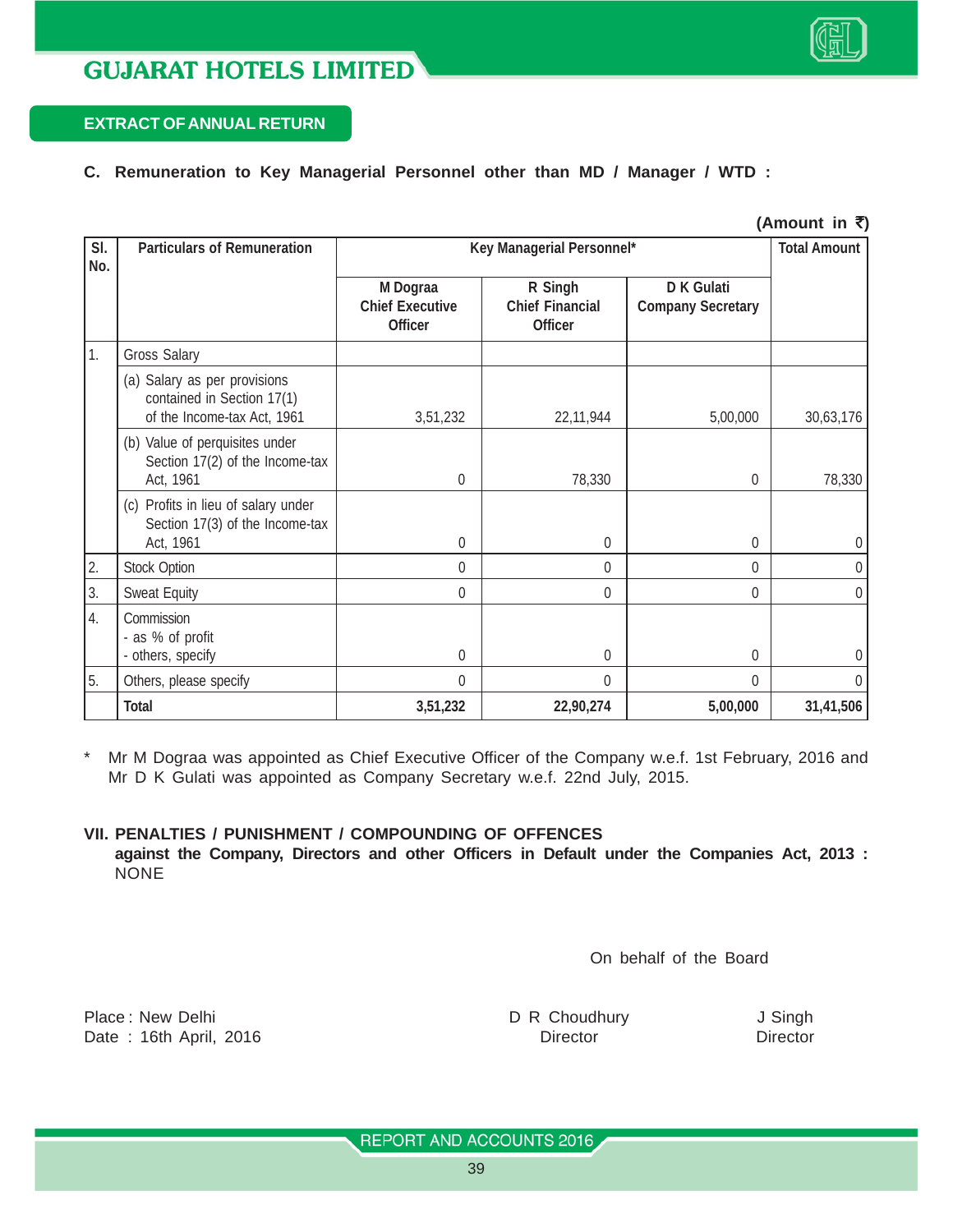

#### **INFORMATION U/S 197(12) OF THE COMPANIES ACT, 2013**

Information pursuant to Section 197 of the Companies Act, 2013 read with Rule 5(1) of the Companies (Appointment and Remuneration of Managerial Personnel) Rules, 2014

| <b>Name of Directors &amp;</b><br><b>Key Managerial</b><br><b>Personnel</b> | <b>Designation</b>                                            | <b>Ratio of</b><br><b>Remuneration to</b><br><b>Median</b><br>remuneration of<br>all employees | Increase in<br><b>Remuneration</b><br>over LY (%) |
|-----------------------------------------------------------------------------|---------------------------------------------------------------|------------------------------------------------------------------------------------------------|---------------------------------------------------|
| N Anand                                                                     | Non-Executive Chairman                                        |                                                                                                |                                                   |
| R C Mehta                                                                   | Independent Director                                          | 0.31:1                                                                                         | 4.55%                                             |
| C K Koshy                                                                   | Independent Director                                          | 0.65:1                                                                                         | 65.52%                                            |
| M Narayanan                                                                 | Independent Director                                          | 0.65:1                                                                                         | 140%                                              |
| A Pathak                                                                    | Non-Executive Director                                        | $\overline{\phantom{a}}$                                                                       |                                                   |
| D R Choudhury                                                               | Non-Executive Director                                        | ٠                                                                                              |                                                   |
| M Dograa                                                                    | <b>Chief Executive Officer</b><br>(w.e.f. 1st February, 2016) | 1.90:1                                                                                         |                                                   |
| R Singh                                                                     | <b>Chief Financial Officer</b>                                | 12.36:1                                                                                        |                                                   |
| D K Gulati                                                                  | <b>Company Secretary</b><br>(w.e.f 22nd July, 2015)           | 2.70:1                                                                                         |                                                   |

Sitting fees to Independent Directors was enhanced w.e.f 23rd July, 2015 and Non-Executive Non-Independent Directors are not paid any sitting fees.

#### **Notes**

- 1. The number of permanent employees as on 31st March, 2016 was 183.
- 2. Compared to the previous year 2014-15, the figures for the current year 2015-16 reflect that:
	- i) Gross Turnover has grown by 8.78% whereas PBT and EPS have declined by 8.40% & 10.39% respectively.
	- ii) Median remuneration and average remuneration of employees have increased by 1% and 2.27%respectively.
	- iii) Average remuneration of employees excluding Key Managerial Personnel (KMPs) has decreased by 4.60%.
- 3. No employee's remuneration for the year 2015-16 exceeded the remuneration of the highest paid Director.
- 4. The remuneration of the Directors, Key Managerial Personnel and other employees is in accordance with the Remuneration Policy of the Company given as Annexure to the Report of the Board of Directors & Management Discussion and Analysis.
- 5. The market capitalisation of the Company as on 31st March, 2016 decreased by 18.40% when compared to that of 31st March, 2015. The Company has not made any public offer in the recent past and accordingly, comparison of public offer price and the current market price of the Company's shares will not be relevant.
- 6. The PE ratio as on 31st March, 2016 stood at 18.16 (31st March, 2015: 19.94).

On behalf of the Board

| Place: New Delhi       | D R Choudhury | J Singh  |
|------------------------|---------------|----------|
| Date: 16th April, 2016 | Director      | Director |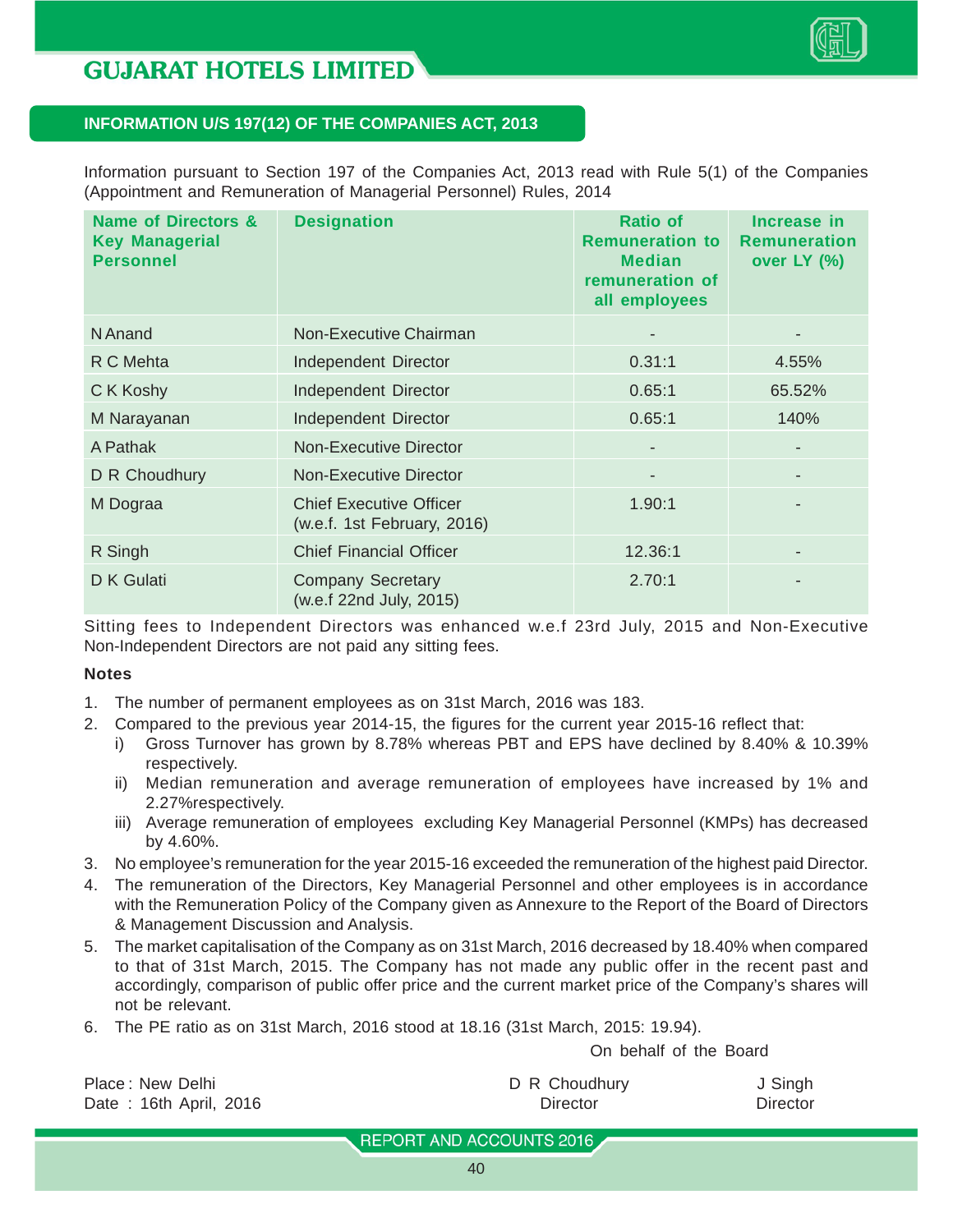

#### **CEO AND CFO COMPLIANCE CERTIFICATE**

We, M Dograa, Chief Executive Officer and R Singh, Chief Financial Officer, certify that:

- a) We have reviewed the financial statements and cash flow statement for the year ended 31st March, 2016 and to the best of our knowledge and belief:
	- i) these statements do not contain any materially untrue statement or omit any material fact or contain statements that might be misleading;
	- ii) these statements together present a true and fair view of the Company's affairs and are in compliance with existing Accounting Standards, applicable laws and regulations.
- b) To the best of our knowledge and belief, no transactions entered into by the Company during the year ended 31st March, 2016 are fraudulent, illegal or violative of the Company's code of conduct.
- c) We accept responsibility for establishing and maintaining internal controls for financial reporting and we have evaluated the effectiveness of the internal control systems of the Company pertaining to financial reporting. Deficiencies in the design or operation of such internal controls, if any, of which we are aware, have been disclosed to the auditors and the Audit Committee and steps have been taken to rectify these deficiencies.
- d) i) There has not been any significant change in internal control over financial reporting during the year under reference;
	- ii) There has not been any significant change in accounting policies during the year requiring disclosure in the notes to the financial statements; and
	- iii) We are not aware of any instance during the year of significant fraud with involvement therein of the management or any employee having a significant role in the Company's internal control system over financial reporting.

Place : New Delhi **M** Dograa R Singh Date : 16th April, 2016 Chief Executive Officer Chief Financial Officer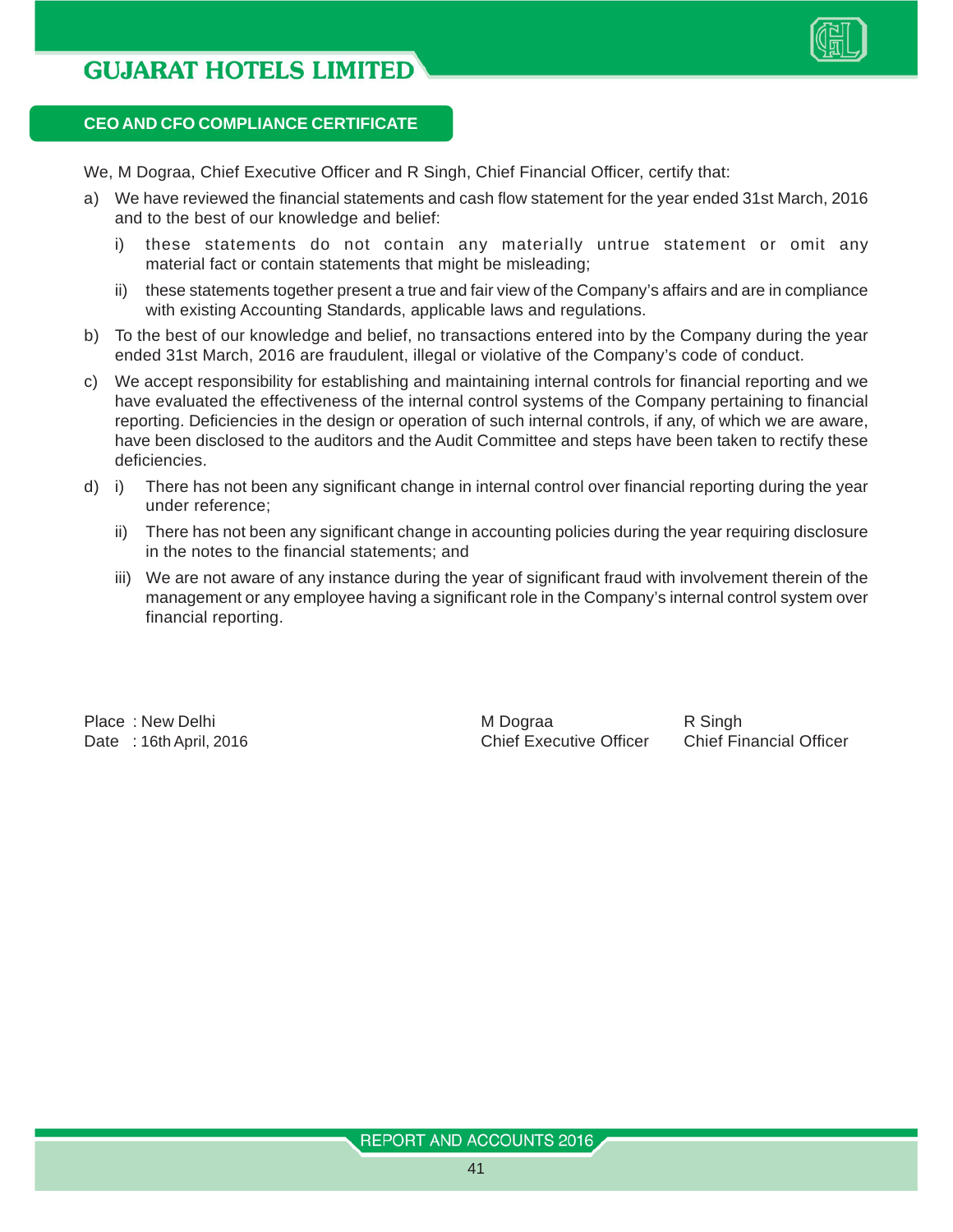#### **BALANCE SHEET**

**As at 31st March, 2016**

|                                                                                                                                                              |                                        |                                                                     | Amount in ₹                                                            |
|--------------------------------------------------------------------------------------------------------------------------------------------------------------|----------------------------------------|---------------------------------------------------------------------|------------------------------------------------------------------------|
| <b>Particulars</b>                                                                                                                                           | <b>Note</b>                            | As at<br>31st March, 2016                                           | As at<br>31st March, 2015                                              |
| <b>EQUITY AND LIABILITIES</b><br>ь.                                                                                                                          |                                        |                                                                     |                                                                        |
| (1) Shareholders' Funds                                                                                                                                      |                                        |                                                                     |                                                                        |
| (a) Share Capital<br>(b) Reserves and Surplus                                                                                                                | $\mathbf{1}$<br>$\overline{2}$         | 3,78,75,150<br>17,33,58,331                                         | 3,78,75,150<br>16,48,60,432                                            |
| (2) Non-Current Liabilities                                                                                                                                  |                                        |                                                                     |                                                                        |
| (a) Deferred Tax Liabilities<br>(b) Long Term Provisions                                                                                                     | $\sqrt{3}$<br>$\overline{\mathcal{A}}$ | 54,09,782<br>9,28,519                                               | 54,92,244<br>10,64,418                                                 |
| (3) Current Liabilities                                                                                                                                      |                                        |                                                                     |                                                                        |
| (a) Trade Payables<br>(i) Total Outstanding dues of micro<br>enterprises and small enterprises, and                                                          | 5                                      |                                                                     |                                                                        |
| (ii) Total Outstanding dues of creditors other<br>than micro enterprises and small enterprises<br>(b) Other Current Liabilities<br>(c) Short Term Provisions | 6<br>$\overline{7}$                    | 84,353<br>80,85,376<br>1,63,44,347                                  | 1,08,890<br>76,45,967<br>1,62,42,974                                   |
| <b>Total</b>                                                                                                                                                 |                                        | 24,20,85,858                                                        | 23,32,90,075                                                           |
| <b>II. ASSETS</b>                                                                                                                                            |                                        |                                                                     |                                                                        |
| (1) Non-Current Assets                                                                                                                                       |                                        |                                                                     |                                                                        |
| (a) Fixed Assets - Tangible Assets<br>(b) Long Term Loans and Advances                                                                                       | 8<br>9                                 | 1,66,01,997<br>44, 19, 153                                          | 1,72,11,063<br>37,19,909                                               |
| (2) Current Assets                                                                                                                                           |                                        |                                                                     |                                                                        |
| (a) Current Investments<br>(b) Trade Receivables<br>(c) Cash and Bank Balances<br>(d) Short Term Loans and Advances<br>(e) Other Current Assets              | 10<br>11<br>12<br>13<br>14             | 15,61,04,816<br>1,15,29,838<br>4,55,65,880<br>4,10,703<br>74,53,471 | 15, 15, 25, 804<br>1,13,89,552<br>4,50,65,244<br>3,81,043<br>39,97,460 |
| <b>Total</b>                                                                                                                                                 |                                        | 24,20,85,858                                                        | 23,32,90,075                                                           |
|                                                                                                                                                              |                                        |                                                                     |                                                                        |

The accompanying notes 1 to 21 are an integral part of the Financial Statements.

In terms of our report of even date

For Talati & Talati On behalf of the Board Chartered Accountants Firm's Registration No. 110758W

CA Manish Baxi DR Choudhury DR Choudhury J Singh DR Choudhury DR Choudhury Director Partner Director Director Director Director Director Director Director Director M.No. 45011

Place : New Delhi **Place : New Delhi** R Singh **D K Gulati D K Gulati R Singh R Singh <b>D** K Gulati **R** Singh **R** Singh **D** K Gulati **R** Singh **D** K Gulati **R** Singh **D** K Gulati **R** Singh **D** K Gulati **R** Singh **D** K Gu Date: 16th April, 2016 Company Secretary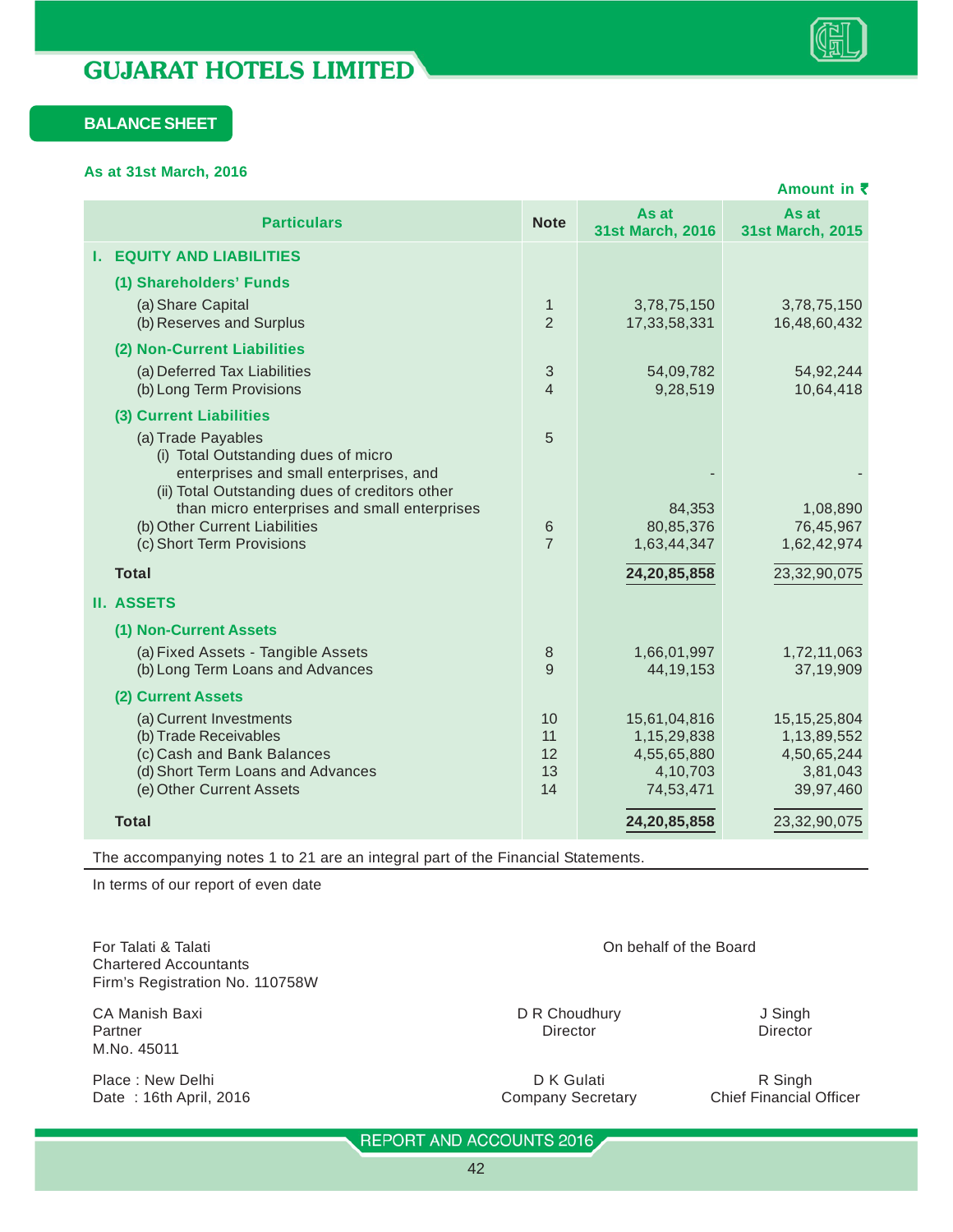

#### **STATEMENT OF PROFIT AND LOSS**

#### **For the year ended 31st March, 2016**

|             |                                           | Amount in ₹                               |
|-------------|-------------------------------------------|-------------------------------------------|
| <b>Note</b> | For the year<br>ended<br>31st March, 2016 | For the year<br>ended<br>31st March, 2015 |
|             |                                           |                                           |
| 15<br>16    | 3,48,52,767<br>59,79,749                  | 3,20,41,007<br>1,10,62,491                |
|             | 4,08,32,516                               | 4,31,03,498                               |
|             |                                           |                                           |
|             |                                           |                                           |
| 17          | 7,84,637                                  | 1,52,272                                  |
|             | 4,80,170                                  | 4,79,808                                  |
| 18          | 29, 23, 772                               | 24,66,106                                 |
|             | 41,88,579                                 | 30,98,186                                 |
|             |                                           |                                           |
|             | 3,66,43,937                               | 4,00,05,312                               |
|             |                                           |                                           |
|             | 1,22,25,327                               | 1,28,50,171                               |
|             | (82, 462)                                 | (1,83,280)                                |
|             |                                           | 2,73,38,421                               |
|             |                                           |                                           |
|             |                                           |                                           |
|             |                                           | 7.22                                      |
|             |                                           | 7.22                                      |
|             |                                           |                                           |
|             | 19                                        | 2,45,01,072<br>6.47<br>6.47               |

The accompanying notes 1 to 21 are an integral part of the Financial Statements.

In terms of our report of even date

For Talati & Talati On behalf of the Board Chartered Accountants Firm's Registration No. 110758W

CA Manish Baxi **DR Choudhury** J Singh Partner Director Director Director Director Director Director Director Director M.No. 45011

Place : New Delhi **Place : New Delhi** R Singh Company Secretary R Singh R Singh R Singh Place : 16th April, 2016 Date : 16th April, 2016 **Company Secretary** Company Secretary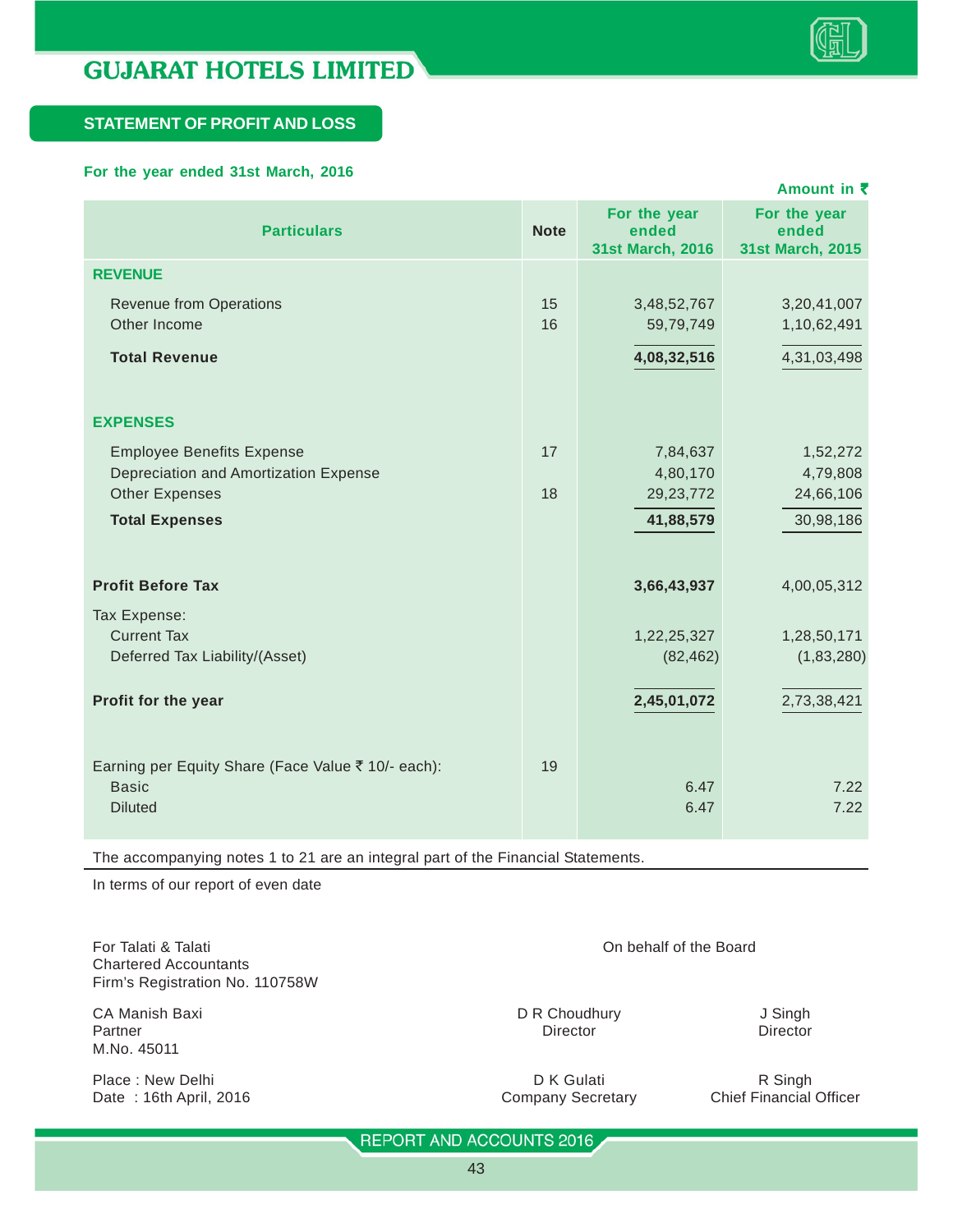

#### **CASH FLOW STATEMENT**

#### **For the year ended 31st March, 2016**

|           | Amount in ₹                                                                           |                                                  |                                           |  |
|-----------|---------------------------------------------------------------------------------------|--------------------------------------------------|-------------------------------------------|--|
|           | <b>Particulars</b>                                                                    | For the year<br>ended<br><b>31st March, 2016</b> | For the year<br>ended<br>31st March, 2015 |  |
| А.        | <b>Cash Flow from Operating Activities</b>                                            |                                                  |                                           |  |
|           | PROFIT BEFORE TAX                                                                     | 3,66,43,937                                      | 4,00,05,312                               |  |
|           | Adjustments for:<br>Depreciation                                                      | 4,80,170                                         | 4,79,808                                  |  |
|           | Interest Income                                                                       | (38, 13, 352)                                    | (12, 74, 589)                             |  |
|           | Dividend Income from Current Investments                                              | (2,54,470)                                       | (9,59,202)                                |  |
|           | (Profit)/Loss From Sale of Fixed Assets                                               | 97,617                                           | (5,98,605)                                |  |
|           | Net Gain on Sale of Current Investments                                               | (20,09,544)                                      | (82, 30, 095)                             |  |
|           | OPERATING PROFIT BEFORE WORKING CAPITAL CHANGES<br>Adjustments for:                   | 3, 11, 44, 358                                   | 2,94,22,629                               |  |
|           | (Increase)/Decrease in Trade Receivables, Loans & Advances                            |                                                  |                                           |  |
|           | and Other Assets                                                                      | (3,83,196)                                       | (33, 73, 690)                             |  |
|           | Increase/(Decrease) in Trade Payables, Other Liabilities &                            |                                                  |                                           |  |
|           | Provisions<br>CASH GENERATED FROM OPERATIONS                                          | 60,827<br>3,08,21,989                            | 10,48,846<br>2,70,97,785                  |  |
|           | <b>Income Tax Paid</b>                                                                | (1, 25, 11, 645)                                 | (1, 20, 23, 935)                          |  |
|           | <b>NET CASH FROM OPERATING ACTIVITIES</b>                                             | 1,83,10,344                                      | 1,50,73,850                               |  |
| <b>B.</b> | <b>Cash Flow from Investing Activities</b>                                            |                                                  |                                           |  |
|           | Sale of Fixed Assets                                                                  | 31,279                                           | 6,74,256                                  |  |
|           | <b>Purchase of Current Investments</b>                                                | (18, 27, 42, 000)                                | (47, 87, 00, 000)                         |  |
|           | Sale/Redemption of Current Investments                                                | 18,01,41,554                                     | 48,95,83,210                              |  |
|           | Dividend Income from Current Investments Received<br><b>Interest Received</b>         | 2,54,470                                         | 9,59,202<br>81,64,963                     |  |
|           | <b>NET CASH USED IN INVESTING ACTIVITIES</b>                                          | 1,88,644<br>(21, 26, 053)                        | 2,06,81,631                               |  |
|           |                                                                                       |                                                  |                                           |  |
| C.        | <b>Cash Flow from Financing Activities</b>                                            |                                                  |                                           |  |
|           | <b>Dividend Paid</b>                                                                  | (1, 32, 56, 303)                                 | (1, 32, 56, 303)                          |  |
|           | Income Tax on Dividend Paid<br>Net Increase in Statutory Restricted Accounts Balances | (26, 98, 671)<br>2,71,319                        | (22, 52, 909)<br>3,33,161                 |  |
|           | <b>NET CASH USED IN FINANCING ACTIVITIES</b>                                          | (1, 56, 83, 655)                                 | (1,51,76,051)                             |  |
|           | <b>NET INCREASE IN CASH AND CASH EQUIVALENTS</b>                                      | 5,00,636                                         | 2,05,79,430                               |  |
|           | <b>OPENING CASH AND CASH EQUIVALENTS</b>                                              | 4,50,65,244                                      | 2,44,85,814                               |  |
|           | <b>CLOSING CASH AND CASH EQUIVALENTS</b>                                              | 4,55,65,880                                      | 4,50,65,244                               |  |

**NOTES:**

1) The above Cash Flow Statement has been prepared under the "Indirect Method" as set out in Accounting Standard - 3 "Cash Flow Statements". 2) Cash and Cash Equivalents include balance of  $\bar{\tau}$  48,41,080/- (2015 -  $\bar{\tau}$  45,69,761/-) in Statutory Restricted Accounts which are not available for use by the Company.

The accompanying notes 1 to 21 are an integral part of the Financial Statements.

| In terms of our report of even date                                                    |                                 |                                           |
|----------------------------------------------------------------------------------------|---------------------------------|-------------------------------------------|
| For Talati & Talati<br><b>Chartered Accountants</b><br>Firm's Registration No. 110758W | On behalf of the Board          |                                           |
| CA Manish Baxi<br>Partner<br>M.No. 45011                                               | D R Choudhury<br>Director       | J Singh<br><b>Director</b>                |
| Place: New Delhi<br>Date: 16th April, 2016                                             | D K Gulati<br>Company Secretary | R Singh<br><b>Chief Financial Officer</b> |
|                                                                                        | REPORT AND ACCOUNTS 2016        |                                           |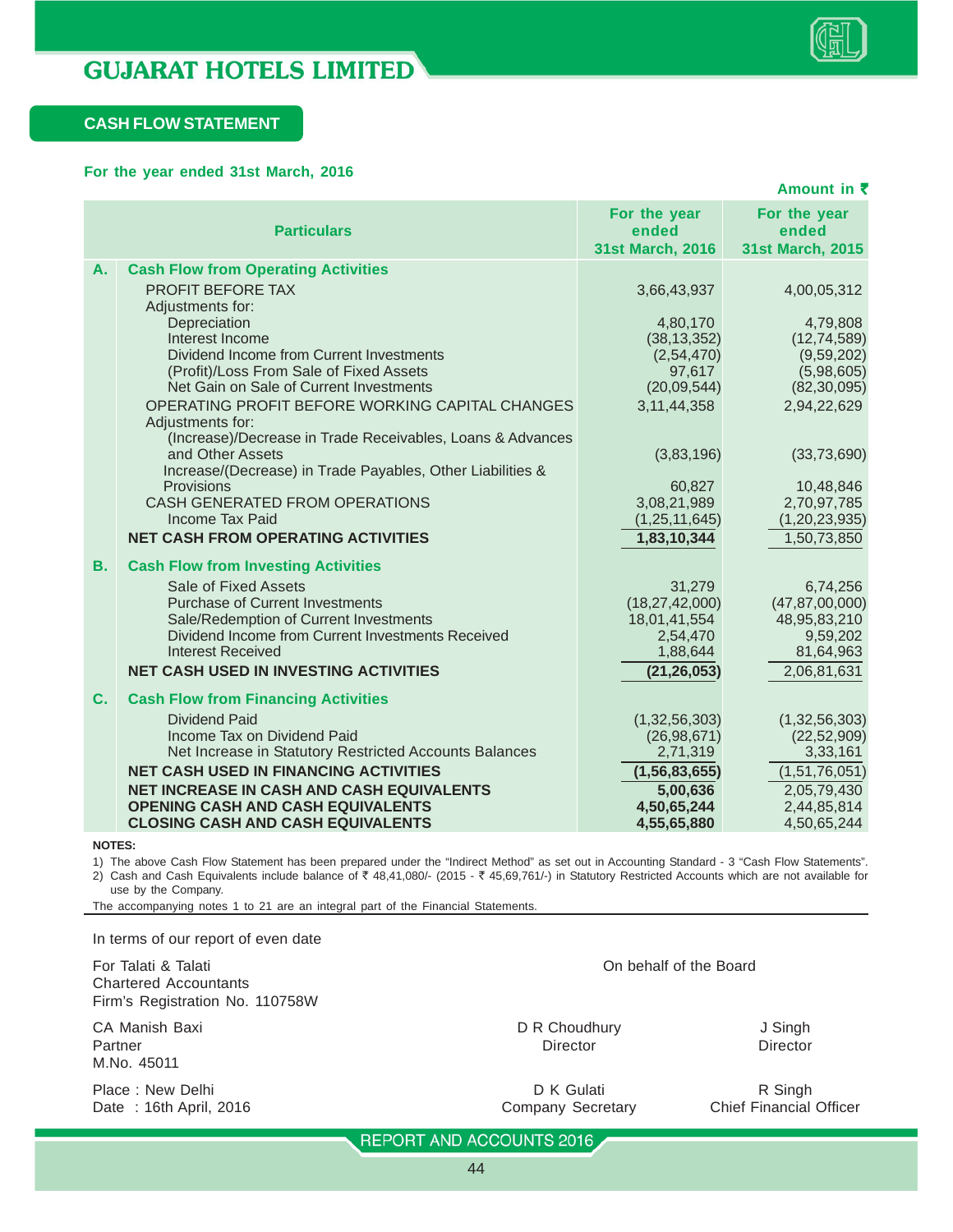

#### **1 SHARE CAPITAL**

| <b>Particulars</b>                                                               | As at 31st<br><b>March, 2016</b><br>(No. of Shares) | As at 31st<br><b>March, 2016</b><br>(₹) | As at 31st<br><b>March, 2015</b><br>(No. of Shares) | As at 31st<br><b>March, 2015</b><br>(3) |
|----------------------------------------------------------------------------------|-----------------------------------------------------|-----------------------------------------|-----------------------------------------------------|-----------------------------------------|
| <b>Authorised</b><br>Equity Shares of ₹10/- each                                 | 1,00,00,000                                         | 10,00,00,000                            | 1,00,00,000                                         | 10,00,00,000                            |
| <b>Issued, Subscribed and Paid up</b><br>Equity Shares of ₹10/- each, fully paid | 37,87,515                                           | 3,78,75,150                             | 37,87,515                                           | 3,78,75,150                             |

#### **A) Reconciliation of the number of Equity Shares outstanding**

| <b>Particulars</b>                                     | For the year ended |                  |  |
|--------------------------------------------------------|--------------------|------------------|--|
|                                                        | 31st March, 2016   | 31st March, 2015 |  |
| No. of Shares outstanding at the beginning of the year | 37,87,515          | 37,87,515        |  |
| Add: No. of Shares issued during the year              | -                  |                  |  |
| Less: No. of Shares Bought Back during the year        | -                  |                  |  |
| No. of Shares outstanding at the end of the year       | 37,87,515          | 37,87,515        |  |

#### **B) Shareholders holding more than 5% of the Equity Shares in the Company**

| <b>Particulars</b>                          | <b>As at 31st March, 2016</b> |           |  |
|---------------------------------------------|-------------------------------|-----------|--|
|                                             | <b>No. of shares</b>          | % holding |  |
| <b>ITC Limited</b>                          | 1,733,907                     | 45.78%    |  |
| <b>Orange Mauritius Investments Limited</b> | 3,40,661                      | 8.99%     |  |
| <b>Russell Investments Limited</b>          | 3,00,056                      | 7.92%     |  |
| Asia Advantage Fund                         | 2,47,016                      | 6.52%     |  |

| <b>Particulars</b>                          | <b>As at 31st March, 2015</b> |           |  |
|---------------------------------------------|-------------------------------|-----------|--|
|                                             | No. of shares                 | % holding |  |
| <b>ITC Limited</b>                          | 1,733,907                     | 45.78%    |  |
| <b>Orange Mauritius Investments Limited</b> | 3,40,661                      | 8.99%     |  |
| <b>Russell Investments Limited</b>          | 3,00,056                      | 7.92%     |  |
| Asia Advantage Fund                         | 2,47,016                      | 6.52%     |  |

#### **C) Rights, Preferences and Restrictions attached to the Equity Shares**

The Equity Shares of the Company, having par value of ₹10/- per share, rank pari passu in all respects including entitlement to dividend.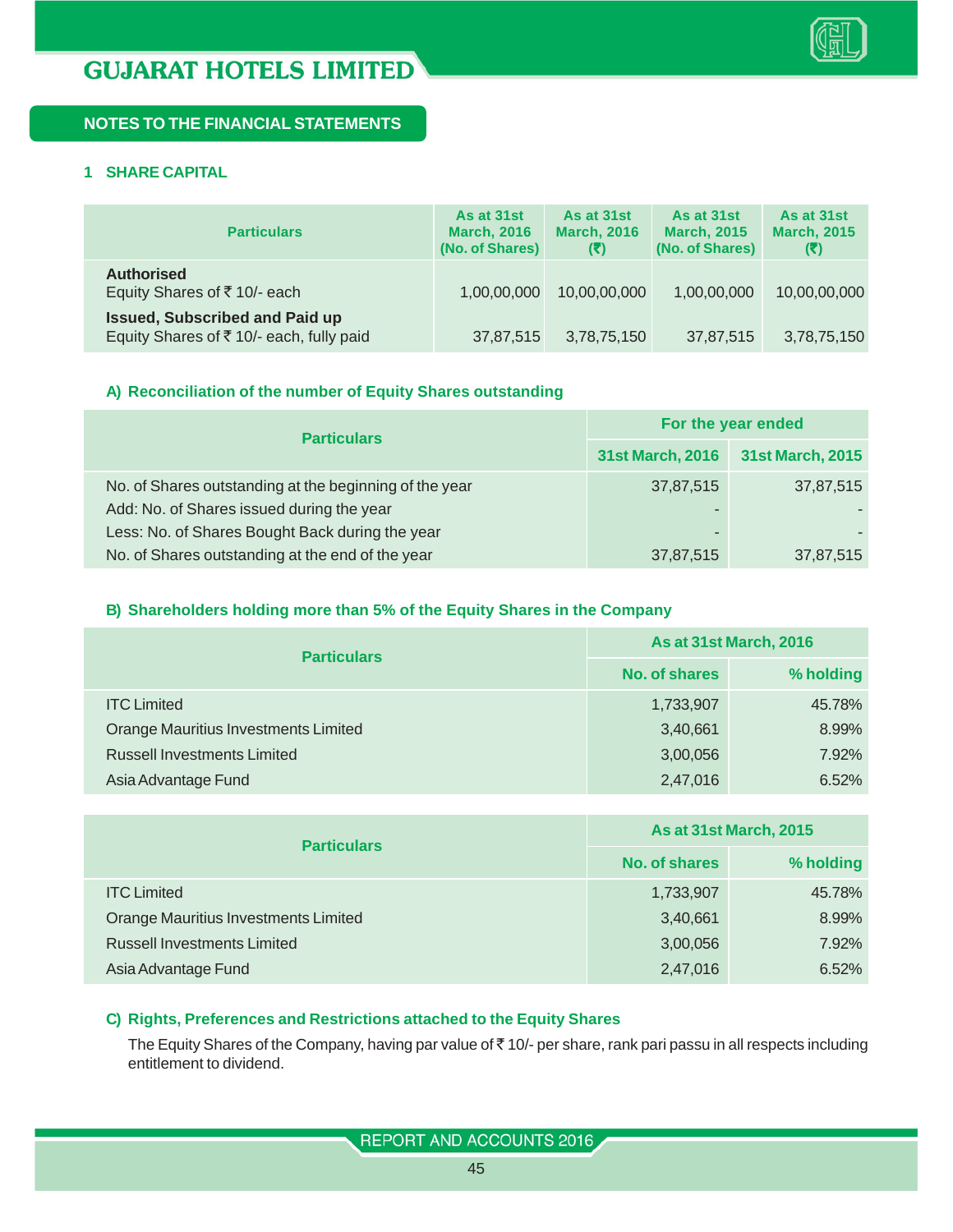|    |                                                                                                                                                                                                                            |                             |                                               |                                                    | Amount in ₹                                     |
|----|----------------------------------------------------------------------------------------------------------------------------------------------------------------------------------------------------------------------------|-----------------------------|-----------------------------------------------|----------------------------------------------------|-------------------------------------------------|
|    | <b>Particulars</b>                                                                                                                                                                                                         |                             | As at<br><b>31st March, 2016</b>              |                                                    | As at<br><b>31st March, 2015</b>                |
|    | <b>2 RESERVES AND SURPLUS</b>                                                                                                                                                                                              |                             |                                               |                                                    |                                                 |
|    | <b>General Reserve</b><br>At the beginning of the year<br>Add : Transfer from Surplus in Statement of<br><b>Profit and Loss</b><br>At the end of the year                                                                  | 3,02,57,504                 | 3,02,57,504                                   | 2,75,23,662<br>27,33,842                           | 3,02,57,504                                     |
|    | <b>Surplus in Statement of Profit and Loss</b><br>At the beginning of the year<br>Add: Profit for the year<br>Less: Transitional Impact of Depreciation as<br>per Companies Act, 2013<br>Less: Transfer to General Reserve | 13,46,02,928<br>2,45,01,072 |                                               | 12,59,20,126<br>2,73,38,421<br>15,002<br>27,33,842 |                                                 |
|    | Less: Proposed Dividend<br>[₹ 3.50 (2015 - ₹ 3.50) per share]<br>Less: Income Tax on Proposed Dividend<br>At the end of the year<br><b>TOTAL</b>                                                                           | 1,32,56,303<br>27,46,870    | 14,31,00,827<br>17,33,58,331                  | 1,32,56,303<br>26,50,472                           | 13,46,02,928<br>16,48,60,432                    |
| 3  | <b>DEFERRED TAX LIABILITY</b>                                                                                                                                                                                              |                             |                                               |                                                    |                                                 |
|    | Depreciation - Timing Difference<br><b>TOTAL</b>                                                                                                                                                                           |                             | 54,09,782<br>54,09,782                        |                                                    | 54,92,244<br>54,92,244                          |
|    | <b>LONG TERM PROVISIONS</b>                                                                                                                                                                                                |                             |                                               |                                                    |                                                 |
|    | Provision for Employee Benefits<br><b>Retirement Benefits</b><br><b>TOTAL</b>                                                                                                                                              |                             | 9,28,519<br>9,28,519                          |                                                    | 10,64,418<br>10,64,418                          |
| 5. | <b>TRADE PAYABLES</b>                                                                                                                                                                                                      |                             |                                               |                                                    |                                                 |
|    | (i) Total Outstanding dues of micro<br>enterprises and small enterprises, and<br>(ii) Total outstanding dues of creditors<br>other than micro enterprises and small<br>enterprises                                         |                             | 84,353                                        |                                                    | 1,08,890                                        |
|    | <b>TOTAL</b>                                                                                                                                                                                                               |                             | 84,353                                        |                                                    | 1,08,890                                        |
| 6  | <b>OTHER CURRENT LIABILITIES</b>                                                                                                                                                                                           |                             |                                               |                                                    |                                                 |
|    | Unpaid Dividend*<br><b>Employee Related</b><br><b>Statutory Dues/Obligations</b><br><b>TOTAL</b>                                                                                                                           |                             | 48,41,080<br>32,09,704<br>34,592<br>80,85,376 |                                                    | 45,69,761<br>30, 34, 512<br>41,694<br>76,45,967 |

\*Represents dividend amounts not claimed, to be transferred to Investor Education and Protection Fund when due.

#### **7 SHORT TERM PROVISIONS** Provision for Employee Benefits Retirement Benefits 3,89,373 3,36,199 3,36,199 Proposed Dividend 1,32,56,303 1,32,56,303 1,32,56,303 Income Tax on Proposed Dividend 26,98,671 26,98,671 26,50,472 **TOTAL** 1,62,42,974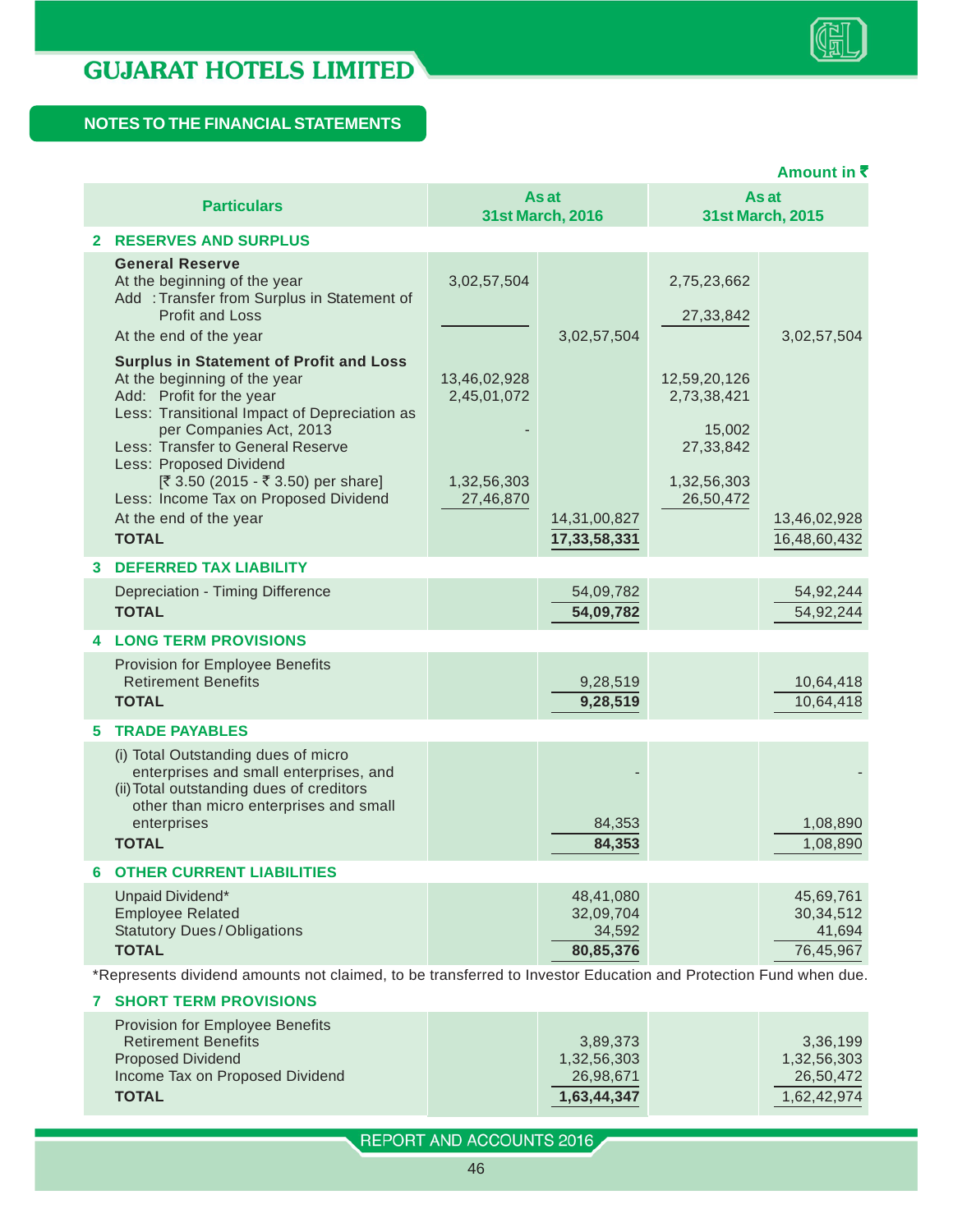## **NOTES TO THE FINANCIAL STATEMENTS**

Amount in  $\bar{z}$ **Amount in** `

**8 FIXED ASSETS - Tangible Assets\***

 $\infty$ 

FIXED ASSETS - Tangible Assets\*

|                       |                                                  |       | <b>Gross Block</b>                       |                                  |                                            |                 | <b>Depreciation</b>                         |                                 | Net Book Value                    |                           |
|-----------------------|--------------------------------------------------|-------|------------------------------------------|----------------------------------|--------------------------------------------|-----------------|---------------------------------------------|---------------------------------|-----------------------------------|---------------------------|
| Particulars           | Driginal Cost Addit<br>March, 2015<br>As at 31st | lions | <b>Withdrawals</b><br>adjustments<br>and | <b>March, 2016</b><br>As at 31st | <b>March, 2015</b><br>Upto 31st            | For the<br>year | <b>On Withdrawals</b><br>adjustments<br>and | <b>March, 2016</b><br>Upto 31st | <b>March, 2016</b><br>As at 31st  | March, 2015<br>As at 31st |
| suildings             | 3,03,67,639                                      |       | 241,920                                  |                                  | 3,01,25,719 1,40,53,202                    | 4,80,170        |                                             | 1,16,048 1,44,17,324            |                                   | 1,57,08,395 1,63,14,437   |
| Mant and Equipment    | 1,53,07,026                                      |       | 60,480                                   | 1,52,46,546 1,45,40,301          |                                            |                 |                                             | 57,456 1,44,82,845              | 7,63,701                          | 7,66,725                  |
| urniture and Fixtures | 27,36,355                                        |       | 138                                      | 27,36,217                        | 26,08,471                                  |                 | 138                                         | 26,08,333                       | 1,27,884                          | 1,27,884                  |
| Office Equipment      | 69,892                                           |       | 136                                      | 69,756                           | 67,875                                     |                 | 136                                         | 67,739                          | 2,017                             | 2,017                     |
|                       |                                                  |       |                                          |                                  |                                            |                 |                                             |                                 |                                   |                           |
| <b>Total</b>          | 4,84,80,912                                      |       |                                          |                                  | 3,02,674 4,81,78,238 3,12,69,849 4,80,170  |                 |                                             | 1,73,778 3,15,76,241            | 1,66,01,997 1,72,11,063           |                           |
| <b>Previous Year</b>  | 5,06,50,078                                      |       |                                          |                                  | 21,69,166 4,84,80,912 3,28,39,635 4,79,808 |                 |                                             |                                 | 20,49,594 3,12,69,849 1,72,11,063 |                           |
|                       |                                                  |       |                                          |                                  |                                            |                 |                                             |                                 |                                   |                           |

\*All the above assets are given on Operating Lease \*All the above assets are given on Operating Lease

# 9 LONG TERM LOANS AND ADVANCES **9 LONG TERM LOANS AND ADVANCES**

|                                                                                  |             | Amount in ₹                                |
|----------------------------------------------------------------------------------|-------------|--------------------------------------------|
| <b>Particulars</b>                                                               | As at       | 31st March, 2016 31st March, 2015<br>As at |
| Deposits with Government, Public Bodies and others<br>Unsecured, considered good | 23,28,947   | 23,28,947                                  |
| Advance Tax paid (Net of Provisions)                                             | 20,90,206   | 13,90,962                                  |
| <b>TOTAL</b>                                                                     | 44, 19, 153 | 37,19,909                                  |
|                                                                                  |             |                                            |

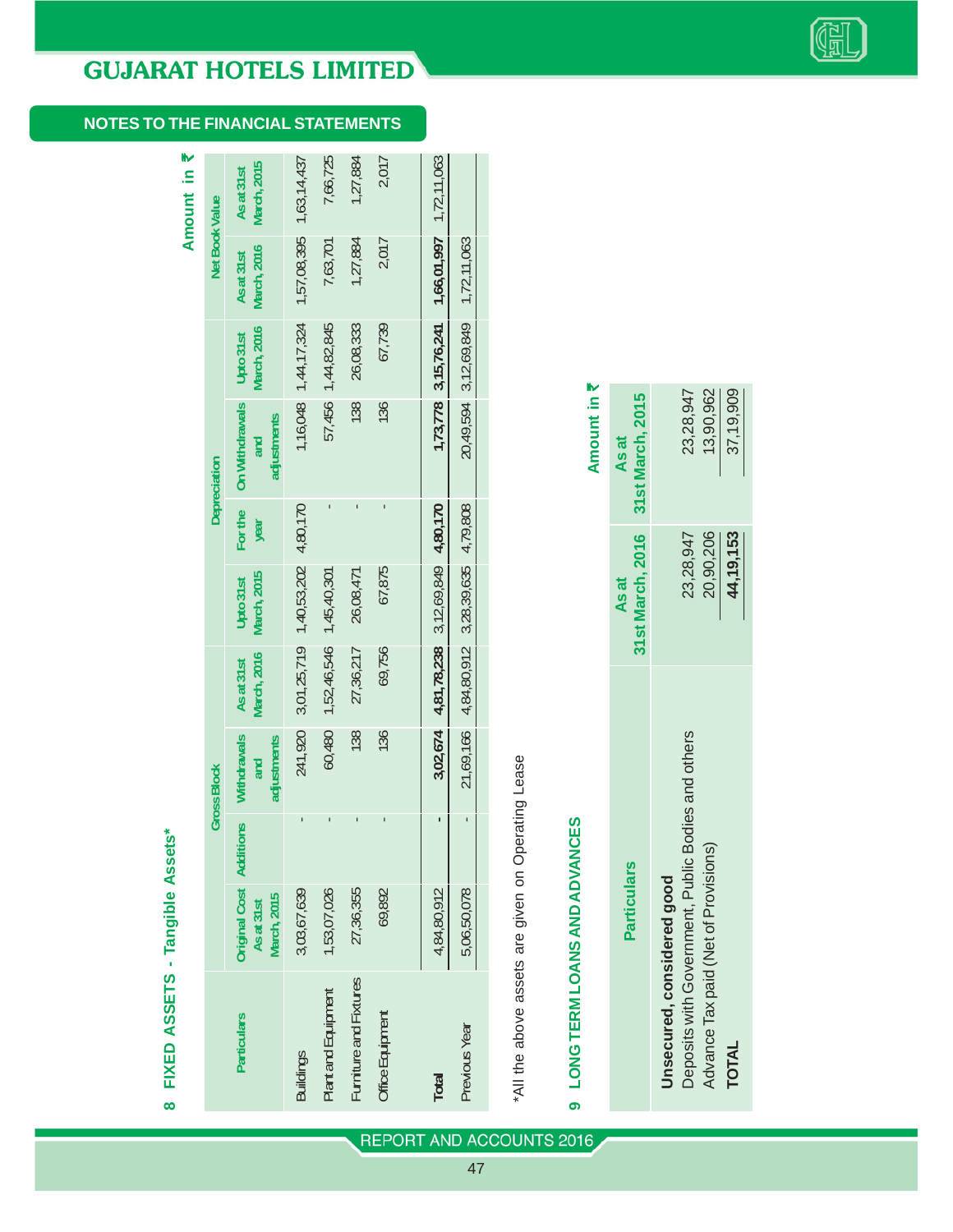

#### **NOTES TO THE FINANCIAL STATEMENTS**

#### **10 CURRENT INVESTMENTS (at lower of cost and fair value)**

|                |                                                                                                                                                                                             |              |                               |                    | Amount in ₹                   |
|----------------|---------------------------------------------------------------------------------------------------------------------------------------------------------------------------------------------|--------------|-------------------------------|--------------------|-------------------------------|
| SI.            | <b>Investments in Mutual Funds</b>                                                                                                                                                          |              | <b>As at 31st March, 2016</b> |                    | <b>As at 31st March, 2015</b> |
| No.            | <b>Name of Plan</b>                                                                                                                                                                         | Quoted       | <b>Unquoted</b>               | Quoted             | <b>Unquoted</b>               |
| $\mathbf{1}$   | DWS Ultra Short Term Fund<br>10,40,731.248 Units (2015 - Nil) of ₹ 10.00/- each                                                                                                             | 1,75,00,000  |                               |                    |                               |
| $\overline{2}$ | <b>HDFC Liquid Fund</b><br>Nil (2015 - 3,92,603.121) Units of ₹1,000.00/- each<br>Nil (2015 - 26,31,401.402) Units of ₹1,000.00/- each<br>Nil (2015 - 21,739.288) Units of ₹1,000.00/- each |              |                               | 7,60,25,804        |                               |
| 3              | HDFC FMP 370 D Feb 2014 (1)<br>11,00,000 Units of ₹ 10/- each                                                                                                                               | 1,10,00,000  |                               | 1,10,00,000        |                               |
| $\overline{4}$ | <b>ICICI Prudential Ultra Short term Fund</b><br>12,41,451.718 (2015 - Nil) Units of ₹10.00/- each                                                                                          | 1,75,00,000  |                               |                    |                               |
| 5              | <b>ICICI Prudential Banking &amp; PSU Debt Fund</b><br>11,24,750.948 (2015 - Nil) Units of ₹10.00/- each                                                                                    | 1,75,00,000  |                               |                    |                               |
| 6              | Reliance Liquid Fund<br>1,738.127 (2015 - Nil) Units of ₹1,000.00/- each<br>2,764.778 (2015 - Nil) Units of ₹1,000.00/- each                                                                | 1,06,04,816  |                               |                    |                               |
| $\overline{7}$ | Tata FMP Series 43 Scheme D - Plan A<br>50,000 Units (2015 - 50,000) of ₹10/- each                                                                                                          | 5,00,000     |                               | 5,00,000           |                               |
| 8              | TATA FMP Plan SR 46 Scheme I - Plan A<br>40,00,000 Units (2015 - 40,00,000) of ₹ 10/- each                                                                                                  | 4,00,00,000  |                               | 4,00,00,000        |                               |
| $\mathsf 9$    | TATA FMP Plan SR 46 Scheme S - Plan A<br>24,00,000 Units (2015 - 24,00,000) of ₹10/- each                                                                                                   | 2,40,00,000  |                               | 2,40,00,000        |                               |
| 10             | UTI Floating Rate Fund Short Term Fund<br>7749.911 Units of ₹1,000.00/- each                                                                                                                | 1,75,00,000  |                               |                    |                               |
|                | Aggregate amount of quoted and unquoted Investments                                                                                                                                         | 15,61,04,816 |                               | $-15, 15, 25, 804$ |                               |
|                | <b>TOTAL CURRENT INVESTMENTS</b>                                                                                                                                                            |              | 15,61,04,816                  |                    | 15, 15, 25, 804               |
|                | Market Value of Quoted Investments                                                                                                                                                          | 17,72,05,997 |                               | 16,06,11,432       |                               |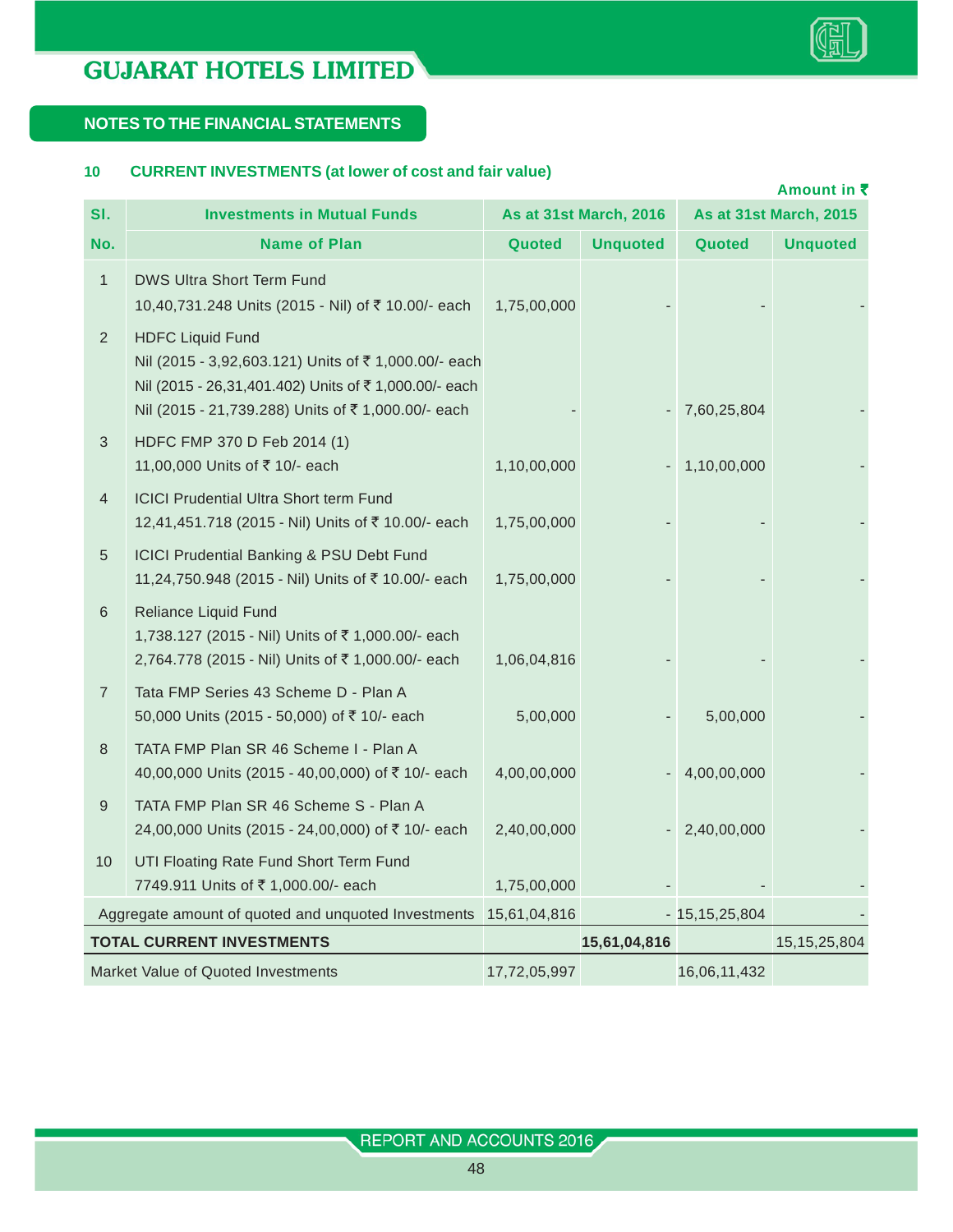|                                                                                         |                         | Amount in ₹      |
|-----------------------------------------------------------------------------------------|-------------------------|------------------|
| <b>Particulars</b>                                                                      | As at                   | As at            |
|                                                                                         | 31st March, 2016        | 31st March, 2015 |
| <b>11 TRADE RECEIVABLES</b>                                                             |                         |                  |
| Outstanding for a period exceeding six months<br>from the date they are due for payment |                         |                  |
| <b>Others</b>                                                                           |                         |                  |
| Unsecured, considered good                                                              | 1, 15, 29, 838          | 1,13,89,552      |
| <b>TOTAL</b>                                                                            | 1, 15, 29, 838          | 1,13,89,552      |
| <b>12 CASH AND BANK BALANCES</b>                                                        |                         |                  |
| Cash and cash equivalents                                                               |                         |                  |
| <b>Balances with Banks</b>                                                              |                         |                  |
| <b>Current Accounts</b>                                                                 | 6,24,800                | 3,94,683         |
| Cash on hand                                                                            |                         | 800              |
| Other bank balances<br><b>Earmarked balances</b>                                        | 48,41,080               | 45,69,761        |
| On Deposit Accounts with original maturity                                              |                         |                  |
| greater than 12 months                                                                  | 4,01,00,000             | 4,01,00,000      |
| <b>TOTAL</b>                                                                            | 4,55,65,880             | 4,50,65,244      |
| <b>13 SHORT TERM LOANS AND ADVANCES</b>                                                 |                         |                  |
| Unsecured, considered good                                                              |                         |                  |
| Advances recoverable in cash or in kind for                                             |                         |                  |
| value to be received                                                                    | 4,10,703                | 3,81,043         |
| <b>TOTAL</b>                                                                            | 4,10,703                | 3,81,043         |
| <b>14 OTHER CURRENT ASSETS</b>                                                          |                         |                  |
| Interest accrued on Deposits                                                            | 34,26,410               | 1,83,649         |
| Others - Unsecured, considered good                                                     | 40,27,061               | 38, 13, 811      |
| <b>TOTAL</b>                                                                            | 74,53,471               | 39,97,460        |
|                                                                                         |                         | Amount in ₹      |
|                                                                                         | For the year            | For the year     |
| <b>Particulars</b>                                                                      | ended                   | ended            |
|                                                                                         | <b>31st March, 2016</b> | 31st March, 2015 |
| <b>15 REVENUE FROM OPERATIONS</b>                                                       |                         |                  |
| <b>Operating License Fees</b>                                                           | 3,48,52,767             | 3,20,41,007      |
| <b>TOTAL</b>                                                                            | 3,48,52,767             | 3,20,41,007      |
| <b>16 OTHER INCOME</b>                                                                  |                         |                  |
| Interest Income*                                                                        | 38, 13, 352             | 12,74,589        |
| Dividend Income from Current Investments                                                | 2,54,470                | 9,59,202         |
| Net Gain on Sale of Current Investments                                                 | 20,09,544               | 82,30,095        |
| Gain on Disposal of Fixed Assets - Net                                                  | (97, 617)               | 5,98,605         |
| <b>TOTAL</b>                                                                            | 59,79,749               | 1,10,62,491      |
|                                                                                         |                         |                  |

\* The income from interest is stated gross, the amount of income tax deducted is  $\bar{z}$  3,81,335/- (2015 -  $\bar{z}$  1,09,094/-)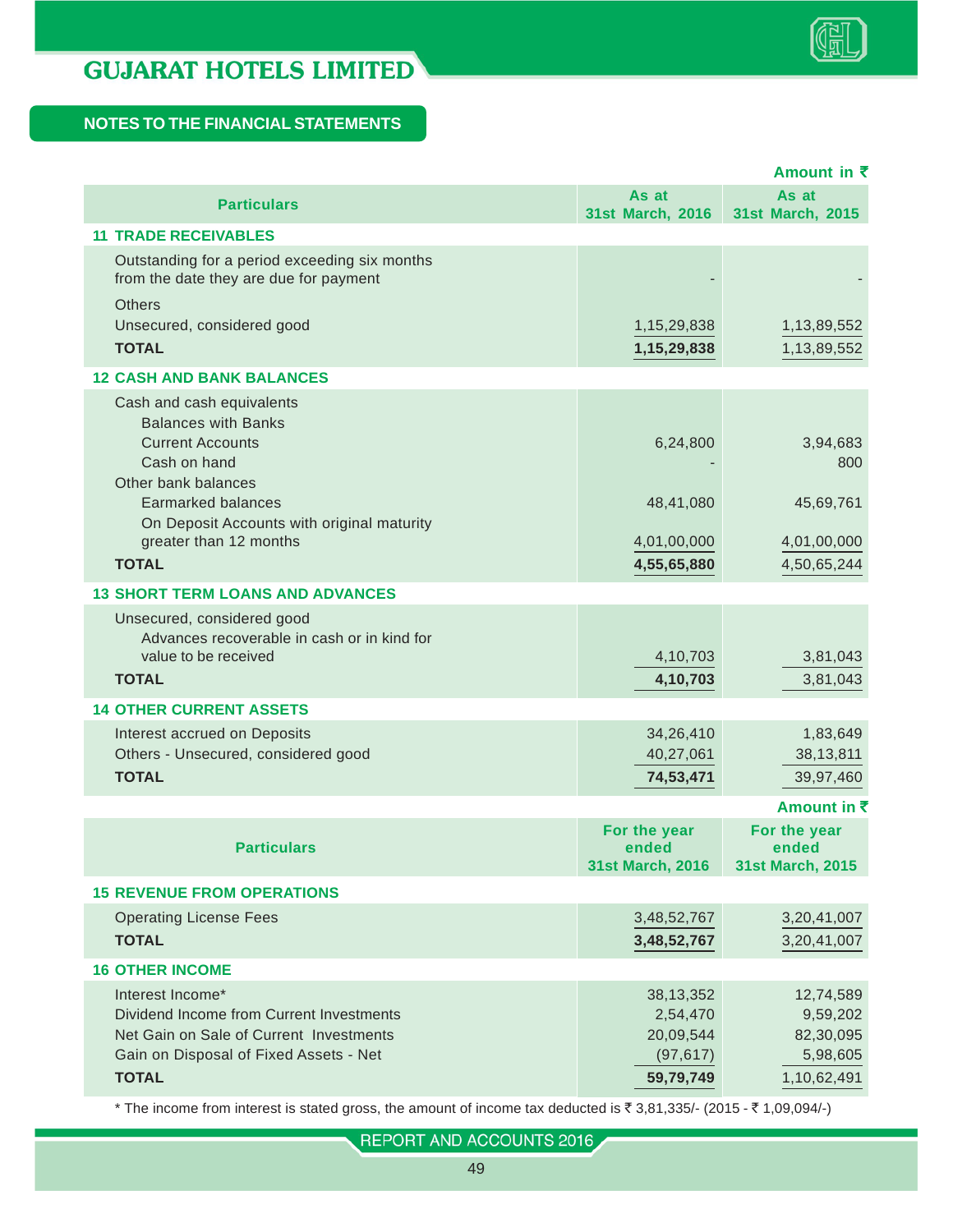|                                                                                                                                                                                                                                                                                                                                                                                       |                                                                                                         | Amount in ₹                                                                                          |
|---------------------------------------------------------------------------------------------------------------------------------------------------------------------------------------------------------------------------------------------------------------------------------------------------------------------------------------------------------------------------------------|---------------------------------------------------------------------------------------------------------|------------------------------------------------------------------------------------------------------|
| <b>Particulars</b>                                                                                                                                                                                                                                                                                                                                                                    | For the year<br>ended<br>31st March, 2016                                                               | For the year<br>ended<br><b>31st March, 2015</b>                                                     |
| <b>17 EMPLOYEE BENEFITS EXPENSE</b>                                                                                                                                                                                                                                                                                                                                                   |                                                                                                         |                                                                                                      |
| Salaries / Wages and Bonus<br><b>Contribution to Provident Fund</b><br><b>Contribution to Other Funds</b><br>Workmen and Staff Welfare Expenses<br>Less: Recoveries made<br><b>TOTAL</b>                                                                                                                                                                                              | 3,20,03,054<br>25, 11, 153<br>12,69,627<br>42,88,997<br>4,00,72,831<br>(3,92,88,194)<br>7,84,637        | 2,69,69,311<br>17,52,975<br>11, 10, 125<br>46,92,978<br>3,45,25,389<br>(3, 43, 73, 117)<br>1,52,272  |
|                                                                                                                                                                                                                                                                                                                                                                                       |                                                                                                         |                                                                                                      |
| <b>18 OTHER EXPENSES</b><br>Advertising / Sales Promotion<br>Legal & Professional Charges<br><b>Travelling &amp; Conveyance</b><br>Postage, Telephone, Stationery etc.<br>Miscellaneous Expenses<br><b>TOTAL</b><br>Miscellaneous expenses includes Auditors remuneration<br>and expenses (excluding taxes):<br><b>Audit Fees</b><br><b>Tax Audit Fees</b><br>Fees for other services | 2,30,144<br>3,33,159<br>11,26,448<br>1,90,369<br>10,43,652<br>29, 23, 772<br>30,000<br>10,000<br>21,000 | 2,25,844<br>2,43,303<br>11,10,038<br>1,15,885<br>7,71,036<br>24,66,106<br>30,000<br>10,000<br>21,000 |
| <b>19 EARNINGS PER EQUITY SHARE</b>                                                                                                                                                                                                                                                                                                                                                   |                                                                                                         |                                                                                                      |
| <b>Profit After Taxation</b><br>Number of equity shares outstanding<br>Basic and diluted earnings per share in ₹<br>(Face value ₹ 10/- per share)                                                                                                                                                                                                                                     | 2,45,01,072<br>37,87,515<br>6.47                                                                        | 2,73,38,421<br>37,87,515<br>7.22                                                                     |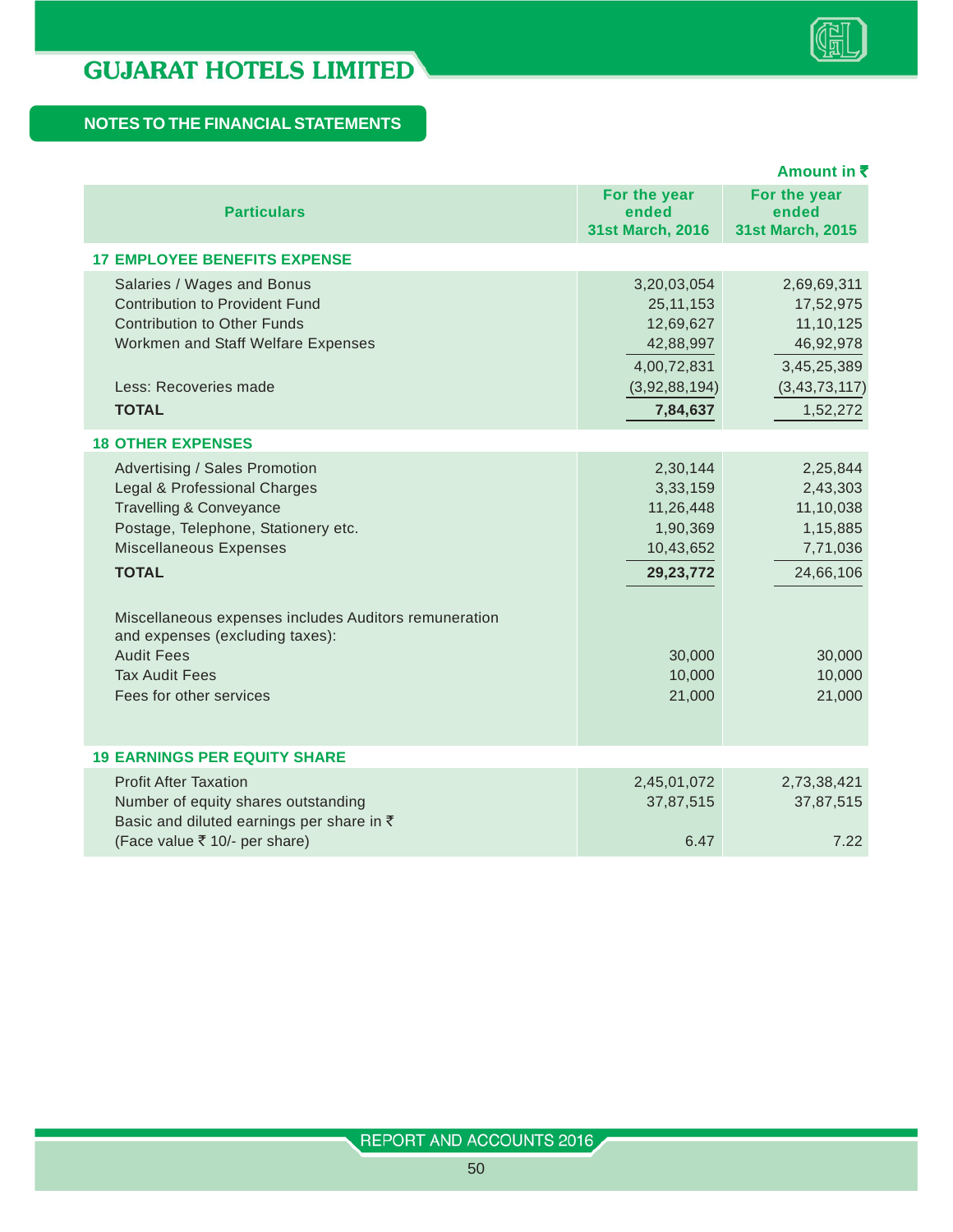

#### **20 ADDITIONAL NOTES TO THE FINANCIAL STATEMENTS**

- A) The Company was allotted 8200 sq mtrs of land at Vadodara in 1984 and an additional land of 2548 sq mtrs in 1989 at R C Dutt Road, Alkapuri, Vadodara through GIIC for 30 years on which the hotel Welcomhotel Vadodara was constructed. As per the sub - lease agreement, after first 15 years the lease rent was to be fixed at 15% of the revised valuation of the land and the said revision was to be arrived at by mutual agreement between the State Government and the Company or else through arbitration. In June 2010, the Company received a demand from the State Government to pay arrears of lease rental (i.e. revised rentals for the next 15 years of the agreement). The Company invoked arbitration and the High Court of Gujarat by an order dated July 22, 2011 appointed Hon'ble Justice C.K. Thakker (Retd.) as the sole arbitrator for determining the revised valuation of land. Meanwhile the High Court of Gujarat passed an order on December 24, 2014 restraining the State Government from disturbing the peaceful and actual possession of the Company over the hotel property in any manner. After hearing all the parties, the Sole Arbitrator pronounced the Arbitral Award on February 11, 2016 determining the revised valuation at less than half of the valuation as contended by the State Government. On the basis of such determination, the differential lease rentals have been paid after adjusting lease rentals already paid prior to the Arbitral Award.
- B) For the year ended 31st March, 2016, dividend of  $\bar{\tau}$  1,32,56,303/- (LY - $\bar{\tau}$  1,32,56,303/-) proposed to be distributed to equity shareholders. The dividend proposed by the Board of Directors is subject to the approval of the shareholders in the ensuing Annual General Meeting.

The amount of per share dividend proposed for distribution to equity shareholders for the year ended 31st March, 2016 is ₹ 3.50 per share (LY - ₹ 3.50 per share).

C) a) Long Term Compensated Absenses - as per Actuarial Valuations as on 31st March, 2016 and fecognised in the financial statements in respect of Employee Benefit Schemes: **Amount in ₹** 

|   |                |                                                     | <b>Leave Encashment (Unfunded)</b> |                         |  |
|---|----------------|-----------------------------------------------------|------------------------------------|-------------------------|--|
|   |                | <b>Particulars</b>                                  |                                    | For the year ended      |  |
|   |                |                                                     | <b>31st March, 2016</b>            | <b>31st March, 2015</b> |  |
| Ш |                | <b>Components of Employer Expense</b>               |                                    |                         |  |
|   | 1              | <b>Current Service Cost</b>                         | 2,22,523                           | 2,09,449                |  |
|   | 2              | <b>Interest Cost</b>                                | 89,468                             | 78,200                  |  |
|   | 3              | <b>Expected Return on Plan Assets</b>               |                                    |                         |  |
|   | $\overline{4}$ | Curtailment Cost / (Credit)                         |                                    |                         |  |
|   | 5              | Settlement Cost / (Credit)                          |                                    |                         |  |
|   | 6              | <b>Past Service Cost</b>                            |                                    |                         |  |
|   | $\overline{7}$ | Actuarial Losses / (Gains)                          | 20,694                             | 2,78,575                |  |
|   | 8              | Total expense recognised in the Statement of Profit | 3,32,685                           | 5,66,224                |  |
|   |                | and Loss                                            |                                    |                         |  |
|   |                |                                                     |                                    |                         |  |
| Ш |                | Net Asset / (Liability) recognised in Balance Sheet |                                    |                         |  |
|   | $\mathbf 1$    | Present Value of Defined Benefit Obligation         | 13, 17, 892                        | 14,00,617               |  |
|   | 2              | <b>Fair Value of Plan Assets</b>                    |                                    |                         |  |
|   | 3              | Status [Surplus / (Deficit)]                        | (13, 17, 892)                      | (14,00,617)             |  |
|   | $\overline{4}$ | <b>Unrecognised Past Service Cost</b>               |                                    |                         |  |
|   | 5              | Net Asset / (Liability) recognised in Balance Sheet | (13, 17, 892)                      | (14,00,617)             |  |
|   |                | - Current                                           | (3,89,373)                         | (3,36,199)              |  |
|   |                | - Non-current                                       | (9, 28, 519)                       | (10, 64, 418)           |  |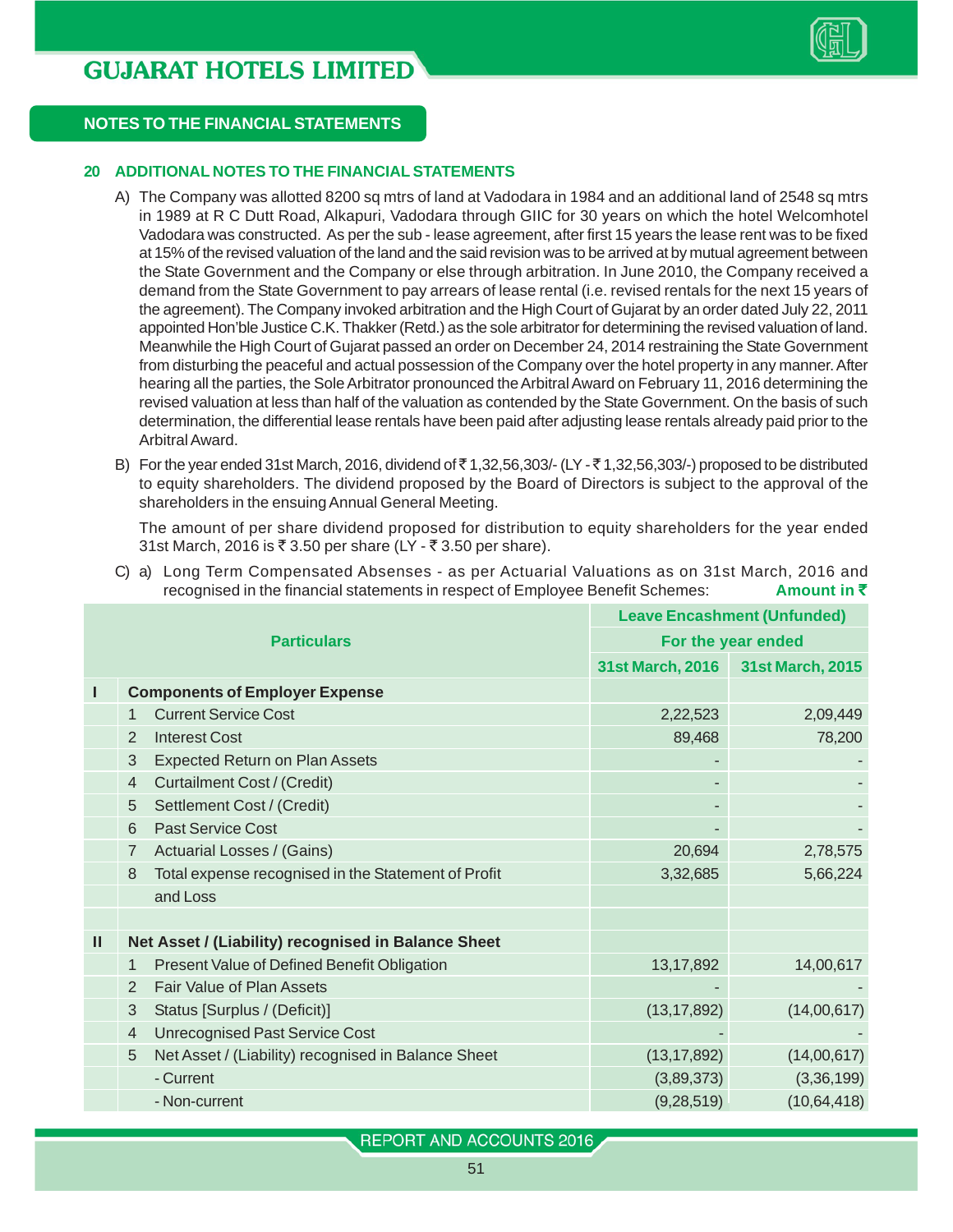

## **20 ADDITIONAL NOTES TO THE FINANCIAL STATEMENTS (Contd.) Amount in ₹ Leave Encashment (Unfunded) Particulars For the year ended 31st March, 2016 31st March, 2015 III Change in Defined Benefit Obligation (DBO)** 1 Present Value of DBO at the Beginning of the year 14,00,617 11,83,674 2 Current Service Cost 2,22,523 2,09,449 3 Interest Cost 89,468 78,200 4 Curtailment Cost / (Credit) 5 Settlement Cost / (Credit) 6 Plan Amendments 7 Acquisitions 8 Actuarial (Gains) / Losses 20,694 2,78,575 9 Benefits Paid (4,15,410) (3,49,281) 10 Present Value of DBO at the End of the year 13,17,892 14,00,617 **IV Actuarial Assumptions** 1 Discount Rate (%) 7.50% 7.75%

The estimates of future salary increases, considered in actuarial valuations take account of inflation, seniority, promotion and other relevant factors such as supply and demand factors in the employment market.

#### **V Net Asset / (Liability) recognised in Balance Sheet (including experience adjustment impact)**

| <b>Particulars</b> |                                                          | Leave Encashment (Unfunded) For the Year ended |             |               |                                                                     |                  |
|--------------------|----------------------------------------------------------|------------------------------------------------|-------------|---------------|---------------------------------------------------------------------|------------------|
|                    |                                                          |                                                |             |               | 31st March, 2016 31st March, 2015 31st March, 2014 31st March, 2013 | 31st March, 2012 |
|                    | Defined Benefit Obligation at the end of the period      | (13, 17, 892)                                  | (14,00,617) | (11, 83, 674) | (11,62,000)                                                         | (10, 25, 000)    |
|                    | Plan Assets at the end of the period                     |                                                |             |               |                                                                     |                  |
| 3                  | Funded Status [Surplus / (Deficit)]                      | (13, 17, 892)                                  | (14,00,617) | (11, 83, 674) | (11,62,000)                                                         | (10, 25, 000)    |
| 4                  | Experience Gain / (Loss) adjustments on Plan Liabilities | 95.348                                         | 1.33.863    | 33.956        | (79, 201)                                                           | (1,63,675)       |
| 5                  | Experience Gain / (Loss) adjustments on Plan Assets      |                                                |             |               |                                                                     |                  |
| 6                  | Actuarial Gain / (Loss) due to change on assumptions     | 17.711                                         | 2.78.575    | (24, 753)     | (33,000)                                                            | 88,000           |

b) Amount towards Defined Contribution Plans have been recognised under "Contribution to Provident and Other Funds" in Note No.17: ₹ 37,80,780/- (2015 – ₹ 28,63,100/-). Such amount includes ` 33,678/- (2015 – ` 34,673/-) charged to Statement of Profit and Loss for contribution to Group Gratuity Scheme with Life Insurance Corporation of India.

D) There are no Micro, Small and Medium Enterprises, to whom the Company owes dues, which are outstanding for more than 45 days during the year and also as at 31st March, 2016. This information as required to be disclosed under the Micro, Small and Medium Enterprises Development Act, 2006 has been determined to the extent such parties have been identified on the basis of information available with the Company.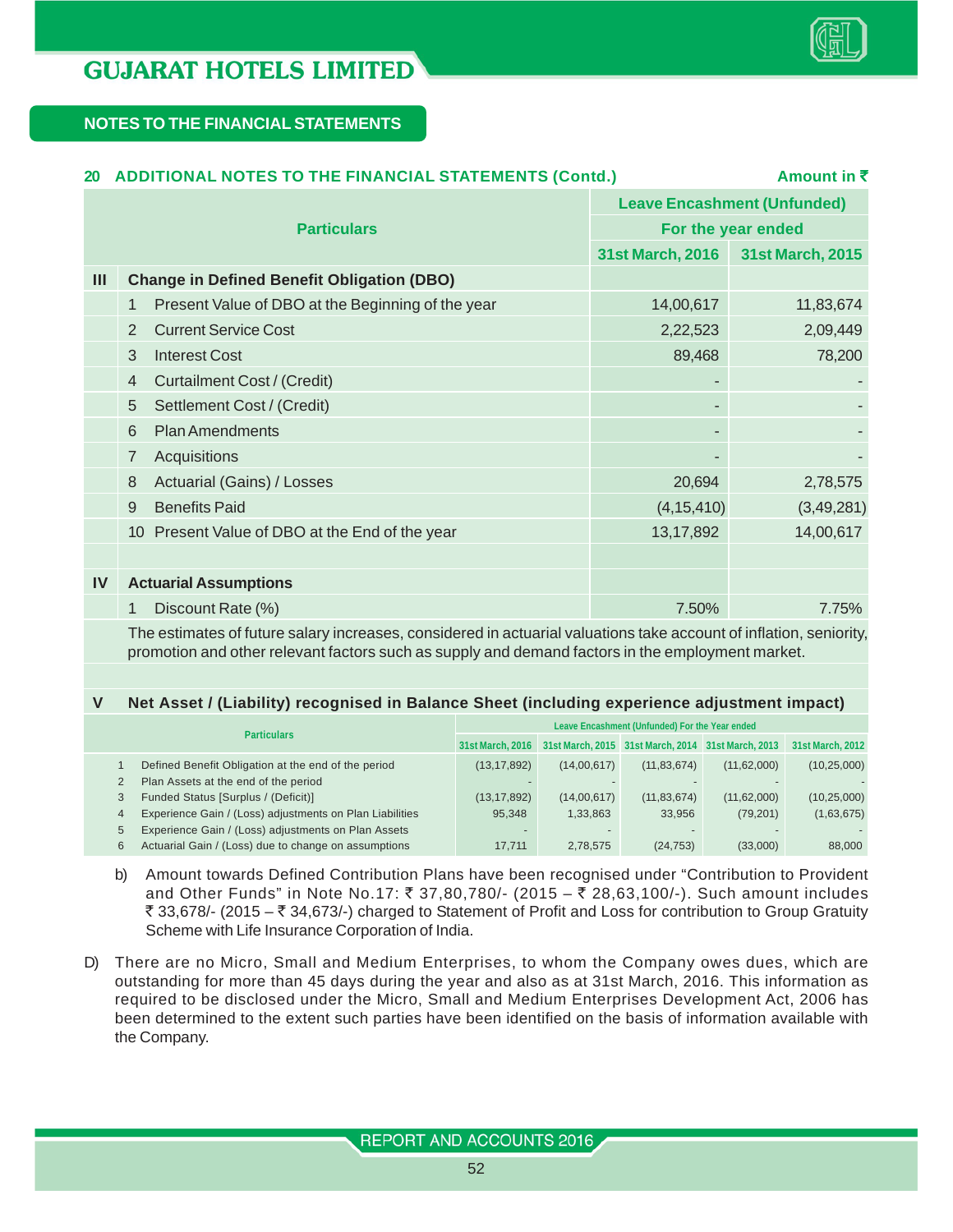

#### **20 ADDITIONAL NOTES TO THE FINANCIAL STATEMENTS (Contd.)**

E) Dividend Remittance in Foreign Currency

|                                     |                                           |                                                      |                                 | Amount₹       |
|-------------------------------------|-------------------------------------------|------------------------------------------------------|---------------------------------|---------------|
| <b>Year of</b><br><b>Remittance</b> | <b>On Account</b><br>of Financial<br>Year | No. of<br><b>Non-Resident</b><br><b>Shareholders</b> | No. of<br><b>Shares</b><br>held | <b>Amount</b> |
| 2015-2016                           | 2014-2015                                 | 18                                                   | 6100                            | 21,350        |
| 2014-2015                           | 2013-2014                                 | 18                                                   | 6100                            | 21,350        |

F) The Company operates in one segment i.e. Hoteliering.

G) Related party disclosures under Accounting Standard 18

i) Related parties with whom transactions have taken place during the year. ITC Limited, company of which the Company is an Associate

| Sr.<br>No.     | <b>Description</b>                                | For the year<br>ended<br><b>31st March, 2016</b> | For the year<br>ended<br><b>31st March, 2015</b> |
|----------------|---------------------------------------------------|--------------------------------------------------|--------------------------------------------------|
| $\mathbf{1}$   | License Fees received from ITC Limited            | 3,97,26,453                                      | 3,20,41,007                                      |
| 2              | <b>Purchase of Services from ITC Limited</b>      | 5,25,981                                         | 5,94,868                                         |
| 3              | Recoveries of Contractual Remuneration            | 3,49,83,753                                      | 3,43,73,117                                      |
| $\overline{4}$ | Remuneration of Managers on Deputation Reimbursed | 43,04,441                                        |                                                  |
| 5              | <b>Expenses Recovered from ITC Limited</b>        | 6,27,243                                         | 8,45,517                                         |
| 6              | Expenses Reimbursed to ITC Limited                | 1,32,577                                         | 3,44,582                                         |
| $\overline{7}$ | Dividend Payments to ITC Limited                  | 60,68,675                                        | 60,68,675                                        |
| 8              | Balance amount recoverable from ITC Limited       | 1,55,55,204                                      | 1,71,95,321                                      |
| 9              | Balance amount payable to ITC Limited             |                                                  | 2,01,928                                         |

ii) Key Management Personnel Board of Directors N Anand A Pathak R C Mehta C K Koshy M Narayanan D R Choudhury

iii) Summary of transactions during the year **Amount in ₹** Amount in ₹

**Amount in** `

| Sr. | <b>Description</b>             |                                                  | <b>Key Management Personnel</b>           |
|-----|--------------------------------|--------------------------------------------------|-------------------------------------------|
| No. |                                | For the year<br>ended<br><b>31st March, 2016</b> | For the year<br>ended<br>31st March, 2015 |
|     | <b>Director's Sitting Fees</b> | 2,97,500                                         | 1,77,500                                  |
|     | Dividend Paid                  | 700                                              | 2,450                                     |

H) Previous Year's figures have been regrouped / reclassified wherever necessary to correspond with the current years classification / disclosure.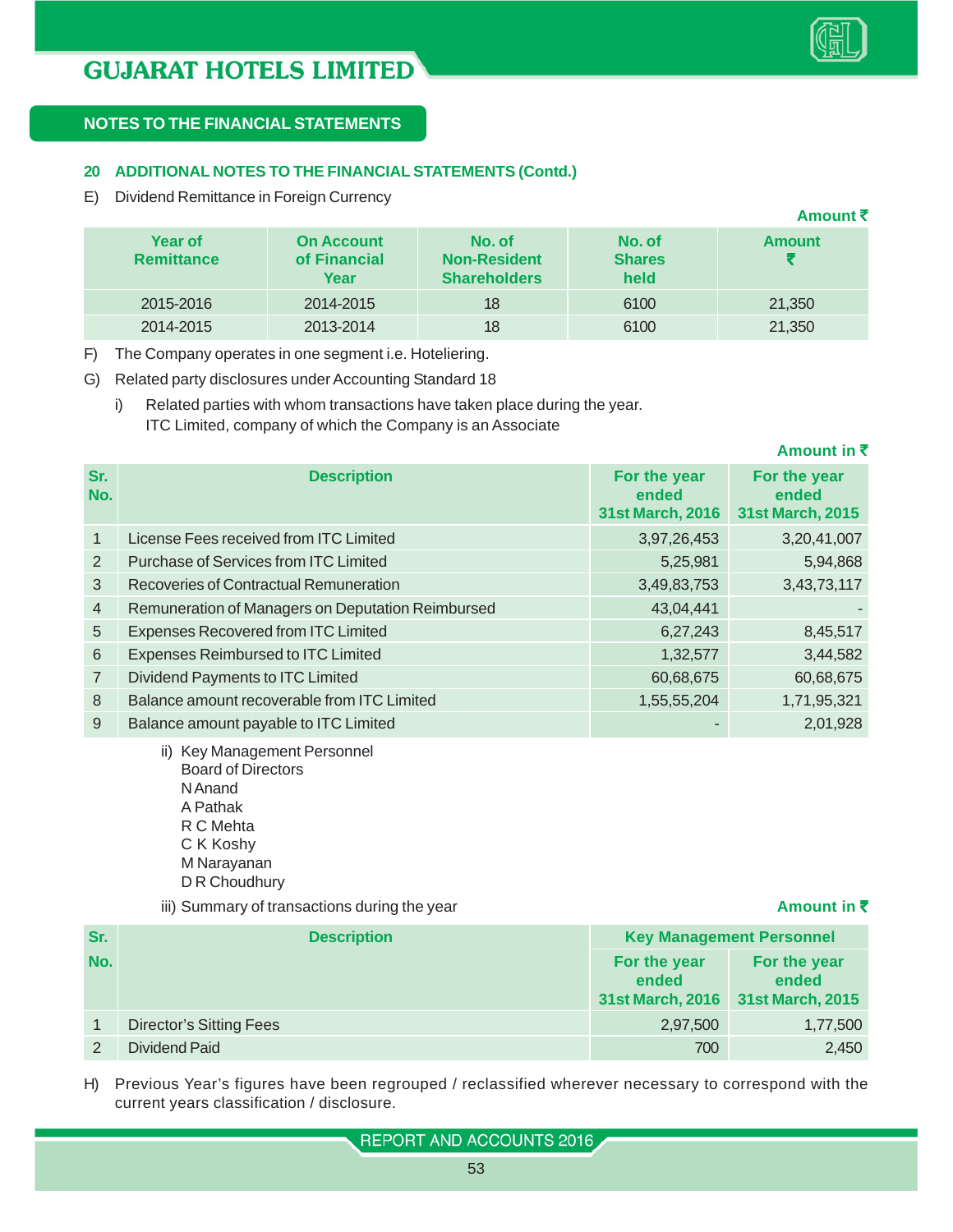

#### **21 SIGNIFICANT ACCOUNTING POLICIES**

#### **CONVENTION**

To prepare financial statements in accordance with applicable Accounting Standards in India. A summary of important accounting policies is set out below. The financial statements have also been prepared in accordance with relevant presentational requirements of the Companies Act, 2013, as applicable.

#### **BASIS OF ACCOUNTING**

To prepare the financial statements in accordance with the historical cost convention.

All assets and liabilities have been classified as current or non-current as per the Company's normal operating cycle and other criteria set out in the Schedule III to the Companies Act, 2013 based on the nature of products and the time between the acquisition of assets for processing and their realization in cash and cash equivalents.

#### **FIXED ASSETS**

To state Fixed Assets at cost of acquisition inclusive of inward freight, duties and taxes and incidental expenses related to acquisition. In respect of major projects involving construction, related pre-operational expenses form part of the value of the assets capitalised.

#### **DEPRECIATION**

To calculate depreciation on Fixed Assets, Tangible and Intangible, in a manner that amortises the cost of the assets after commissioning, over their estimated useful lives as specified in Schedule II to the Companies Act, 2013 by equal annual instalments.

#### **INVESTMENTS**

To state Current Investments at lower of cost and fair value and Long Term Investments at cost.

#### **REVENUE RECOGNITION**

Income from operating licence fees is booked on accrual basis in accordance with the provisions of operating licence agreement / arrangements with the licencee viz, ITC Limited.

#### **INVESTMENT INCOME**

To account for Income from Investments on an accrual basis, inclusive of related tax deducted at source. To account for Income from Dividends when the right to receive such dividends is established.

#### **PROPOSED DIVIDEND**

To provide for Dividends (including income tax thereon) in the books of account as proposed by the Directors, pending approval at the Annual General Meeting.

#### **EMPLOYEE BENEFITS**

To make regular contribution to the Provident Fund and Gratuity Fund which are charged to revenue and to provide for unavailed leave on basis of an independent actuarial valuation as per the requirements of Accounting Standard – 15 (revised 2005) on "Employee Benefits". The contribution in respect of Gratuity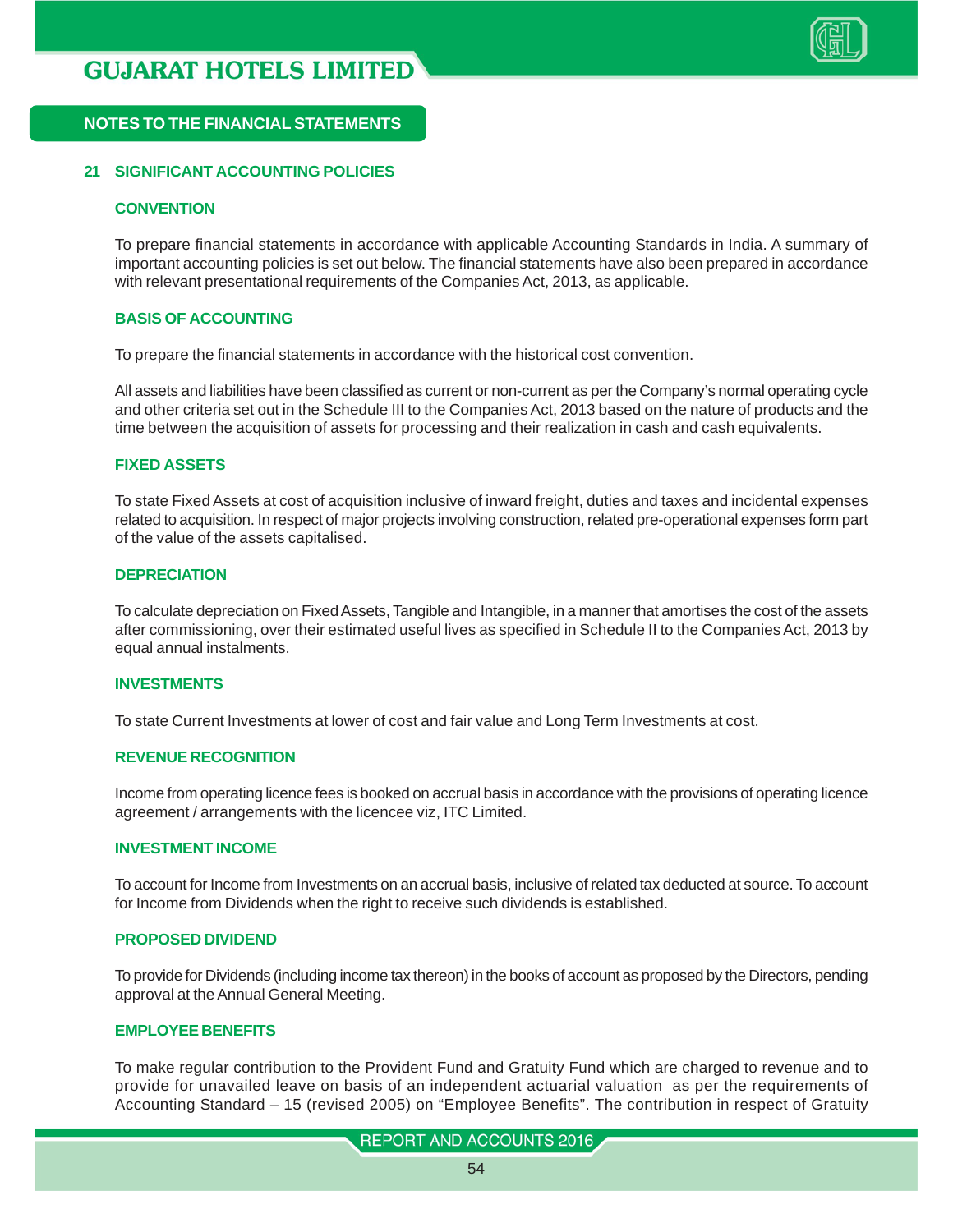

#### **NOTES TO THE FINANCIAL STATEMENTS**

Fund is made to Life Insurance Corporation and the Provident Fund and Family Pension contributions are statutorily deposited with the Government. All such Employee Benefit expenditures / provisions are reimbursed by the Licensee as per the Operating License Agreement.

#### **TAXES ON INCOME**

To provide Current tax as the amount of tax payable in respect of taxable income for the period, measured using the applicable tax rates and tax laws.

To provide Deferred Tax on timing differences between taxable income and accounting income subject to consideration of prudence, measured using the tax rates and tax laws that have been enacted or substantially enacted by the Balance Sheet date.

Not to recognise Deferred tax assets on unabsorbed depreciation and carry forward of losses unless there is virtual certainty that there will be sufficient future taxable income available to realise such assets.

#### **CLAIMS**

To disclose claims against the Company not acknowledged as debts after a careful evaluation of the facts and legal aspects of the matter involved.

As per our report of even date. As per our report of even date. Signature to Notes 1 to 21

For Talati & Talati On behalf of the Board Chartered Accountants Firm's Registration No. 110758W

CA Manish Baxi DR Choudhury DR Choudhury J Singh Partner Director Director Director Director Director Director Director Director M. No. 45011

Place : New Delhi **D K Gulati** D K Gulati R Singh Date : 16th April, 2016 **Company Secretary** Chief Financial Officer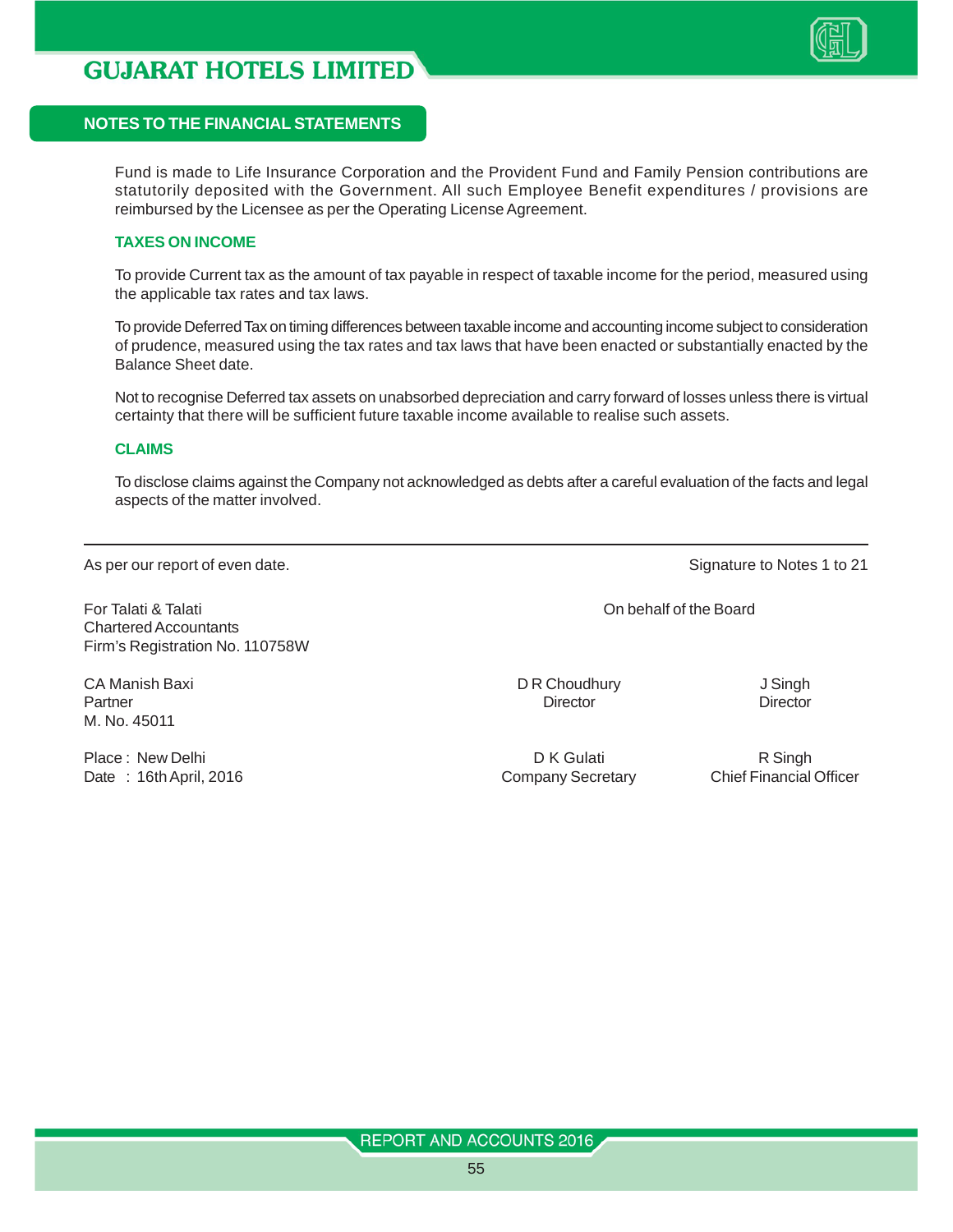

TO THE MEMBERS OF GUJARAT HOTELS LIMITED

#### **Report on the Financial Statements**

1. We have audited the accompanying financial statements of **GUJARAT HOTELS LIMITED** ("the Company"), which comprise the Balance Sheet as at 31st March, 2016, the Statement of Profit and Loss and the Cash Flow Statement for the year then ended, and a summary of the significant accounting policies and other explanatory information.

#### **Management's Responsibility for the Financial Statements**

2. The Company's Board of Directors is responsible for the matters stated in Section 134(5) of the Companies Act, 2013 ("The Act") with respect to the preparation of these financial statements that give a true and fair view of the financial position, financial performance and cash flows of the Company in accordance with the accounting principles generally accepted in India, including the Accounting Standards specified under Section 133 of the Act, read with Rule 7 of the Companies (Accounts) Rules, 2014. This responsibility also includes the maintenance of adequate accounting records in accordance with the provisions of the Act for safeguarding of the assets of the Company and for preventing and detecting frauds and other irregularities; selection and application of appropriate accounting policies; making judgments and estimates that are reasonable and prudent; and design, implementation and maintenance of adequate internal financial controls, relevant to the preparation and presentation of the financial statements that give a true and fair view and are free from material misstatement, whether due to fraud or error.

#### **Auditor's Responsibility**

- 3. Our responsibility is to express an opinion on these financial statements based on our audit. We have taken into account the provisions of the Act and the Rules made thereunder including the accounting standards and matters which are required to be included in the audit report. We conducted our audit in accordance with the Standards on Auditing specified under Section 143(10) of the Act and other applicable authoritative pronouncements issued by the Institute of Chartered Accountants of India. Those Standards and pronouncements require that we comply with ethical requirements and plan and perform the audit to obtain reasonable assurance about whether the financial statements are free from material misstatement.
- 4. An audit involves performing procedures to obtain audit evidence about the amounts and the disclosures in the financial statements. The procedures selected depend on the auditor's judgment, including the assessment of the risks of material misstatement of the financial statements, whether due to fraud or error. In making those risk assessments, the auditor considers internal financial control relevant to the Company's preparation of the financial statements that give a true and fair view, in order to design audit procedures that are appropriate in the circumstances. An audit also includes evaluating the appropriateness of the accounting policies used and the reasonableness of the accounting estimates made by the Company's Directors, as well as evaluating the overall presentation of the financial statements.
- 5. We believe that the audit evidence we have obtained is sufficient and appropriate to provide a basis for our audit opinion on the financial statements.

#### **Opinion**

6. In our opinion and to the best of our information and according to the explanations given to us, the aforesaid financial statements give the information required by the Act in the manner so required and give a true and fair view in conformity with the accounting principles generally accepted in India, of the state of affairs of the Company as at 31st March, 2016 and its Profit and its cash flow for the year ended on that date.

#### **Report on Other Legal and Regulatory Requirements**

- 7. As required by Section 143(3) of the Act, we report that:
	- (a) We have sought and obtained all the information and explanations which to the best of our knowledge and belief were necessary for the purposes of our audit.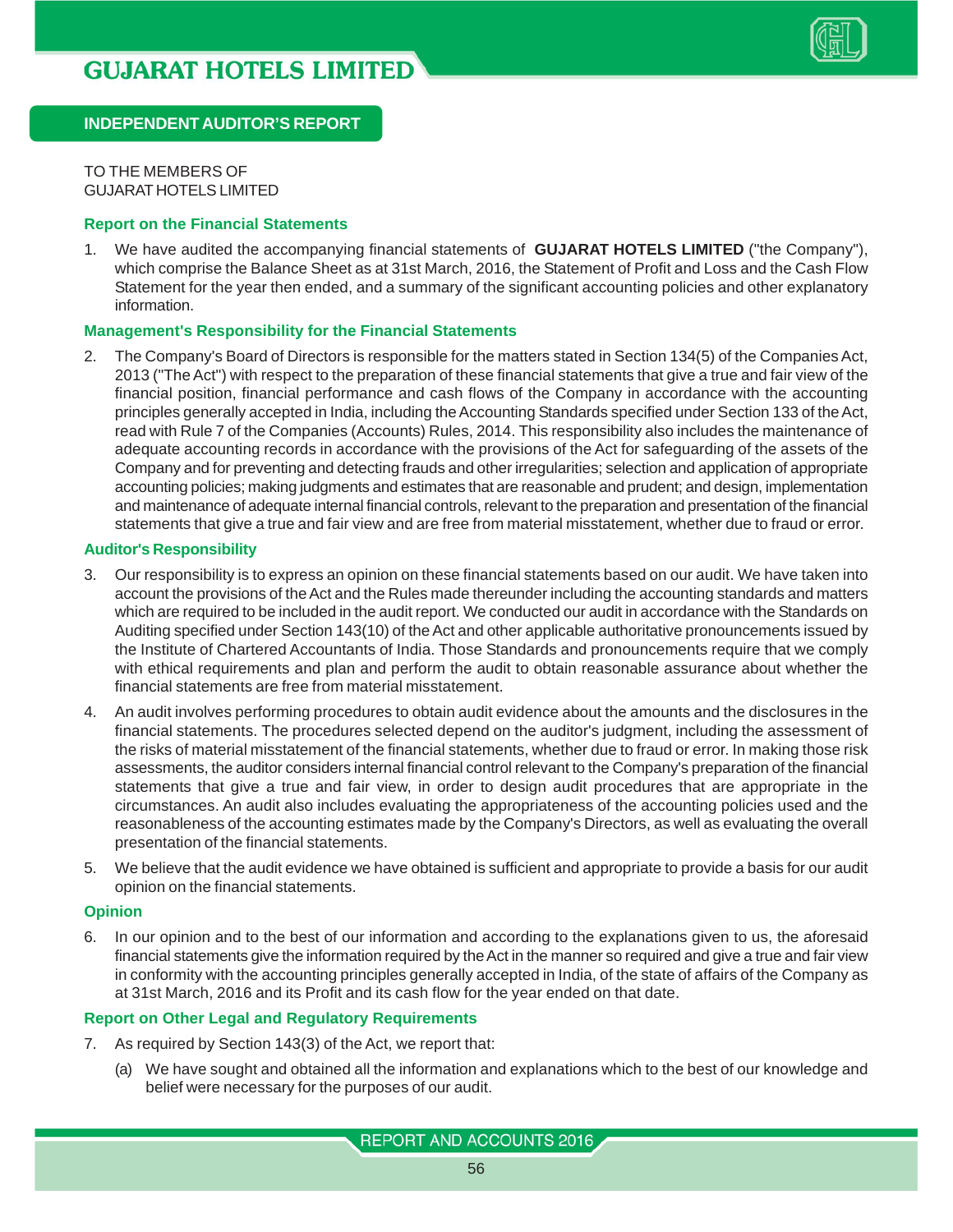

- (b) In our opinion, proper books of account as required by law have been kept by the Company so far as it appears from our examination of those books.
- (c) The Balance Sheet, the Statement of Profit and Loss, and the Cash Flow Statement dealt with by this Report are in agreement with the books of account.
- (d) In our opinion, the aforesaid financial statements comply with the Accounting Standards specified under Section 133 of the Act, read with Rule 7 of the Companies (Accounts) Rules, 2014.
- (e) On the basis of the written representations received from the directors as on 31st March, 2016, taken on record by the Board of Directors, none of the directors is disqualified as on 31st March, 2016 from being appointed as a director under section 164(2) of the Companies Act, 2013.
- (f) With respect to the adequacy of the Internal Financial Controls over Financial Reporting of the Company and the operating effectiveness of such controls, refer to our separate Report in "Annexure - A" to this report.
- (g) With respect to the other matters to be included in the Auditor's Report in accordance with Rule 11 of the Companies (Audit and Auditors) Rules, 2014, in our opinion and to the best of our knowledge and belief and according to the information and explanations given to us:
	- (i) The Company has disclosed the impact of pending litigations, if any, as at 31st March, 2016 on its financial position in its financial statements;
	- (ii) The Company did not have any outstanding long-term contracts including derivative contracts as at 31st March, 2016 for which there were any material foreseeable losses; and
	- (iii) There has been no delay in transferring amounts, required to be transferred, to the Investor Education and Protection Fund by the Company.
- 8. As required by 'the Companies (Auditor's Report) Order, 2016', issued by the Central Government of India in terms of sub-section (11) of section 143 of the Act (hereinafter referred to as the "CARO 2016"), and on the basis of such checks of the books and records of the Company as we considered appropriate and according to the information and explanations given to us, we give in the "Annexure B" a statement on the matters specified in paragraphs 3 and 4 of the Order.

For Talati &Talati Chartered Accountants Firm's Registration No.110758W

CA Manish A. Baxi Place : New Delhi Partner New York 1999 and the Contract of the Partner New York 1999 and the Partner New York 1999 and the Partner New York 1999 and the Partner New York 1999 and the Partner New York 1999 and the Partner Date : 16th April, 2016 Membership No. 045011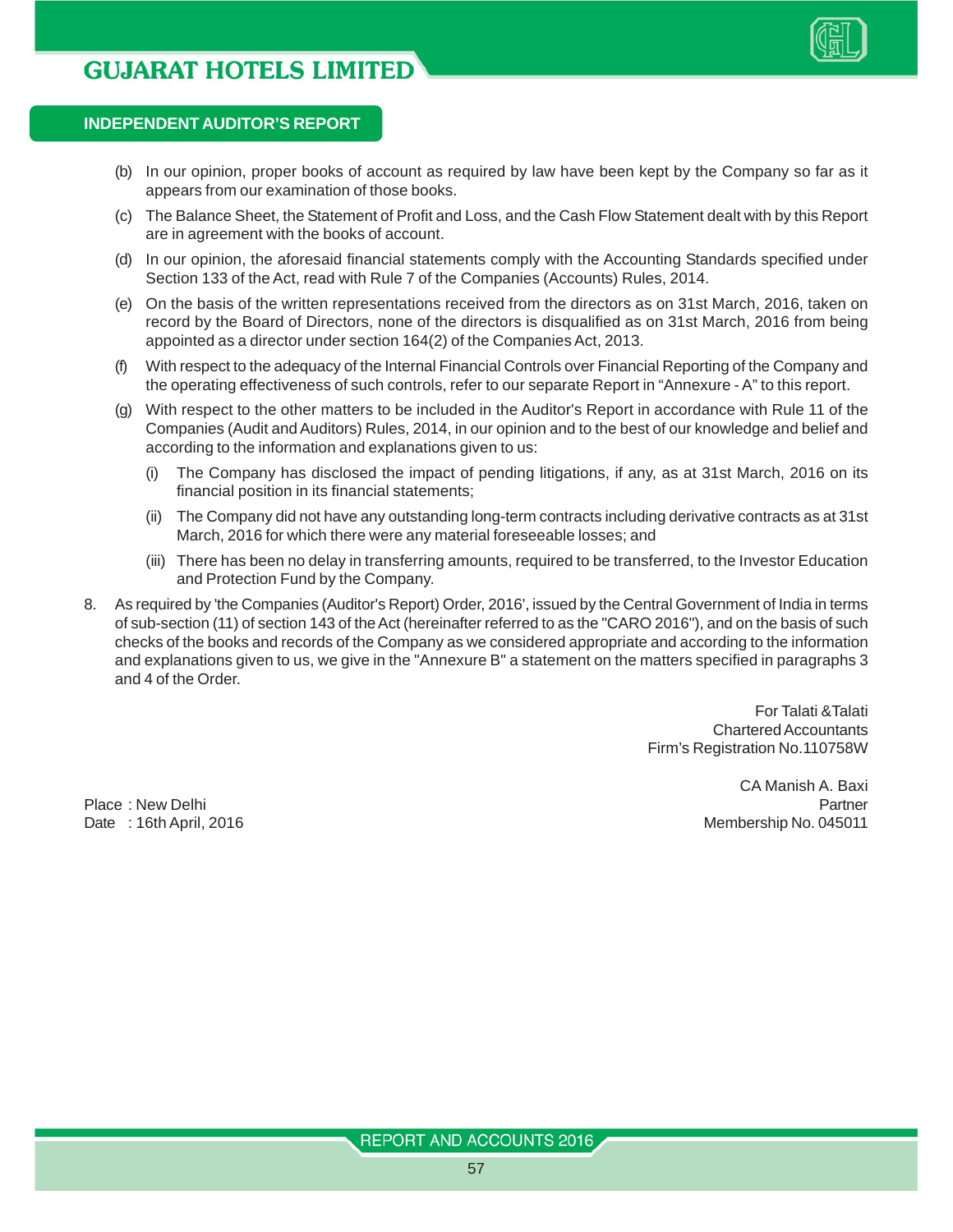

#### **ANNEXURE – A : (ANNEXURE TO THE INDEPENDENT AUDITOR'S REPORT)**

Referred to in paragraph 7(f) of the Independent Auditor's Report of even date to the members of **Gujarat Hotels Limited** on the Financial Statements for the year ended 31st March, 2016.

#### **Report on the Internal Financial Controls under Clause (i) of Sub-section 3 of Section 143 of the Companies Act, 2013 ("the Act")**

We have audited the internal financial controls over financial reporting of Gujarat Hotels Limited ("the Company") as of 31st March, 2016 in conjunction with our audit of the standalone financial statements of the Company for the year ended on that date.

#### **Management's Responsibility for Internal Financial Controls**

The Company's management is responsible for establishing and maintaining internal financial controls based on the internal control over financial reporting criteria established by the Company considering the essential components of internal control stated in the Guidance Note on Audit of Internal Financial Controls Over Financial Reporting issued by the Institute of Chartered Accountants of India. These responsibilities include the design, implementation and maintenance of adequate internal financial controls that were operating effectively for ensuring the orderly and efficient conduct of its business, including adherence to company's policies, the safeguarding of its assets, the prevention and detection of frauds and errors, the accuracy and completeness of the accounting records, and the timely preparation of reliable financial information, as required under the Companies Act, 2013.

#### **Auditors' Responsibility**

Our responsibility is to express an opinion on the Company's internal financial controls over financial reporting based on our audit. We conducted our audit in accordance with the Guidance Note on Audit of Internal Financial Controls Over Financial Reporting (the "Guidance Note") and the Standards on Auditing, issued by ICAI and deemed to be prescribed under section 143(10) of the Companies Act, 2013, to the extent applicable to an audit of internal financial controls, both applicable to an audit of Internal Financial Controls and, both issued by the Institute of Chartered Accountants of India. Those Standards and the Guidance Note require that we comply with ethical requirements and plan and perform the audit to obtain reasonable assurance about whether adequate internal financial controls over financial reporting was established and maintained and if such controls operated effectively in all material respects.

Our audit involves performing procedures to obtain audit evidence about the adequacy of the internal financial controls system over financial reporting and their operating effectiveness. Our audit of internal financial controls over financial reporting included obtaining an understanding of internal financial controls over financial reporting, assessing the risk that a material weakness exists, and testing and evaluating the design and operating effectiveness of internal control based on the assessed risk. The procedures selected depend on the auditor's judgement, including the assessment of the risks of material misstatement of the financial statements, whether due to fraud or error.

We believe that the audit evidence I/we have obtained is sufficient and appropriate to provide a basis for our audit opinion on the Company's internal financial controls system over financial reporting.

#### **Meaning of Internal Financial Controls over Financial Reporting**

A company's internal financial control over financial reporting is a process designed to provide reasonable assurance regarding the reliability of financial reporting and the preparation of financial statements for external purposes in accordance with generally accepted accounting principles. A company's internal financial control over financial reporting includes those policies and procedures that

- 1. pertain to the maintenance of records that, in reasonable detail, accurately and fairly reflect the transactions and dispositions of the assets of the company;
- 2. provide reasonable assurance that transactions are recorded as necessary to permit preparation of financial statements in accordance with generally accepted accounting principles, and that receipts and expenditures of the company are being made only in accordance with authorisations of management and directors of the company; and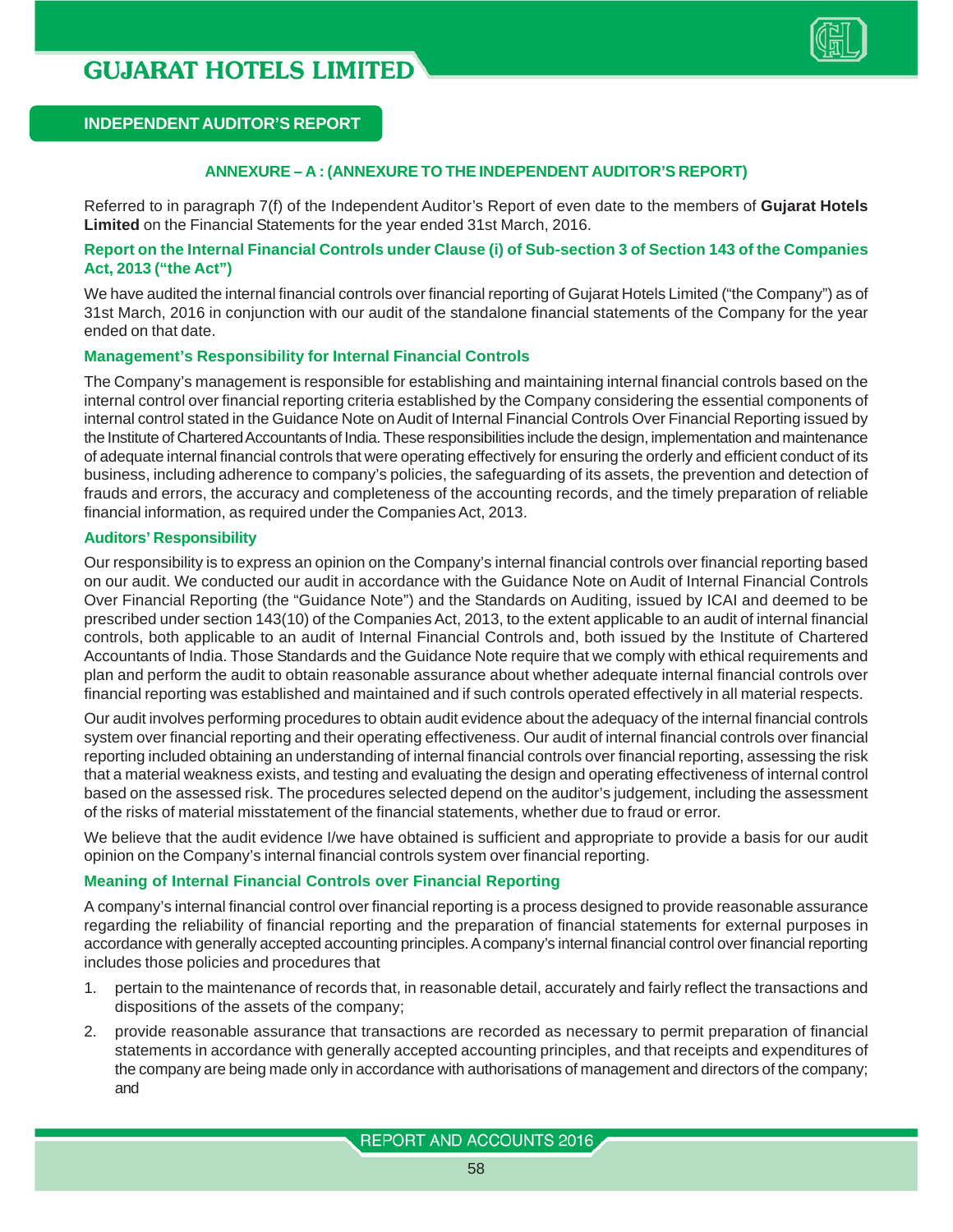

3. provide reasonable assurance regarding prevention or timely detection of unauthorised acquisition, use, or disposition of the company's assets that could have a material effect on the financial statements.

#### **Inherent Limitations of Internal Financial Controls over Financial Reporting**

Because of the inherent limitations of internal financial controls over financial reporting, including the possibility of collusion or improper management override of controls, material misstatements due to error or fraud may occur and not be detected. Also, projections of any evaluation of the internal financial controls over financial reporting to future periods are subject to the risk that the internal financial control over financial reporting may become inadequate because of changes in conditions, or that the degree of compliance with the policies or procedures may deteriorate.

#### **Opinion**

In our opinion, the Company has, in all material respects, an adequate internal financial controls system over financial reporting and such internal financial controls over financial reporting were operating effectively as at 31st March, 2016, based on the internal control over financial reporting criteria established by the Company considering the essential components of internal control stated in the Guidance Note on Audit of Internal Financial Controls Over Financial Reporting issued by the Institute of Chartered Accountants of India.

> For Talati &Talati Chartered Accountants Firm's Registration No.110758W

Place : New Delhi Partner New York 1999 and the Contract of the Partner New York 1999 and the Partner New York 1999 and the Partner New York 1999 and the Partner New York 1999 and the Partner New York 1999 and the Partner Date : 16th April, 2016 Membership No. 045011

CA Manish A. Baxi

#### **ANNEXURE – B : TO THE INDEPENDENT AUDITORS' REPORT**

(As referred to in paragraph 8 , under the heading of 'Report on other Legal and Regulatory requirements' of our report of even date on the Financial Statements of GUJARAT HOTELS LIMITED for the year ended on 31st March, 2016)

- i. In respect of fixed assets:
	- a) The Company has maintained proper records showing full particulars, including quantitative details and situation of fixed assets.
	- b) As explained to us, the fixed assets have been physically verified by the management at reasonable intervals, which in our opinion is reasonable having regard to the size of the company and nature of the fixed assets. No material discrepancy has been noticed on such verification.
	- c) In respect to title deeds of immovable properties, the Company is under arbitration proceedings to settle the pending lease revision with respect to land on which your hotel is built.
- ii. In respect of its Inventory:

There is no inventory; and hence, the related paragraphs of CARO 2016 are not applicable.

- iii. In respect to loans, secured or unsecured, in our opinion and according to the information and explanation given to us, the Company has not granted any loans, secured or unsecured to companies, firms, Limited Liability Partnerships or other parties covered in the Register maintained under section 189 of the Companies Act, 2013.
- iv. In respect to loans, investments, guarantees and security, in our opinion and according to the information and explanation given to us, the company has complied with the provisions of section 185 and 186 of the Companies Act, 2013.